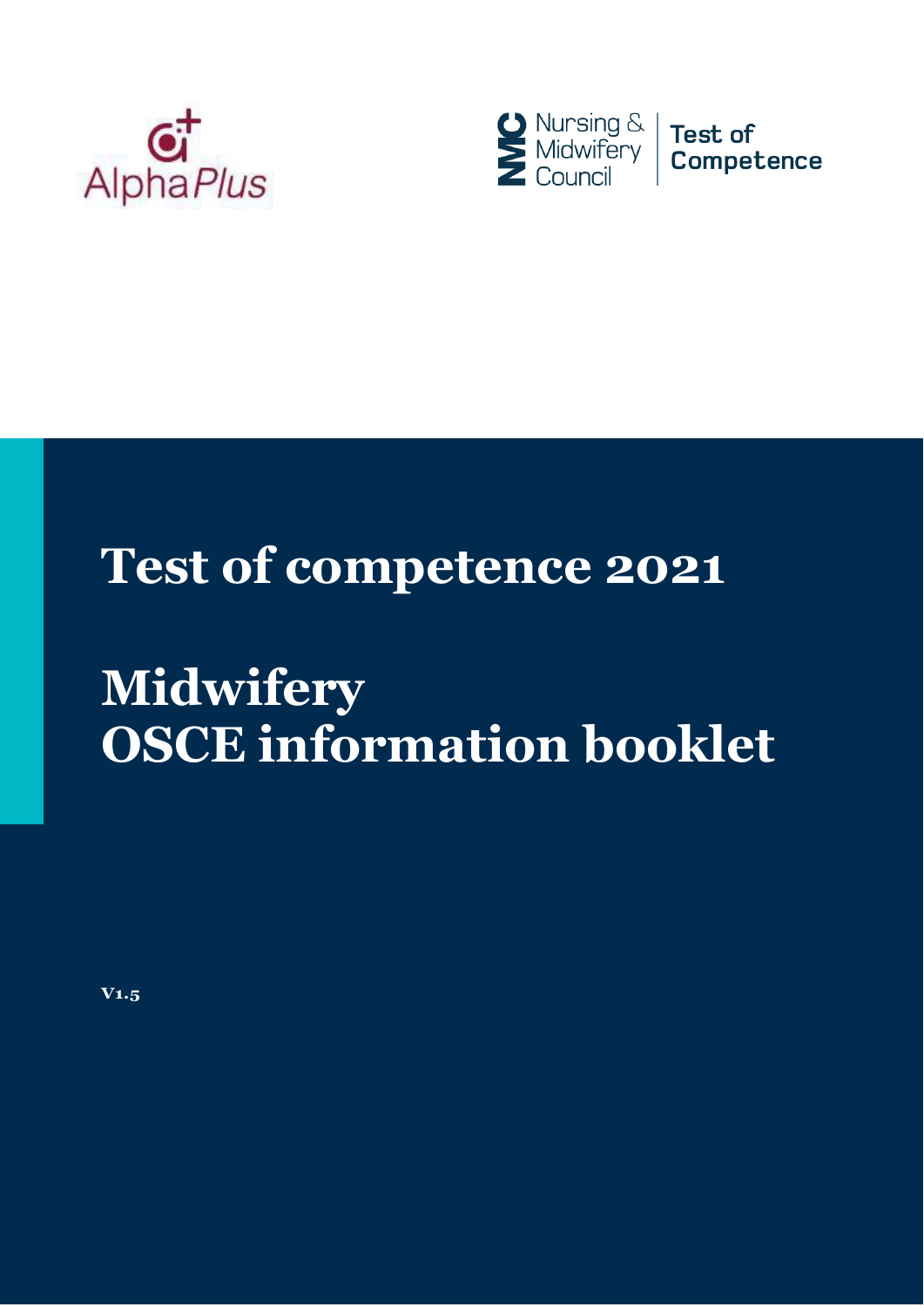# **Contents**

| 1               |                                                                                   |  |
|-----------------|-----------------------------------------------------------------------------------|--|
| 2.              |                                                                                   |  |
| 3.              |                                                                                   |  |
| 4.              |                                                                                   |  |
| 5.              |                                                                                   |  |
| 6.              |                                                                                   |  |
| 7 <sub>1</sub>  |                                                                                   |  |
| 8.              |                                                                                   |  |
| 9.              |                                                                                   |  |
| 10 <sub>1</sub> |                                                                                   |  |
|                 |                                                                                   |  |
| 11.             |                                                                                   |  |
| 12.             |                                                                                   |  |
| 13.             |                                                                                   |  |
| 14.             |                                                                                   |  |
| 15.             |                                                                                   |  |
| 16.             |                                                                                   |  |
| 17.             |                                                                                   |  |
| 18.             |                                                                                   |  |
| 19.             |                                                                                   |  |
| 20.             |                                                                                   |  |
| 21.             |                                                                                   |  |
| 22.             |                                                                                   |  |
| 23.             |                                                                                   |  |
| 24.             |                                                                                   |  |
| 25.             |                                                                                   |  |
| 26.             |                                                                                   |  |
| 27.             |                                                                                   |  |
| 28.             |                                                                                   |  |
| 29.             |                                                                                   |  |
| 30.             |                                                                                   |  |
|                 |                                                                                   |  |
| 31.             |                                                                                   |  |
| 32.             |                                                                                   |  |
| 33.             |                                                                                   |  |
| 34.             | What happens if I am unable to attend the OSCE because of sudden illness or       |  |
|                 |                                                                                   |  |
| 35.             |                                                                                   |  |
| 36.             | How will the OSCE be affected if I am pregnant or breastfeeding a young baby?  20 |  |
| 37.             | I have a disability. Can the competence test centre accommodate my needs?  20     |  |
|                 |                                                                                   |  |
|                 |                                                                                   |  |
|                 |                                                                                   |  |
|                 |                                                                                   |  |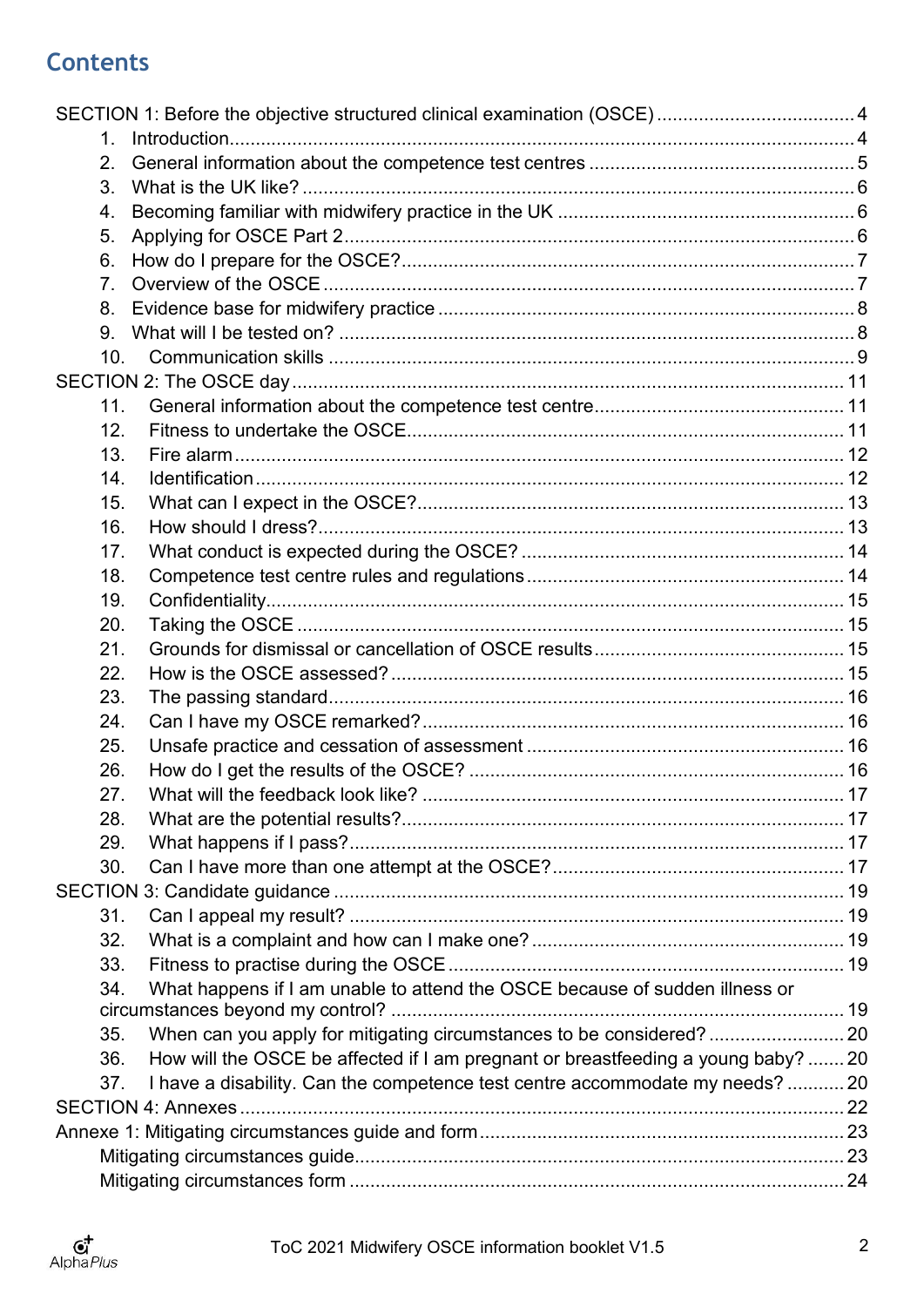| Annexe 4: Pregnant candidate checklist, risk assessment and support plan and guidance  32 |
|-------------------------------------------------------------------------------------------|
|                                                                                           |
|                                                                                           |
|                                                                                           |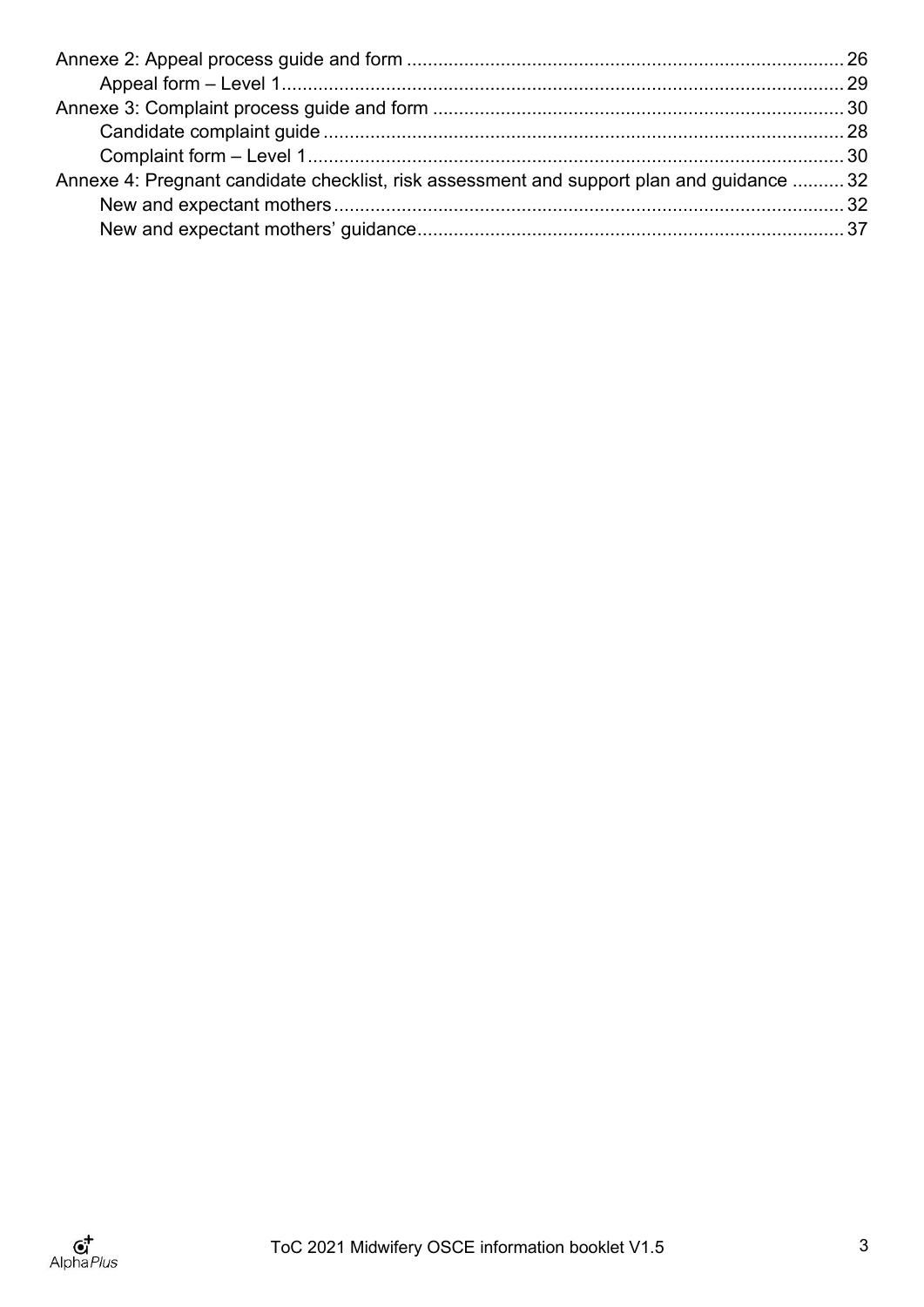# <span id="page-3-0"></span>**SECTION 1: Before the objective structured clinical examination (OSCE)**

## <span id="page-3-1"></span>**1. Introduction**

We use the Test of Competence (ToC) to assess the skills and knowledge of people wanting to join our register from overseas or rejoin our register after a long period away from practice. A new version of the test was introduced in 2021. The test of competence measures candidates against the current UK pre-registration standards for midwifery[1.](#page-3-2) In the UK, midwifery is a **separate and distinct** profession from nursing, requiring three years of pre-registration undergraduate education.

This booklet provides information about Part 2 of the test of competence, which is an objective structured clinical examination (an OSCE). The blueprints and the test specifications are available on the [NMC website](https://www.nmc.org.uk/registration/joining-the-register/toc/toc-2021/resources/)<sup>[2](#page-3-3)</sup>. The university learning platforms at the test centres also contain links to online resources, which will help candidates to prepare for the test of competence.

There are currently three NMC competence test centres in the UK: Oxford Brookes University, Ulster University and the University of Northampton. To quality-assure OSCEs across all three and for moderation purposes, it will be necessary for the centres to share OSCE data, including paperwork and video data associated with a candidate's examination. Data will also be shared with the test design partner for quality assurance purposes. All information is shared securely. By submitting your application, you are confirming that you have read and understood this information.

<span id="page-3-2"></span><sup>1</sup> https://www.nmc.org.uk/standards/standards-for-midwives/standards-for-pre-registration-midwifery-programmes/

<span id="page-3-3"></span><sup>2</sup> https://www.nmc.org.uk/registration/joining-the-register/toc/toc-2021/resources/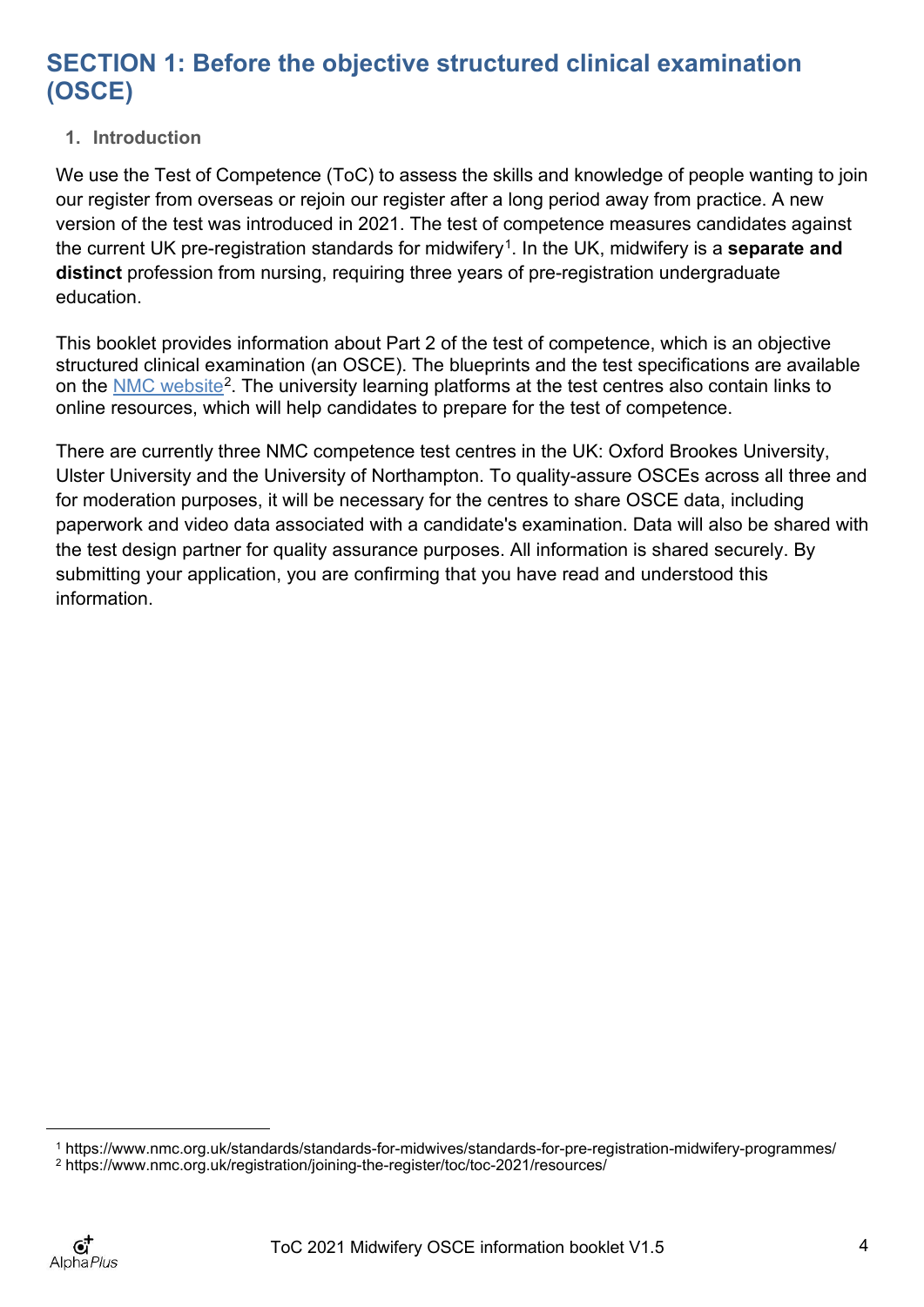<span id="page-4-0"></span>**2. General information about the competence test centres**

Please allow plenty of time to travel to the competence test centre. Bear in mind that rush-hour traffic often causes delays. If you arrive late, you might not be able to take the OSCE.

| <b>University</b>                             | <b>Contact details</b>                                                           | <b>Location details</b>                                                                                                                                     |
|-----------------------------------------------|----------------------------------------------------------------------------------|-------------------------------------------------------------------------------------------------------------------------------------------------------------|
| <b>OXFORD</b><br><b>BROOKES</b><br>UNIVERSITY | <b>Oxford Brookes</b><br><b>University</b><br>ctc@brookes.ac.uk<br>01865 488 418 | Oxford Brookes comprises two sites:<br>Oxford<br>Swindon<br>You can find out more about how to<br>get to both sites on the travel<br>webpage <sup>3</sup> . |
| <b>Ulster</b><br><b>University</b>            | Ulster University - Magee<br>ctc@ulster.ac.uk<br>02871 675 150                   | You can find out more about how to get<br>to Ulster University - Magee campus on<br>the <u>location webpage</u> <sup>4</sup> .                              |
| University of<br>Northampton                  | <b>University of</b><br>Northampton<br>ctc@northampton.ac.uk<br>01604 892 066    | You can find out more about how to<br>get to the innovation centre at the<br>University of Northampton on the<br>website <sup>5</sup> .                     |

<span id="page-4-1"></span><sup>3</sup> [https://www.brookes.ac.uk/study/courses/professional-and-short-courses/healthcare-cpd/nmc-competence-test](https://eur02.safelinks.protection.outlook.com/?url=https%3A%2F%2Fwww.brookes.ac.uk%2Fstudy%2Fcourses%2Fprofessional-and-short-courses%2Fhealthcare-cpd%2Fnmc-competence-test-centre%2Flocations%2F&data=04%7C01%7Cpriya.dutta%40alphaplus.co.uk%7Cf123f1bf4bd8452bfc2b08d9d51e7ee0%7Cc25021120dd64c7fba35d8b0d1df9319%7C0%7C0%7C637775149516363945%7CUnknown%7CTWFpbGZsb3d8eyJWIjoiMC4wLjAwMDAiLCJQIjoiV2luMzIiLCJBTiI6Ik1haWwiLCJXVCI6Mn0%3D%7C3000&sdata=5fA6F52INiCpQHpqqy8m6kikPAoEX%2FmLxAeVf0Z%2BhQs%3D&reserved=0)[centre/locations/](https://eur02.safelinks.protection.outlook.com/?url=https%3A%2F%2Fwww.brookes.ac.uk%2Fstudy%2Fcourses%2Fprofessional-and-short-courses%2Fhealthcare-cpd%2Fnmc-competence-test-centre%2Flocations%2F&data=04%7C01%7Cpriya.dutta%40alphaplus.co.uk%7Cf123f1bf4bd8452bfc2b08d9d51e7ee0%7Cc25021120dd64c7fba35d8b0d1df9319%7C0%7C0%7C637775149516363945%7CUnknown%7CTWFpbGZsb3d8eyJWIjoiMC4wLjAwMDAiLCJQIjoiV2luMzIiLCJBTiI6Ik1haWwiLCJXVCI6Mn0%3D%7C3000&sdata=5fA6F52INiCpQHpqqy8m6kikPAoEX%2FmLxAeVf0Z%2BhQs%3D&reserved=0)

<span id="page-4-2"></span> $\frac{4}{5}$  https:[//www.ulster.ac.uk/faculties/life-and-health-sciences/nmc-competence-test-centre/location](http://www.ulster.ac.uk/faculties/life-and-health-sciences/nmc-competence-test-centre/location)

<span id="page-4-3"></span><sup>&</sup>lt;sup>5</sup> <https://ctc.northampton.ac.uk/>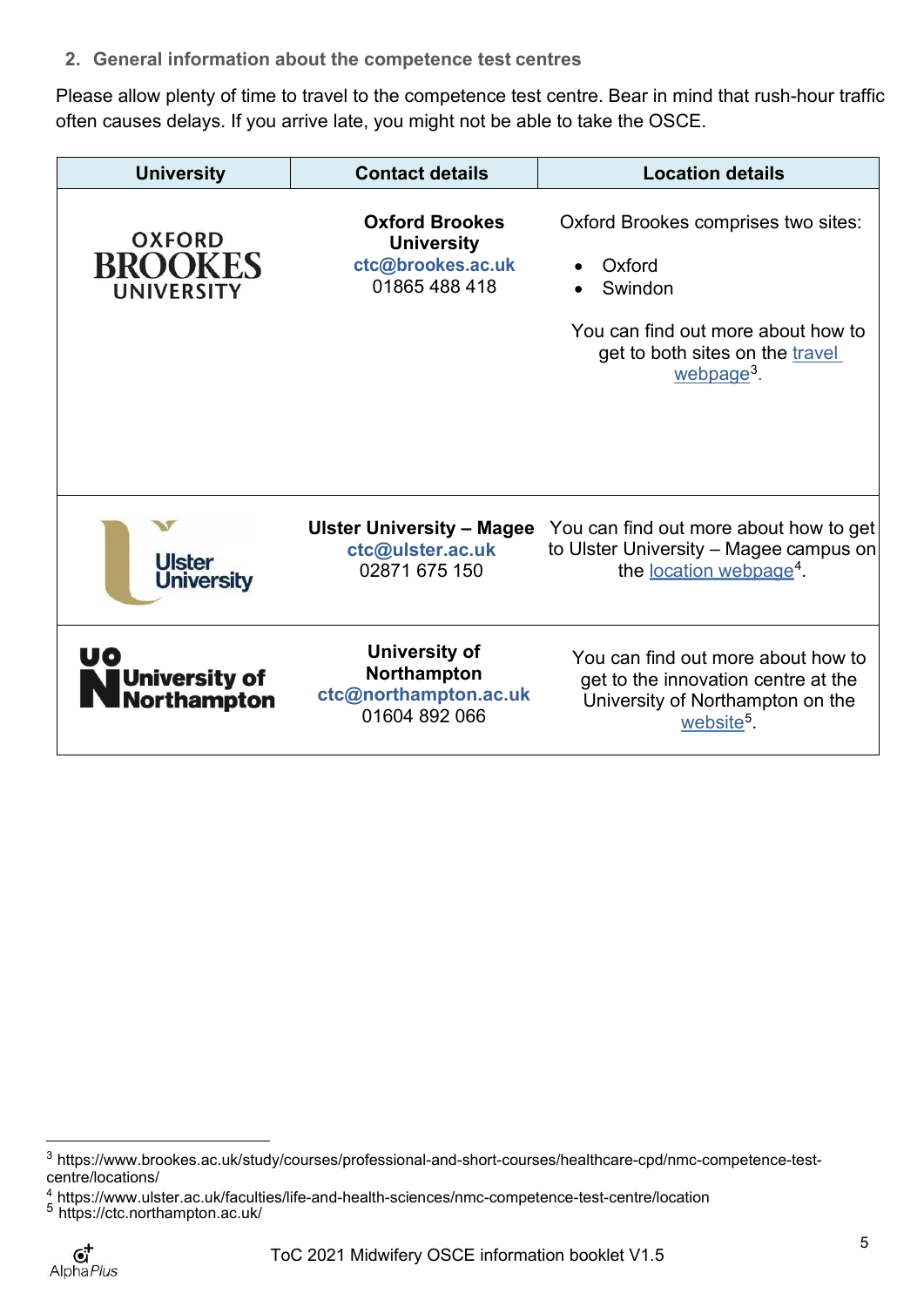## <span id="page-5-0"></span>**3. What is the UK like?**

The UK is a multicultural, multi-faith society where all people must have their culture, faith and human rights respected by all healthcare professionals. Furthermore, all people must be treated equally and not be subject to discrimination based on disability, ethnicity, religion, gender or sexual orientation, in accordance with the [Equality Act 2010](https://www.gov.uk/guidance/equality-act-2010-guidance)[6.](#page-5-3)

The UK may be very different from the last country you practised in, and you should spend time finding out about the population, health and social care, and other aspects of life. Your test will be related to current practice in the UK.

<span id="page-5-1"></span>**4. Becoming familiar with midwifery practice in the UK**

You must familiarise yourself with the ethical and professional standards expected of registered midwives, as outlined in <u>NMC (2018) 'The Code'</u><sup>7</sup>. These are the required standards, which underpin professional midwifery practice.

All healthcare professionals must work in partnership with women, obtaining their consent and respecting their dignity and privacy. It is unacceptable for your words or actions to imply or express disapproval of any woman's lifestyle. You must not discriminate in any way against those in your care. The public expects high standards of professional practice from midwives.

Midwives work in partnership with other healthcare professionals. Midwives are expected both to contribute and to lead in areas of care where they have expertise. Many organisations are recruiting midwives, using 'the 6 Cs' – care, compassion, competence, communication, courage and commitment – and you should be familiar with these and be able to demonstrate them throughout Part 2 of the test of competence (the OSCE).

## <span id="page-5-2"></span>**5. Applying for OSCE Part 2**

Part 2 is a midwifery objective structured clinical examination (OSCE). The Part 1 computer-based test (CBT) and the Part 2 OSCE can be taken in either order, but the majority of candidates take the CBT in their home country before travelling to the UK and taking the OSCE.

**Please note:** Only the NMC can authorise you to undertake Part 2 the OSCE.

Once your qualification has been confirmed to meet the requirements for registration and you have reached the application preparation stage on your application, you will receive a Test of Competence invitation email from NMC confirming your eligibility to sit the CBT and the OSCE. You will be able to contact one of the OSCE test centres to book your OSCE – part 2.

If you have a disability requiring any reasonable adjustments, please notify the competence test centre separately, after booking your OSCE. You may be entitled to extra time at the stations if you have learning support needs. Evidence from professional reports **must** be provided at the time of booking, to verify the learning support needs adjustments prior to undertaking the OSCE. The academic lead/manager and the appropriate wellbeing and occupational health team at the university will review the report and provide advice on an individual basis. Further information can be found in [Annexe 1.](#page-22-0)

<span id="page-5-3"></span><sup>6</sup> https:[//www.gov.uk/guidance/equality-act-2010-guidance](http://www.gov.uk/guidance/equality-act-2010-guidance)

<span id="page-5-4"></span><sup>7</sup> https:[//www.nmc.org.uk/standards/code/](http://www.nmc.org.uk/standards/code/)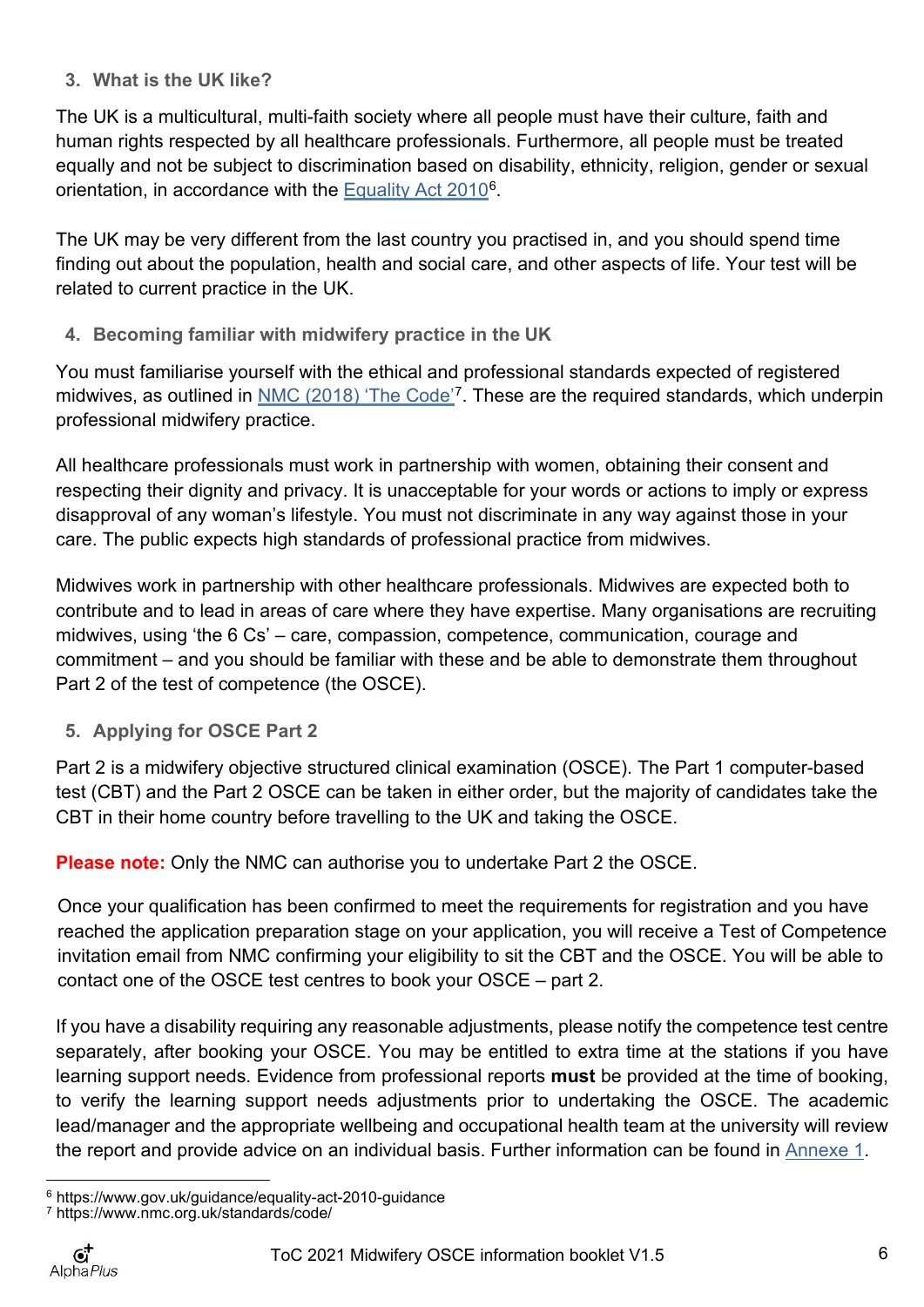## <span id="page-6-0"></span>**6. How do I prepare for the OSCE?**

The OSCE is designed to assess your ability to competently apply your professional midwifery skills and knowledge in the UK. It is set at the level expected of midwives as they enter the profession at the point of registration. This means that you must demonstrate that you are capable of applying knowledge to the care of women at the level expected of a newly registered midwife.

The examination is testing your ability to apply knowledge and skills to the care of women, rather than testing how well you can remember and recite facts. All scenarios and associated questions relate to current best practice, and you should answer them in relation to published evidence. Please refer to the reading lists, which contain references for each OSCE station.

Support materials are available on the competence test centre learning platforms, and you will be given access prior to taking the OSCE. Here are the learning platforms used at each centre:

- Oxford Brookes Moodle
- Ulster University Blackboard Learn
- University of Northampton NILE

On the online learning platforms, there is a set of preparation materials available for midwifery practice. These include:

- mock OSCE
- reading lists
- marking criteria
- 'Preparing for your OSCE' handbook.

There are examples of the documentation, including observation charts, relating to the field of practice for which you are being examined included in the mock OSCEs, as well as background reading, useful information and links.

You are advised to access the following required materials to begin your preparation:

- NMC (2018) 'The Code': <https://www.nmc.org.uk/code>
- The NMC blueprints and test specifications: [https://www.nmc.org.uk/registration/joining-the](https://www.nmc.org.uk/registration/joining-the-register/toc/toc-2021/resources/)[register/toc/toc-2021/resources/](https://www.nmc.org.uk/registration/joining-the-register/toc/toc-2021/resources/)

**Please note:** We have become aware that some organisations and consultancies are offering OSCE preparation training sessions for candidates for Part 2 of the test of competence. Please be aware that by attending these courses offered by third parties, you do so at your own risk. These training sessions are not endorsed or approved by either the competence test centres or the NMC, and they could prepare you inaccurately for the examination.

## <span id="page-6-1"></span>**7. Overview of the OSCE**

Your ability to apply your knowledge is tested in Part 1 of the NMC test of competence. In Part 2, you will be tested on your clinical and communication skills. In other words, you will demonstrate how you apply holistic woman-centred midwifery care and how you apply key clinical skills.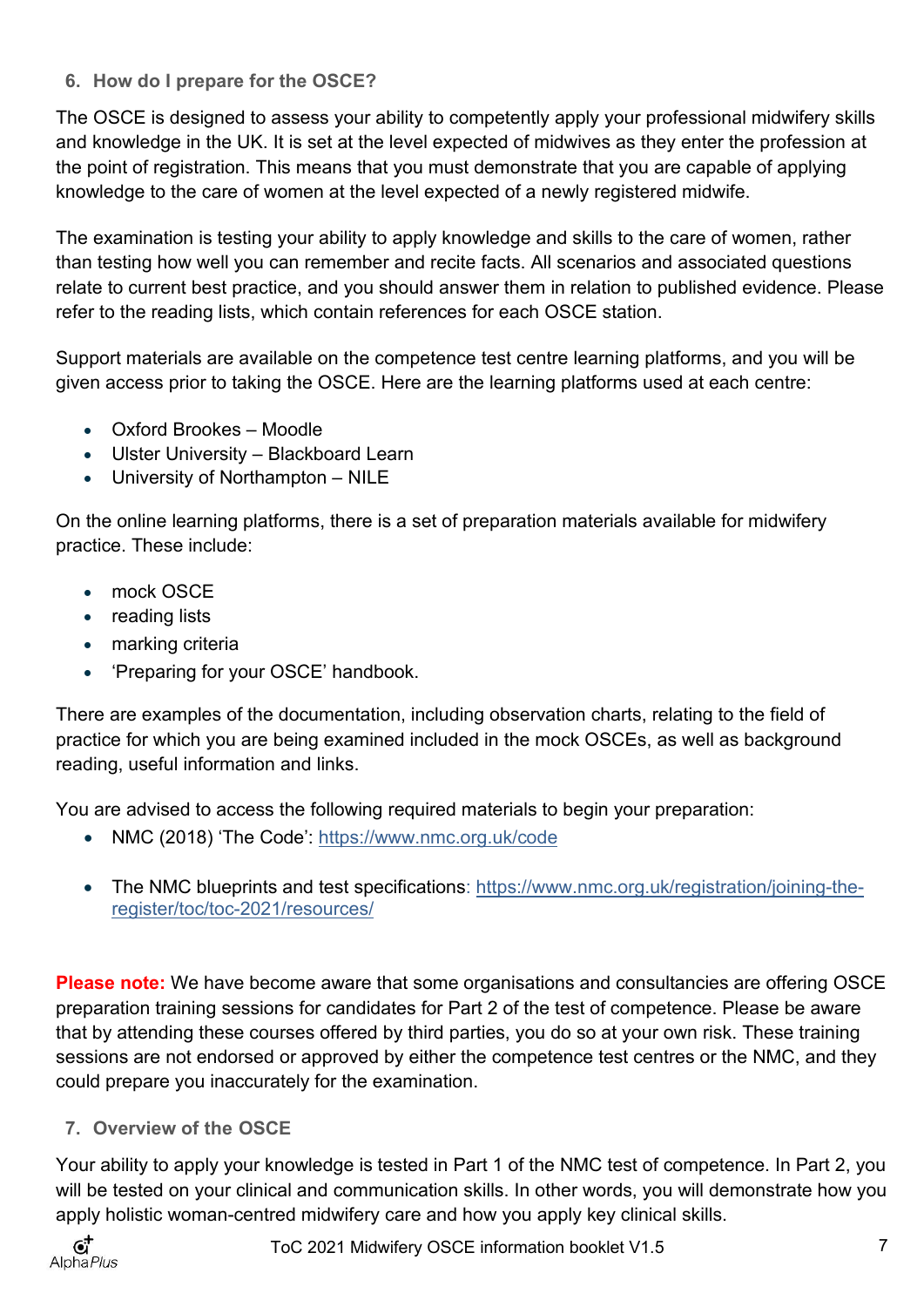Everything you see in the OSCE is as set out in the blueprints and the test specification on the NMC  $webpage8$  $webpage8$ . These set out the scope and content of the examination in terms of the topics, skills and procedures that a newly registered midwife would need to know and be able to do.

For example, if a scenario involves a vulnerable woman or child with a non-accidental injury, candidates would be expected to know that the person or child may need to be removed from those suspected of causing the injury. Candidates would be expected to know how to raise concerns, know that they should alert the relevant safeguarding team, and be able to share information appropriately within and across care teams. We do not expect candidates to have detailed information about procedures or policies that are specific to certain NHS trusts. We cannot test everything, but we will test **typical** midwifery scenarios and clinical skills that UK midwives will encounter.

<span id="page-7-0"></span>**8. Evidence base for midwifery practice**

You can find evidence-based guidelines in midwifery journals and texts and from professional organisations' webpages, such as the [Royal College of Midwives](https://www.rcm.org.uk/)<sup>[9](#page-7-3)</sup>. [The National](https://www.nice.org.uk/) [Institute for](https://www.nice.org.uk/) Health [and Care Excellence](https://www.nice.org.uk/)<sup>[10](#page-7-4)</sup> and [Scottish Intercollegiate Guidelines Network](https://www.sign.ac.uk/)<sup>[11](#page-7-5)</sup> are also useful sources. A reading list is provided giving links to the evidence base for each skills station.

<span id="page-7-1"></span>**9. What will I be tested on?**

The OSCE comprises 10 stations, with a total testing time of about 3 hours. Four stations will be scenario-based and will relate to four stages of the midwifery care process:

- **A**ssessment
- **P**lanning
- **I**mplementation
- **E**valuation.

Four of the six remaining stations will take the form of two sets of two linked stations, testing practical clinical skills. Each pairing of skills stations will last for up to 30 minutes in total, with 4 minutes in between the pairings.

Please remember that you will have done many of these midwifery skills several times before. Make sure that you read the station instructions and scenarios carefully. Do not be afraid to take the opportunity to look at them again if you are unsure. You will not be penalised for this.

Typical skills that may be tested either on their own or within a midwifery scenario include:

- auscultation of foetal heart
- newborn examination
- palpation
- calculating drug dosages
- hand hygiene

<span id="page-7-2"></span><sup>8</sup> https:[//www.nmc.org.uk/t](http://www.nmc.org.uk/registration/joining-the-register/register-nurse-midwife/trained-outside-the-eueea/adult-general-nursing/)oc21

<span id="page-7-3"></span><sup>9</sup> https://www.rcm.org.uk/

<span id="page-7-4"></span><sup>10</sup> https:[//www.nice.org.uk/](http://www.nice.org.uk/)

<span id="page-7-5"></span><sup>11</sup> https:[//www.sign.ac.uk/](http://www.sign.ac.uk/)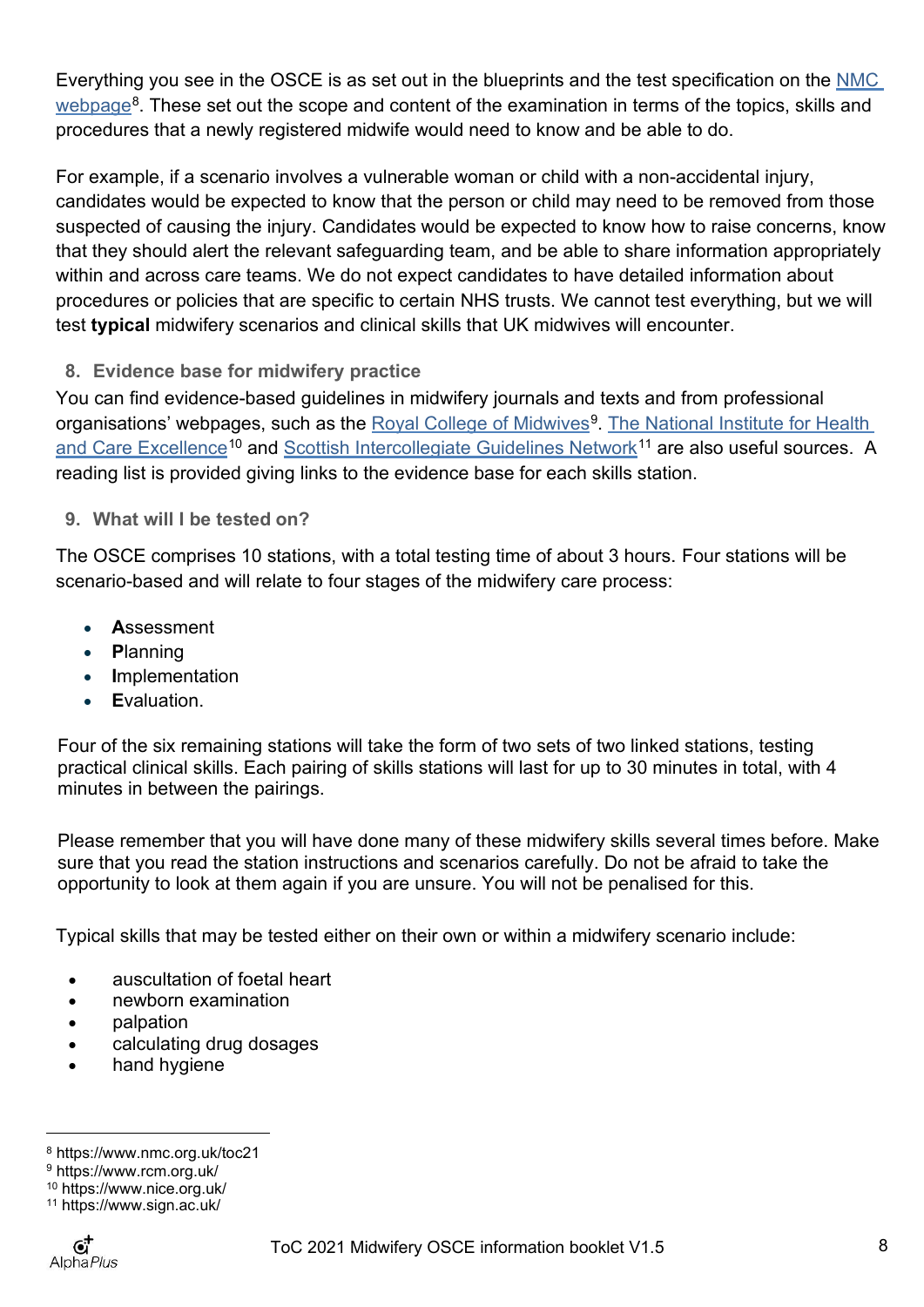- medication administration
- physiological observations
- safe disposal of sharps.

In each OSCE, one station will specifically assess professional issues associated with professional accountability and the related skills around communication. One station will also specifically assess critical appraisal of research and evidence and associated decision-making. These two stations are both written stations.

## <span id="page-8-0"></span>**10.Communication skills**

Communication is central to midwifery practice and will be assessed continually during the OSCE.

We assess the full range of communication skills (verbal, non-verbal and written) by observing the interaction between the candidate and a simulated pregnant woman (this may be an actor or a manikin) and also by assessing your midwifery documentation in each station.

The assessor will assess your approach to the woman throughout the examination, and will assess your communication skills such as:

- clearly explaining care, diagnosis, investigations and/or treatments
- involving the woman in decision-making
- communicating with relatives and healthcare professionals
- seeking and obtaining informed consent
- active listening
- dealing appropriately with an anxious woman or anxious relatives
- providing clear instructions on discharge
- providing advice on lifestyle, health promotion or risk factors
- demonstrating compassion and care during communication
- clear documentation that meets the requirements of NMC (2018) 'The Code'
- professional behaviour
- professional attitude.

You should speak to the woman as you would any person you are meeting for the first time. If you are being assessed using a manikin, please remember to verbalise your actions, and reasons for actions, in the same way as you would with a real woman in your care. If you ask the manikin a question, the assessor will answer accordingly.

## *A. Approaching the woman/manikin*

- Introduce yourself and explain or clarify the purpose of the midwifery encounter.
- Check what the woman wants you to call them.
- Be polite, respectful and non-judgemental, and maintain the woman's dignity.
- Be empathic, acknowledge the woman's emotions or concerns, and show sensitivity to any discomfort.
- Ensure that you gain consent from the woman (or carer/guardian for children or certain people with disabilities) prior to undertaking any procedures.

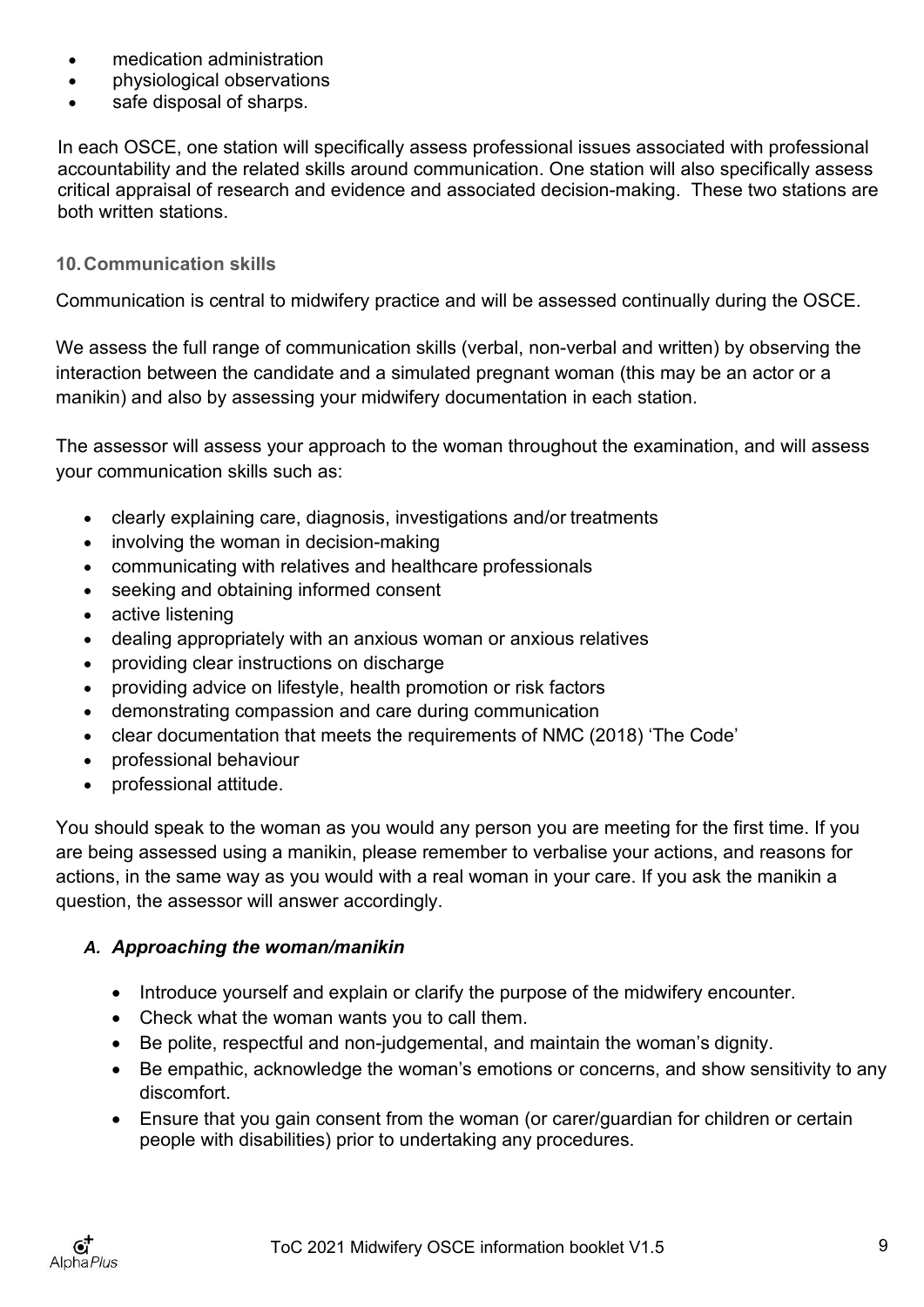- Be sensitive to personal space, stand or sit at an appropriate distance from the actor/manikin, and be aware of their body language. You are too close if the actor moves back or recoils.
- Treat a manikin as you would a real woman.

## *B. Explaining and advising*

- Establish what the woman already knows and/or wants to know.
- Explain clearly what you are going to do and why, so that the woman can understand.
- Remember always to check whether the woman understands or has any questions.
- Offer appropriate reassurance.
- Do not alarm the woman but you must be able to explain the need for urgent action if it is required.
- Do not routinely oversimplify names for parts of the body. It is reasonable to expect that most people will know common body names such as 'bladder', 'ovary', 'womb' and 'vein'. If you doubt a woman's understanding, check and alter your communication to meet their individual needs.
- Treat the manikin as you would a real person.

## *C. Involving the woman in management*

- Respect the woman's autonomy, and help them to make a decision based on the available evidence-based information.
- Explain information and its implications so that the woman can make an informed choice about their care.
- Check the woman's understanding and feelings about the proposed midwifery interventions. She may not always agree with your proposed plan of care.
- Treat the manikin as you would a real woman.

## *D. Midwifery assessment*

- You should be able to undertake an accurate midwifery assessment and develop a plan of care.
- Identify the woman's midwifery care needs accurately.
- Listen attentively to the woman's problems and concerns.
- Use clear language, and question at a comfortable pace.
- Clarify and check information, and summarise understanding.
- Be able to plan safe and effective person-centred care, based on your midwifery assessment and evidence-based best practice.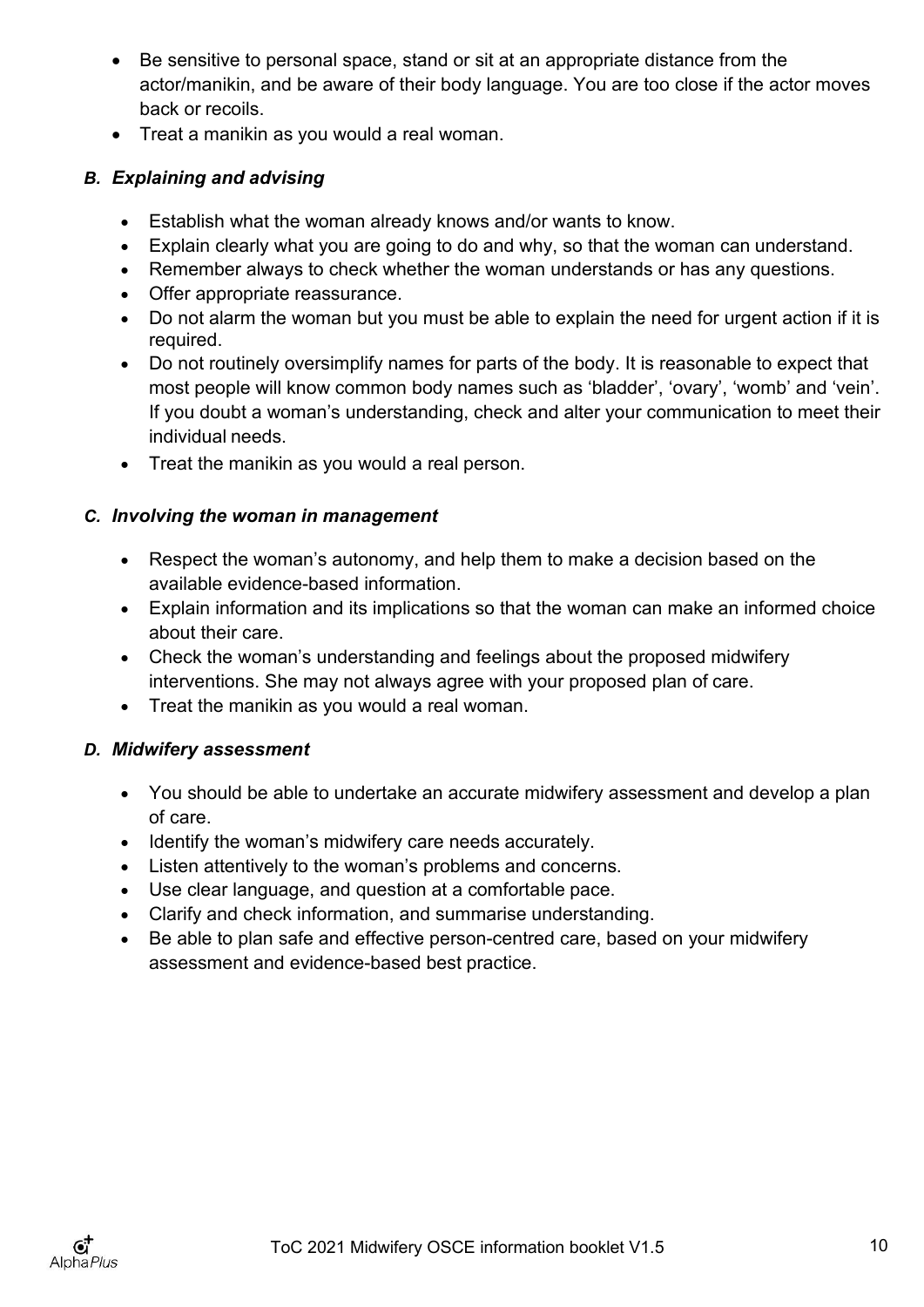# <span id="page-10-0"></span>**SECTION 2: The OSCE day**

## <span id="page-10-1"></span>**11.General information about the competence test centre**

Please allow plenty of time to travel to the competence test centre. Bear in mind that rush-hour traffic often causes delays. If you arrive late, you might not be able to take the OSCE.

A full refund will be given only if more than 3 weeks' notice is given of the need to cancel or reschedule. The following refund rates apply:

- More than 3 weeks' notice of cancellation: full refund.
- Fewer than 3 weeks' notice of cancellation: no refund unless in exceptional circumstances, for which a medical certificate may be requested.
- No refund will be given for non-attendance or if no prior notice of cancellation is given (within the stated time above).

When you arrive, you will be asked to put all of the documents for your NMC ID check into a wallet so that these can be verified whilst you are taking your OSCE. Reception will take your photograph to accompany your documents so that we can confirm your identity. You will be asked to store all other belongings in a small locker so please avoid bringing bulky items.

Unfortunately, we do not have room to allow friends or family, including children, to wait for you while you take the OSCE. Do not bring large suitcases to the assessment centre, as we have no storage space for anything other than small handbags/rucksacks.

Smoking is illegal in enclosed public spaces and workplaces in the UK. Therefore, smoking is not permitted at the competence test centre. Once you have entered the competence test centre, you will not be allowed to leave until the OSCF is finished.

Once your OSCE starts, you will then be under exam conditions until your OSCE is completed in full. Prior to undertaking the OSCE, the invigilator will provide a briefing on its format.

## <span id="page-10-2"></span>**12.Fitness to undertake the OSCE**

You need to be fit and well to undertake the OSCE. You will be asked to complete a confidentiality agreement and declaration.

It is acknowledged that a candidate with a declared disability may require reasonable adjustments to complete the examination. The request for reasonable adjustments must be made before the date of the examination, by contacting the competence test centre, either by email or phone.

A reasonable adjustment will allow for a candidate to undertake midwifery care that:

- remains effective and does not result in altered care
- is accepted within professional midwifery practices
- enables the candidate to demonstrate competence
- will not place the candidate, or woman giving birth, at risk of harm by injury or illness.

A reasonable adjustment will not allow for the required standard of competence to be reduced because of a disability.

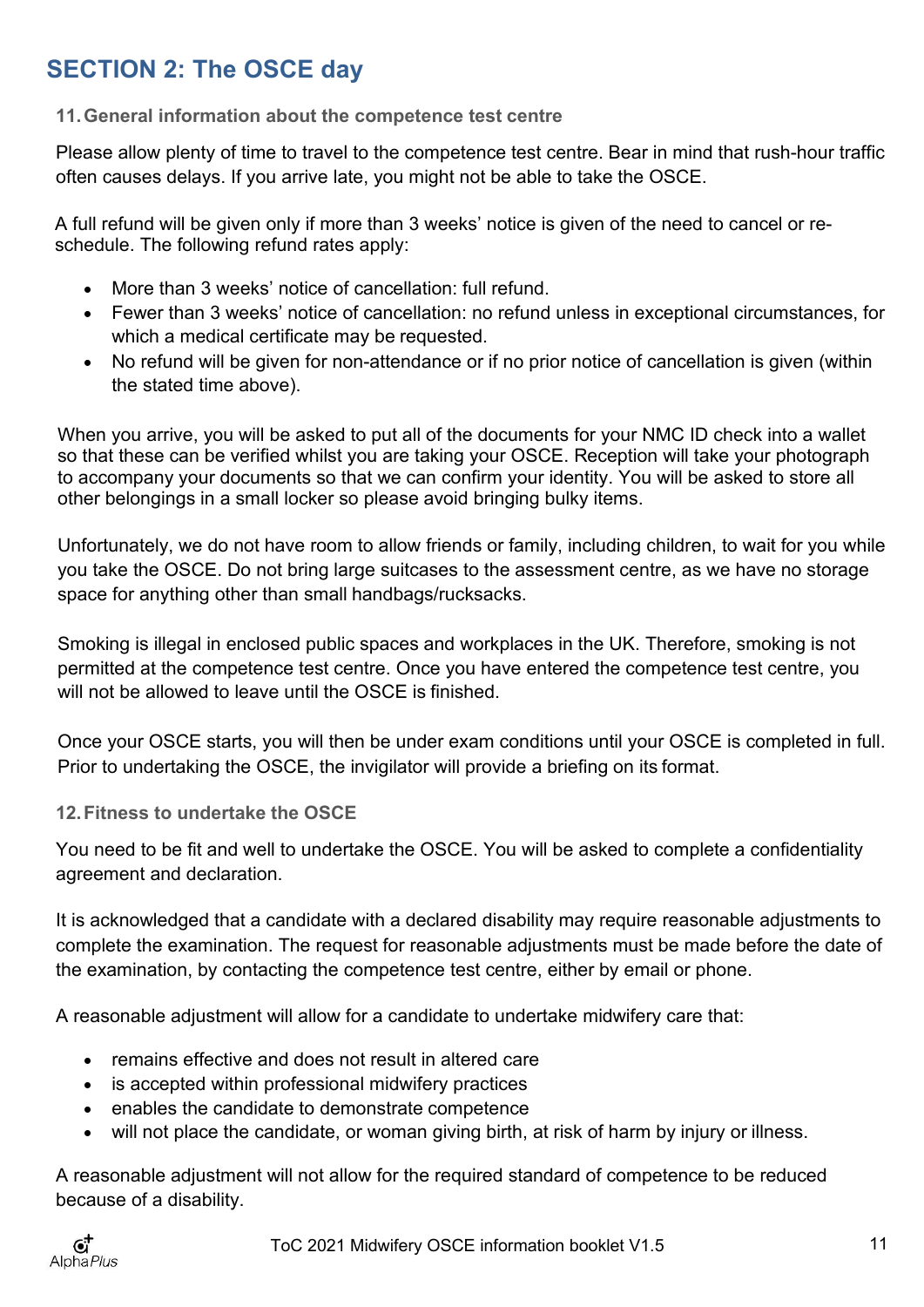**Please note:** Reasonable adjustments can be made to assess how you demonstrate that you have met a competence or standard. The standard or competence itself is not subject to a reasonable adjustment. If you have a health condition, we strongly advise you to disclose it, as the competence test centre can then give you information about the support that may be available to you and, if necessary, make any special arrangements. A disability or health condition cannot be considered if it is disclosed after the OSCE.

## <span id="page-11-0"></span>**13.Fire alarm**

If there is a fire alarm, follow the directions of the competence test centre staff to the fire exit. If the fire alarm sounds during the OSCE, you should remain with your assessor at all times. Staff will direct you to an assembly point and will conduct a roll call to make sure that all assessors, actors and candidates are gathered together. You must not speak to other candidates during an emergency evacuation. Once the area is deemed safe, you will be directed back to the competence test centre and given instructions about resuming the OSCE.

## <span id="page-11-1"></span>**14.Identification**

We will check your identity at the competence test centre, and we will only accept a valid passport for this purpose. If the name on your passport is different from the name on the application and/or on the email/letter from the NMC authorising you to take the test, you must provide original evidence that you are the person named in that email/letter. This may be:

- your marriage certificate
- a declaration from the awarding body that granted your midwifery qualification, stating that both names relate to you.

If you do not bring the documents listed above, or if the passport is not valid or current, you will not be allowed to take the OSCE.

NMC staff will also be there on the day for your NMC ID check. You will need to bring all the original documents that you uploaded as part of your application. You will find a checklist of the documents on the Test of Competence invitation email from NMC confirming your eligibility to sit the CBT and the OSCE.

If for any reason you do not have all your original documents on the day, the NMC will schedule another face-to-face appointment with you. These are offered either at the NMC's London offices or at one of the OSCE centres. You will still be able to sit your OSCE exam and receive your OSCE exam result, but you will not be able to progress to the last stage of the registration process until you have attended your follow-up ID check.

<span id="page-11-2"></span>For more information on the NMC ID check, please visit the NMC website, or, for specific queries about your ID check, please email [ID.checks@nmc-uk.org.](mailto:ID.checks@nmc-uk.org.)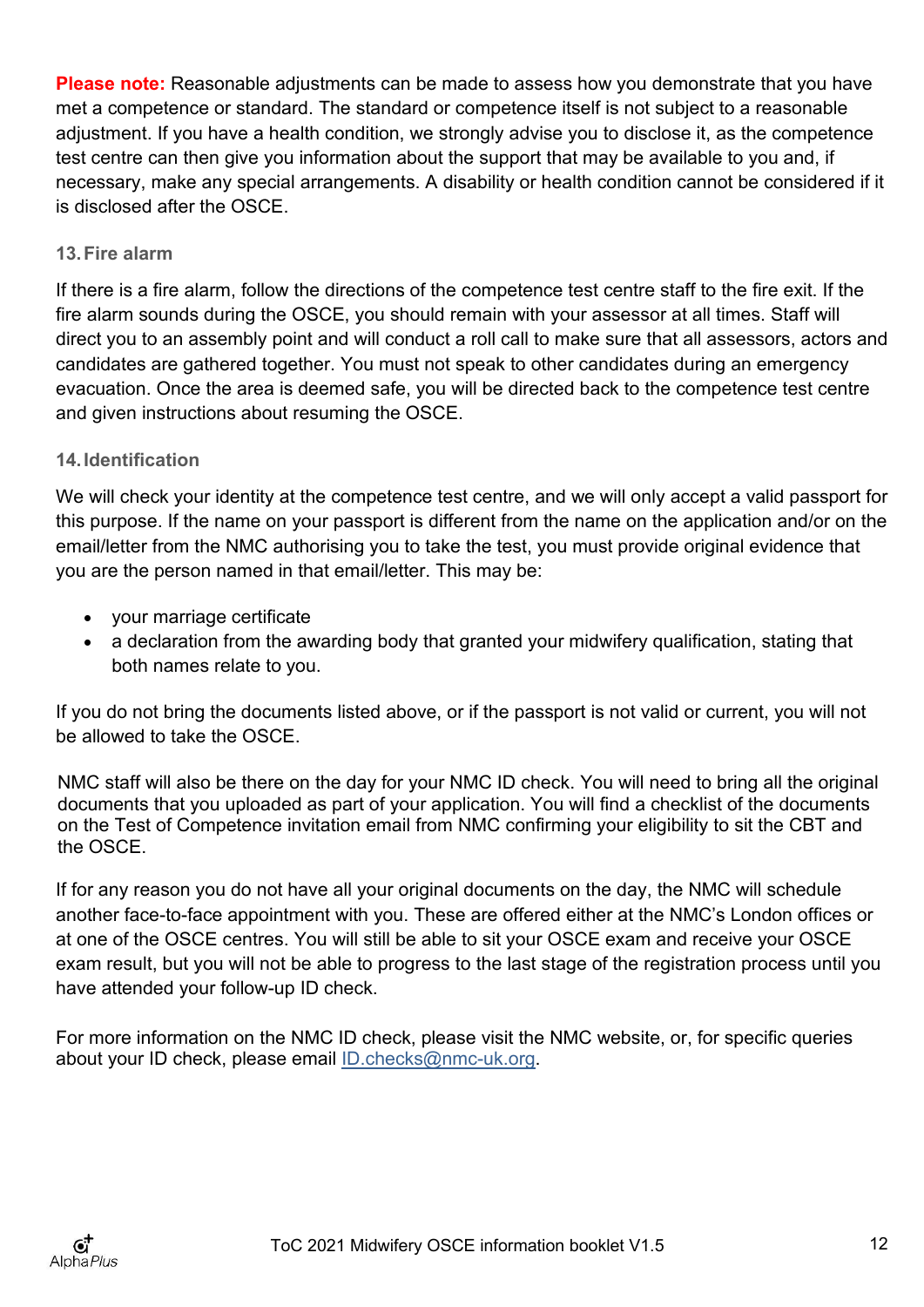## **15.What can I expect in the OSCE?**

In stations that involve demonstrating a practical skill, you will find a manikin, an actor or other piece of equipment. Where a manikin plays the role of a woman, you must treat the simulated woman as you would a woman in real life. An assessor will be in each station observing you, except for written stations.

You must carry out effective hand hygiene before starting the stations. Soap, water and hand gel will be available at all stations.

You may be asked to make a midwifery assessment or carry out a practical clinical skill. Each station will have a scenario overview, which will give relevant information about the woman, such as name, age and what is expected of you in the station.

Each station lasts between 8 and 30 minutes, and staff will be there to help you to make the transition from station to station as needed.

A lead assessor will be overseeing the test day, with assessors based at each station, observing. Each station has a camera and sound system installed. The built-in cameras will record the examination and will be used to review the examination afterwards for quality-assurance purposes. This is not optional but is part of the process, so you will be asked, at the point of booking, to consent and that you understand that videoing will take place throughout the OSCE. The videos are used for examination and reviewing purposes only, by the university and the NMC.

**Please note:** Filmed assessments are treated as examination scripts. Once the scripts have been marked and moderated, the pass or fail decision is final, and candidates or any sponsoring authority cannot request access to the film. An appeal or complaint may involve the investigator reviewing the filmed assessments, but films will not be released to you or any sponsor.

## <span id="page-12-0"></span>**16.How should I dress?**

We require that you dress for the OSCE in a manner that is appropriate for a clinical environment. All midwives must be dressed professionally, must maintain a high standard of infection control, and must ensure their own health and safety and that of women in their care. The guidelines below are based on the expected standards for pre-registration healthcare students at any UK university. They mirror the professional standards required of all healthcare professionals in the UK.

- **Clothing:** Please dress as you would in clinical practice. In the UK, this is normally a clinical dress, tunic or polo shirt with smart trousers or scrubs. You must not wear jeans or shorts. Midwives in the UK frequently wear dark plain trousers and plain polo shirts/tunics. Where possible, candidates should be dressed in a similar manner. Candidates who wish to wear alternatives, for example because of cultural or maternity requirements, should discuss this with the competence test centre before arriving for the OSCE.
- **Shoes:** Must be plain, flat, black and rubber-soled, enclosing the whole foot and not made of porous or absorbent material.
- **Fingernails:** Must be kept short, unvarnished with no extensions or decoration.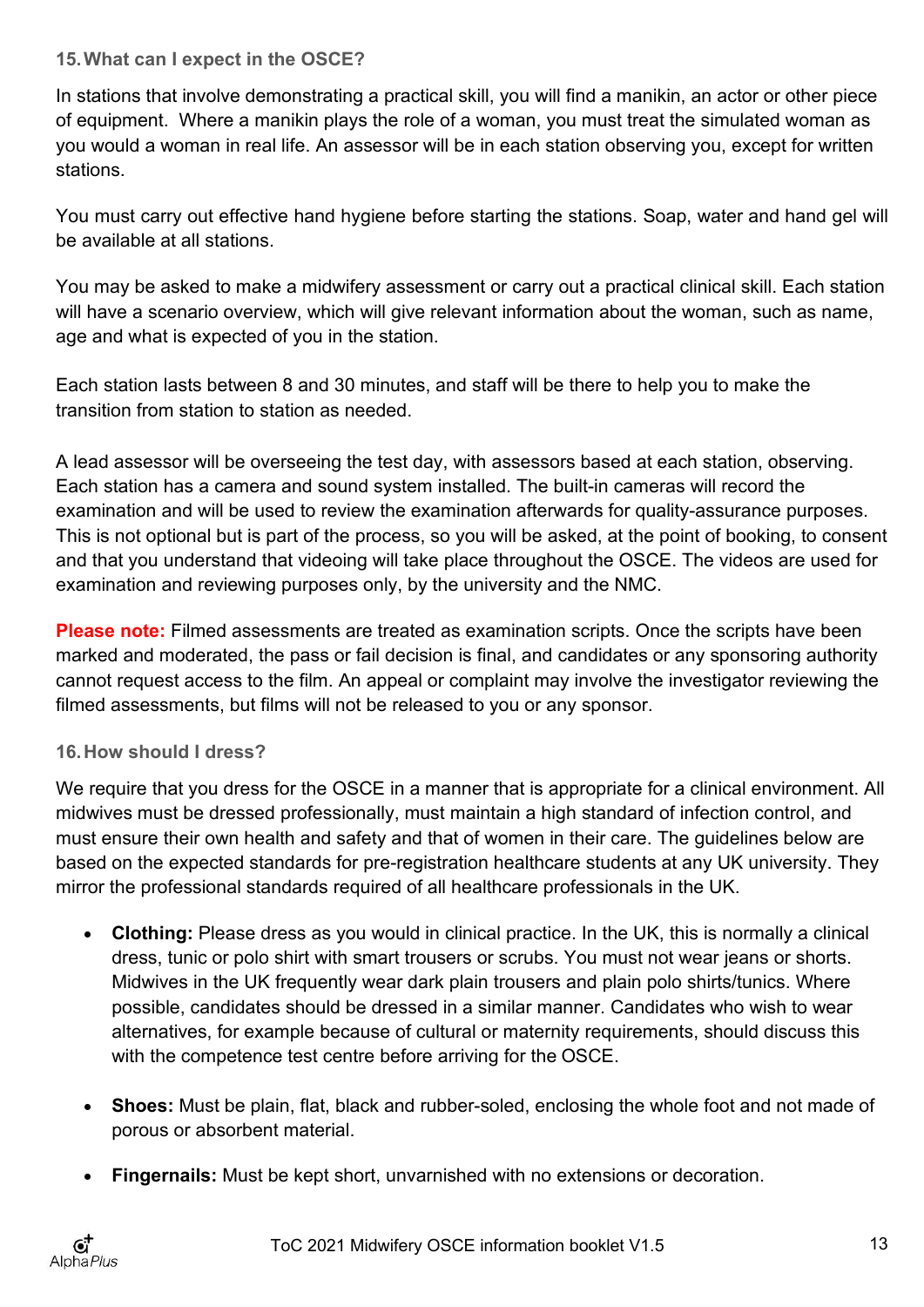- **Hair:** Must be tied up off the face and secured with simple hair ties/bobbles above the collar of your tunic or polo shirt. Hair should be of a natural shade and style. Facial hair should be kept clean, trimmed and tidy.
- **Head scarf/turban:** If you wear a head veil/turban, please ensure that it is appropriate in colour (plain black or navy), and it must be tucked into the collar of your tunic or polo shirt.
- **Jewellery:** Plain 'ball' ear studs are allowed to be worn (maximum of one per ear). No tongue piercings should be worn. A single plain band wedding/commitment ring is allowed. You must be bare beneath the elbow: no bracelets or wristwatches are to be worn.
- **Make-up:** Must be kept to a minimum and must be discreet and natural.
- **Socks/tights:** Dark blue or black socks with trousers, and flesh-coloured or black tights.

## <span id="page-13-0"></span>**17.What conduct is expected during the OSCE?**

The OSCE is a formal examination and candidates are required to behave appropriately and in accordance with university regulations and policies.

Candidates are already professional midwives, and they are expected to behave in a professional manner at all times while at the competence test centre.

You will be provided with all the materials you need during the examination.

## <span id="page-13-1"></span>**18.Competence test centre rules and regulations**

All personal items must be placed in the small locker provided at the competence test centre. The competence test centre will take no responsibility for any lost, stolen, or misplaced items.

The following items are not allowed in the OSCE, nor can they be accessed during your time at the competence test centre:

- any educational, test preparation or study material
- mobile phones, hand-held computers, personal digital assistants (PDAs), pagers, watches or any other electronic devices
- weapons of any kind.

Mobile phones, pagers or other electronic devices must be turned off before they are stored in the locker.

During your time at the competence test centre, you will not be allowed to access personal items other than any medication or foods required at a specific time. You must have arranged this in advance with the competence test centre. If you require access to medical devices or aids during the OSCE, please inform the centre staff when booking your OSCE examination.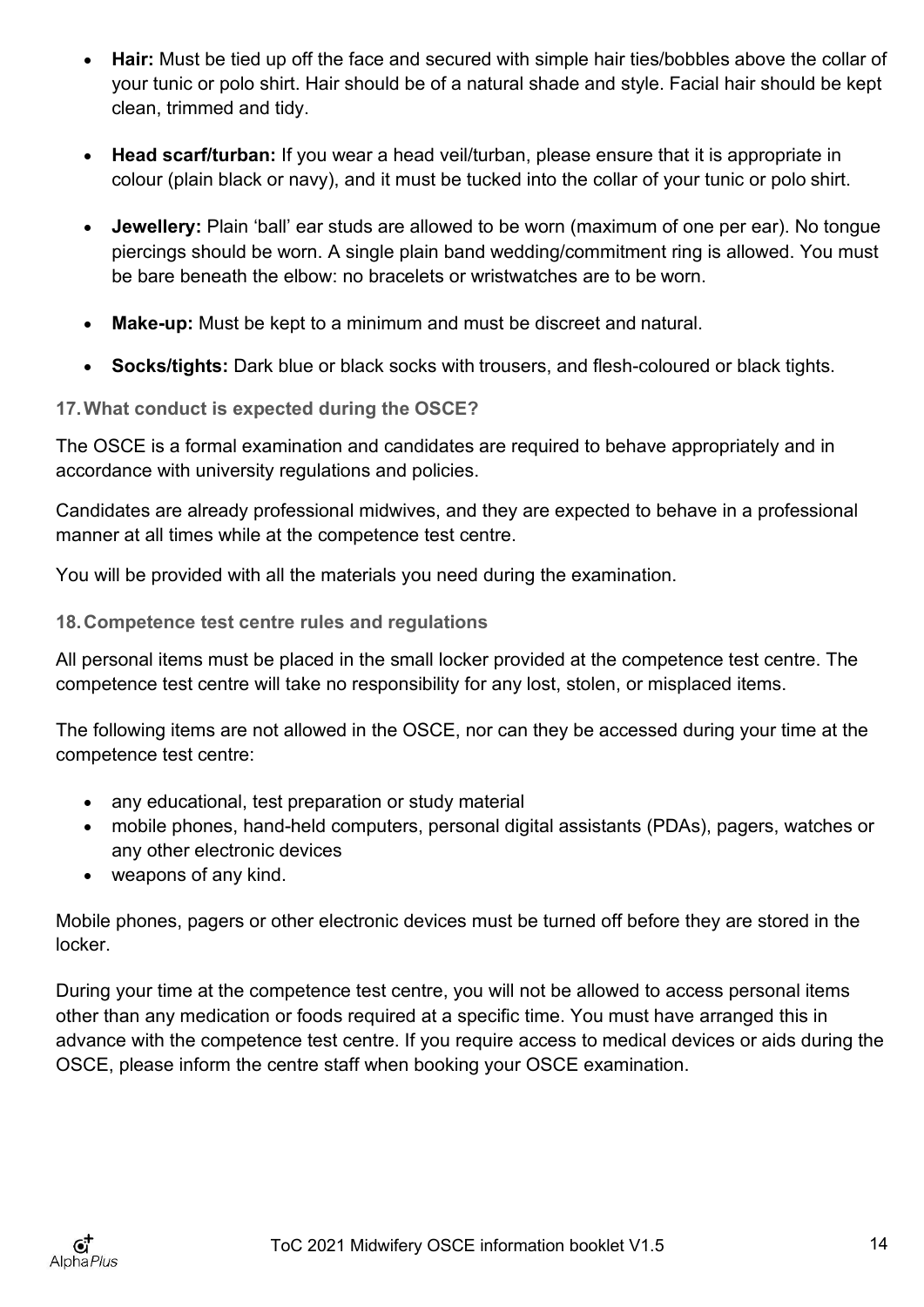## <span id="page-14-0"></span>**19.Confidentiality**

As a registered midwife , you are bound by <u>NMC (2018) 'The Code'</u>[12.](#page-14-4) Any cheating or misconduct during the OSCE or breaching the examination's confidentiality may bring your profession into disrepute and may raise doubts about your fitness to practise. Such incidents will be reported to the NMC by the assessors and will be investigated.

You must not seek help, or attempt to seek help, from any other party during the OSCE. This includes in person or by phone, text, messaging, email or any form of social media.

You must not disclose information about the OSCEs to, or discuss with, anyone, including instructors. This includes posting or discussing the scenarios or skills on the internet or on any form of social media.

## <span id="page-14-1"></span>**20.Taking the OSCE**

The results of the OSCE must be an accurate reflection of the authorised candidate's knowledge and professional skills as a midwife.

- You must not take or attempt to take the OSCE for anyone else.
- You must not allow, or attempt to allow, anyone else to take the OSCE for you.
- You must not engage in any behaviour deemed to be disruptive at any time while in the competence test centre or when taking the OSCE.

## <span id="page-14-2"></span>**21.Grounds for dismissal or cancellation of OSCE results**

All candidates must comply fully with the competence test centre staff's instructions and the rules and regulations, or they will risk having their OSCE results withheld, dismissed, or cancelled. Candidates who do not comply with this may be asked to leave the competence test centre, and their fees will not be refunded. Such incidents will be reported by the assessors and investigated. The OSCE result may be withheld during an investigation.

**Please note:** The competence test centre will always report such incidents to the NMC.

<span id="page-14-3"></span>**22.How is the OSCE assessed?**

Each OSCE station has a unique criterion-based assessment sheet, which is matched to the scenario or skill being assessed. Assessors will score each criterion. The criteria are mapped against NMC (2018) '<u>Standards for pre-registration midwifery education'</u>[13](#page-14-5) and [NMC \(2018\)](https://www.nmc.org.uk/standards/code/) <u>'The Code'</u>[14.](#page-14-6)

The assessment, planning, implementation and evaluation stations are mapped against the above. The skills assessments are also mapped against the above but also against an appropriate evidence base for that station. The evidence base for each station is published in the Reading List (available on the competence test centre support site).

 $\mathbf{G}^{\mathbf{+}}$ Alpha Plus

<span id="page-14-4"></span><sup>12</sup> <https://www.nmc.org.uk/standards/code/>

<span id="page-14-6"></span><span id="page-14-5"></span><sup>13</sup> https://www.nmc.org.uk/standards/standards-for-midwives/standards-for-pre-registration-midwifery-programmes/ <sup>14</sup> https[://www.nmc.org.uk/standards/code/](http://www.nmc.org.uk/standards/code/)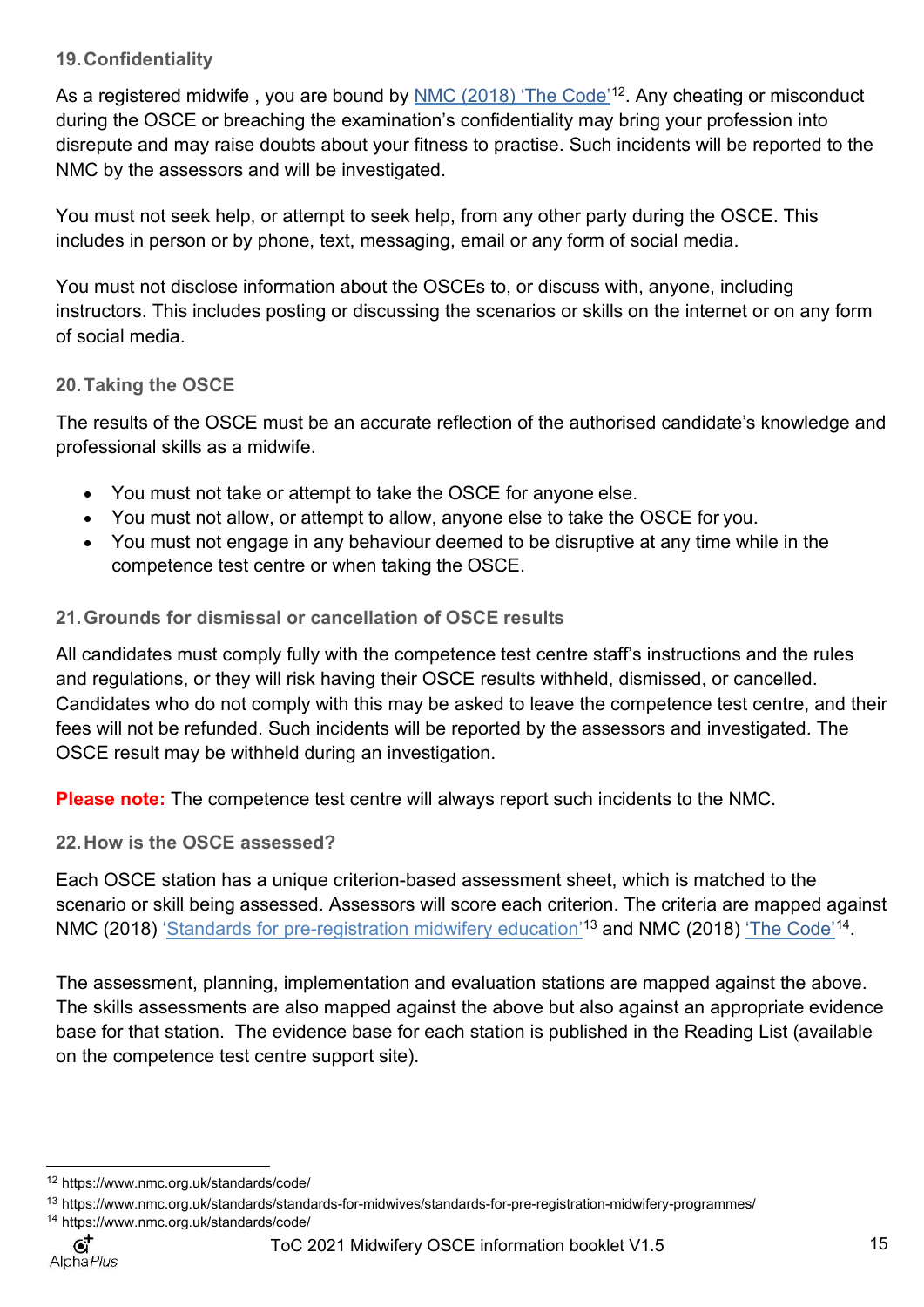The following are examples of planning station criteria:

- Clearly and legibly handwrite answers.
- Identify two relevant midwifery problems/needs.
- Set an appropriate evaluation date for both problems.

## <span id="page-15-0"></span>**23.The passing standard**

The pass scores for each OSCE station are set using an appropriate combination of professional judgement and statistical information. To pass the OSCE, the candidate must achieve a pass score for every station. For more information about the passing standards, please refer to section 6 (standards and results) of the test specification.

## <span id="page-15-1"></span>**24.Can I have my OSCE remarked?**

All OSCEs are recorded, and all OSCEs deemed a fail will always be reviewed by the panel of assessors on the day of the OSCE. Failed OSCEs are automatically remarked and checked as part of the quality-assurance process.

The academic lead/centre manager and administration team will co-ordinate any appeals, complaints, reasonable adjustments and fitness-to-practise issues, and will refer such matters to the test panel for investigation and reporting to the NMC.

## <span id="page-15-2"></span>**25.Unsafe practice and cessation of assessment**

In the event that any candidate demonstrates unsafe practice, which may place the candidate, simulated pregnant woman or assessor at risk, then a red flag will be raised by the assessor. All red flag judgements will be reviewed by the panel assessors on the day of the OSCE. An agreed red flag always denotes an OSCE station fail.

## <span id="page-15-3"></span>**26.How do I get the results of the OSCE?**

The NMC will inform candidates of the result of the OSCE usually within 5 working days after the test is taken. In some instances, this may take up to 10 working days if new OSCE content is being introduced.

The NMC test of competence Part 2 is made up of ten stations, split into:

- Four scenario stations (assessment, planning, implementation and evaluation)
- two sets of two linked skills stations
- Two written stations, one assessing professional values and one assessing evidence based practice.

<span id="page-15-4"></span>If you are unsuccessful in up to seven stations, your re-sit will be charged at 50% cost: £397. If you are unsuccessful in eight or more stations, your re-sit will be charged at 100% cost: £794.

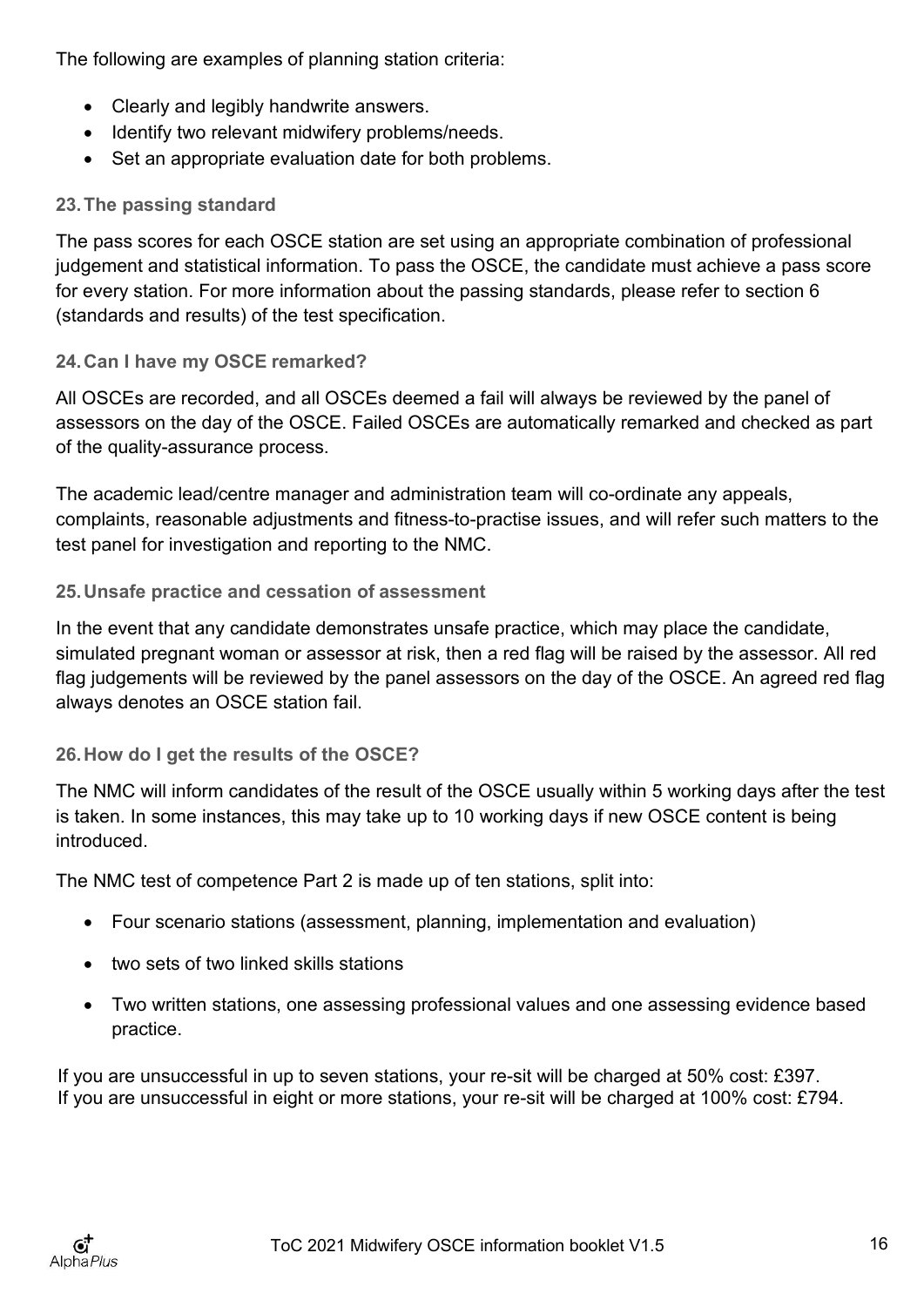## **27.What will the feedback look like?**

You can expect to receive feedback on those aspects of the OSCE in which you failed to meet the level of competence. This will be a brief account of how you failed to show competence. The competence test centre is not allowed to teach you how to pass the exam, so the feedback will be short and factual. For example, if a candidate failed aseptic non-touch technique (ANTT) for contaminating their sterile clinical waste bag when setting up the field, the feedback may read as follows:

*Aseptic non-touch technique (ANTT): The candidate failed to show competence in this station. When setting out the sterile field, they contaminated the orange bag and, as a result, contaminated the sterile field. This is a safety risk, resulting in a fail.*

| <b>Result</b>         | <b>Description</b>                                                                    | <b>Outcome</b>                                                                                                                                                                                                                                                                                                                | Cost |
|-----------------------|---------------------------------------------------------------------------------------|-------------------------------------------------------------------------------------------------------------------------------------------------------------------------------------------------------------------------------------------------------------------------------------------------------------------------------|------|
| <b>Pass</b>           | Passed all<br>stations taken                                                          | Congratulations!<br>The NMC will be in touch to issue your NMC<br>PIN.                                                                                                                                                                                                                                                        | N/A  |
| Fail<br>1-7 stations  | Failed up to<br>seven stations<br>across both<br>the APIE<br>and/or skill<br>stations | Will require a re-sit at 50% cost.<br>You will need to re-sit only the stations you<br>failed. If you need to re-sit the APIE<br>station(s), you will be given your original<br>paperwork from the APIE stations you<br>passed in your previous attempt, to<br>complete the re-sit stations in sequence.                      | £397 |
| Fail<br>8-10 stations | Failed eight or<br>more stations<br>across both<br>the APIE and<br>skill stations     | Will require a re-sit at 100% cost.<br>You will need to re-sit the APIE station(s)<br>you failed and the skill station(s) you failed.<br>You will be given the same scenario and<br>your original paperwork from the APIE<br>stations you passed in your previous<br>attempt, to complete the re-sit stations in<br>sequence. | £794 |
| <b>Full fail</b>      | Fail any station<br>on the third<br>attempt                                           | Will require 6 months to elapse before you<br>can reapply to the NMC.                                                                                                                                                                                                                                                         | N/A  |

## <span id="page-16-0"></span>**28.What are the potential results?**

## <span id="page-16-1"></span>**29.What happens if I pass?**

Your OSCE result will be uploaded to your NMC application and you will be able to continue your application for registration providing you have passed the CBT, paid your registration fee of £153 and the NMC have received your supporting declarations.

<span id="page-16-2"></span>**30.Can I have more than one attempt at the OSCE?**

Candidates have three opportunities to attempt each part of the test of competence.

In exceptional cases, a further attempt at each part may be offered. This attempt will be agreed only by application to the NMC. The additional attempt will be granted in situations such as the following:

- The test centre did not follow agreed processes.
- The assessor behaved in a way that demonstrably did not comply with the agreed processes.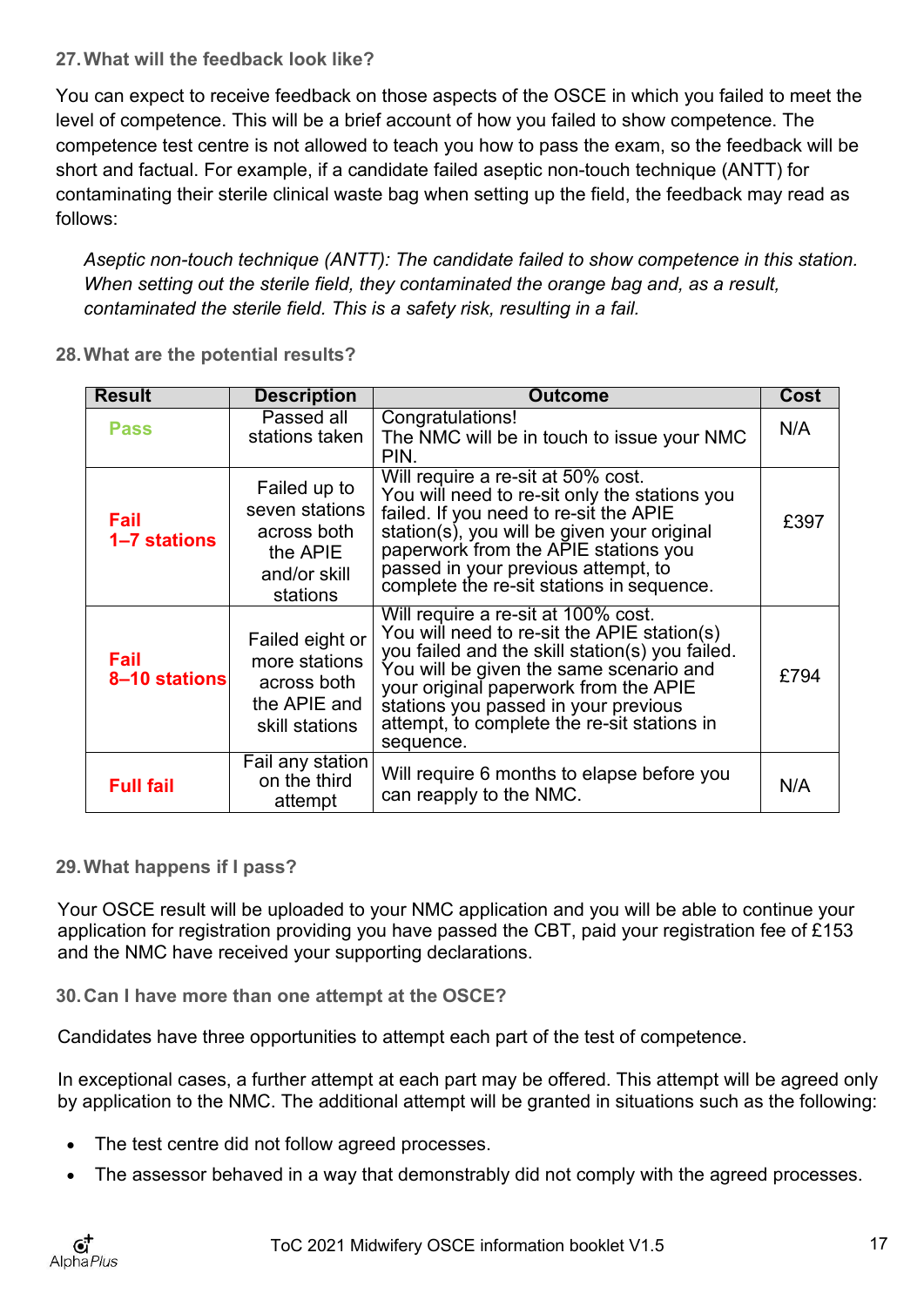- There was an unanticipated interruption to the assessment, such as a fire alarm.
- Illness or severe anxiety in the candidate.

Candidates must wait at least 10 days between each sitting. Candidates can choose to take longer than 4 weeks between the second and final attempts.

The CBT (Part 1) and the OSCE (Part 2) can be taken in either order, although most candidates take the CBT first.

The OSCE will be passed or failed for each individual station. Re-sits will be required only for those stations the candidate failed. Re-sit candidates will take the same or a similar but different station(s) to the one(s) they failed. If the stations are not all passed in three sittings, then the whole OSCE must be re-taken.

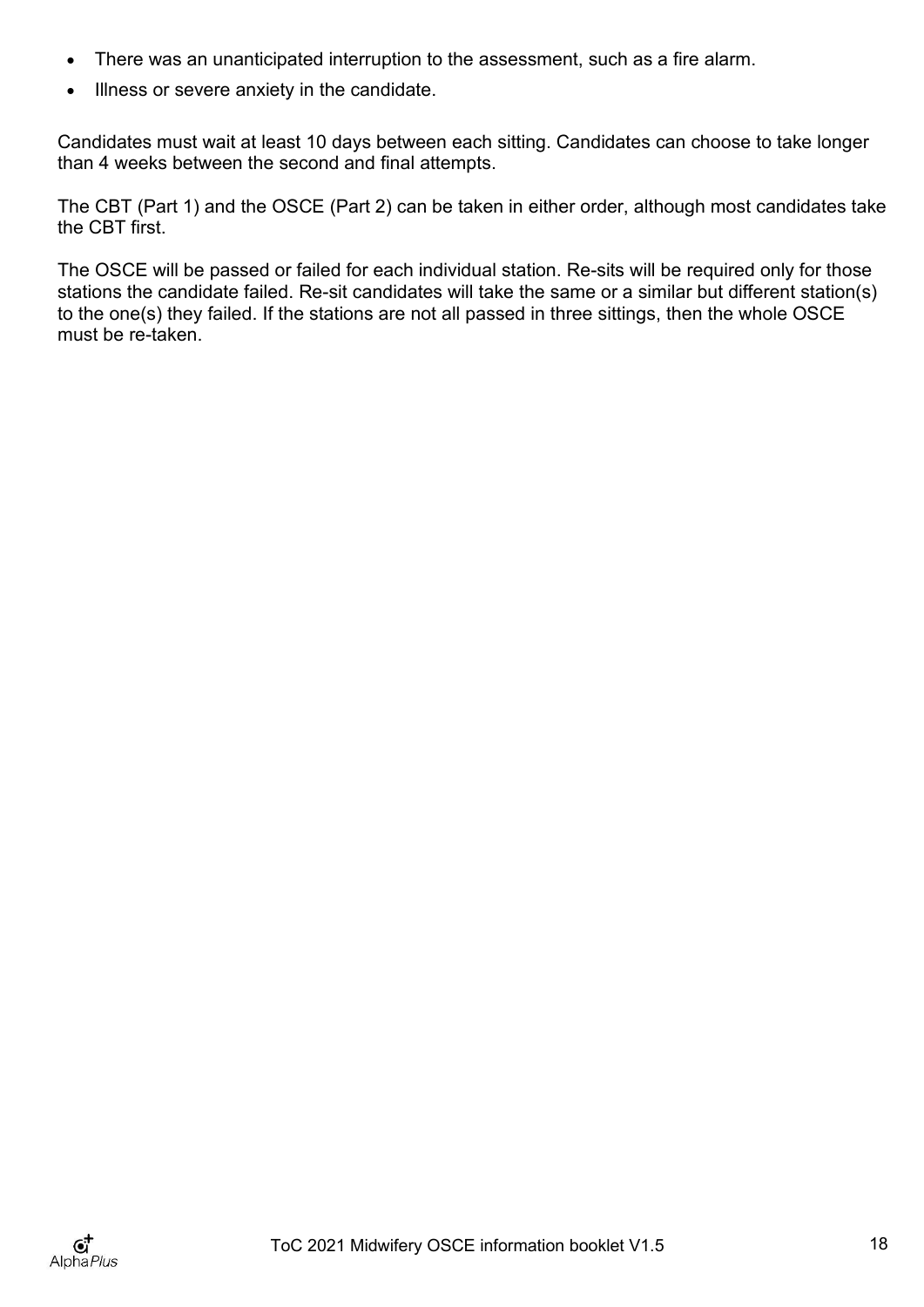## <span id="page-18-0"></span>**SECTION 3: Candidate guidance**

The next section of this information booklet provides guidance for you when considering applying for mitigating circumstances, appeals or complaints. The competence test centre manager will always offer guidance and advice in such matters. If, after pursuing such issues, you remain unhappy with the outcome and decisions reached, you have the right to raise the matter with the NMC.

## <span id="page-18-1"></span>**31.Can I appeal my result?**

If you believe that a mistake has been made at any point during the process of your test of competence, or that an irregularity has occurred in the conduct of the OSCE, and you think that this has had a direct and demonstrably detrimental effect on your performance, you may be able to make an appeal. You cannot appeal the result; you can only appeal the process. See **[Annexe 2](#page-25-0)** for guidance on the appeal process and form.

## <span id="page-18-2"></span>**32.What is a complaint and how can I make one?**

If you are dissatisfied with a service that the competence test centre is providing, or with the person who is providing it, you can raise the matter as a complaint. You should always try to resolve a problem as close as possible to its source. So, for example, if you have a problem with your assessor, you should speak to the lead assessor or invigilator at the time. If you are dissatisfied with the outcome, you can make a formal complaint to the NMC. See **[Annexe 3](#page-29-0)** for the candidate guidance on the complaint process and form.

**Please note:** Candidates do not have the right to see their filmed assessment. It is treated as an exam script. Once the script has been marked and moderated, the pass or fail decision is final and candidates or any sponsoring authority cannot request access to the film. An appeal will involve the investigating panel reviewing the candidate's filmed assessments, but films will not be released to candidates or their sponsors.

## <span id="page-18-3"></span>**33.Fitness to practise during the OSCE**

Your fitness to practise during the OSCE may be questioned if a member of the competence test centre staff, an assessor, a simulated woman, or another candidate expresses concerns that you are failing to maintain standards and/or that your conduct is inappropriate to your profession. Examples may include a breach of confidentiality and professional misconduct (which may call into question your honesty and integrity). If this occurs, your OSCE may be stopped and an incident form will be completed and forwarded to the NMC. If you are allowed to continue, an incident form will still be submitted, and you will be informed of this at the time of your OSCE.

## <span id="page-18-4"></span>**34.What happens if I am unable to attend the OSCE because of sudden illness or circumstances beyond my control?**

Candidates must make every attempt to attend their booked OSCE appointment. Cancellations made at least 2 working days before the OSCE will not incur a financial penalty if there are mitigating circumstances (see **[Annexe 1](#page-22-0)**). However, cancellations made fewer than 2 working days before the OSCE will not be refunded. Evidence of special circumstances must be provided. Neither cancellation will count as an OSCE attempt to the NMC.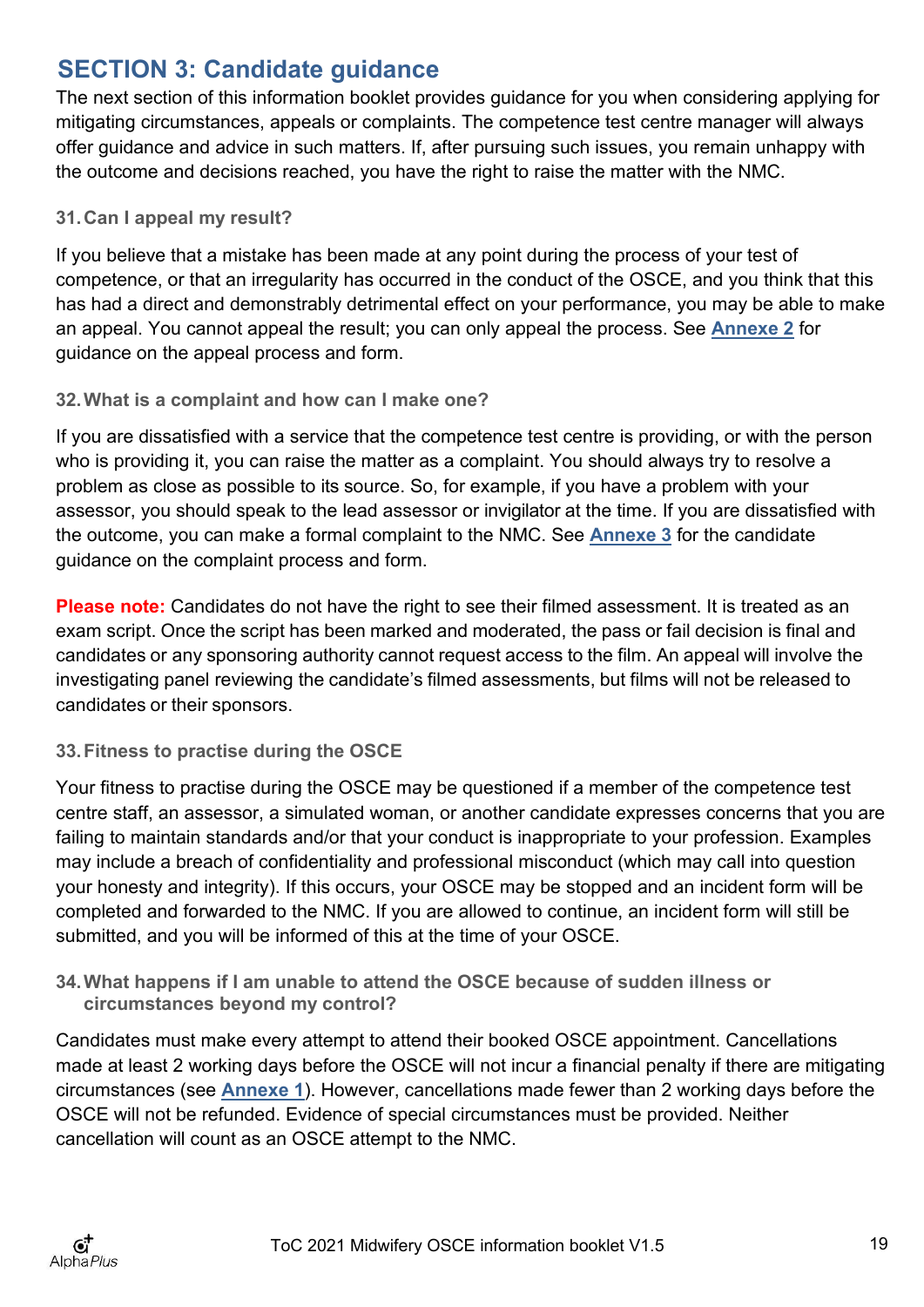<span id="page-19-0"></span>**35.When can you apply for mitigating circumstances to be considered?**

If you are unable to attend the OSCE examination because you are ill or you have a personal issue that prevents you from attending, you should contact the relevant competence test centre by email or telephone. You must remember to include independent evidence, for example a hospital appointment letter or copy of a prescription. **Please note:** It is your responsibility to collect this evidence.

If you arrive to sit your OSCE and you do not feel well enough to proceed, or you become unwell during the exam, you must inform the invigilator and lead assessor straight away, and they will support and advise you further.

Before taking the OSCE, you will be asked to declare yourself fit to take the exam, and you will be unable to defer an assessment once you have commenced, or appeal on the grounds that you were unfit. Evidenced personal circumstances, such as sudden illness, may be permitted as reasons for re-booking the OSCE at short notice.

<span id="page-19-1"></span>**36.How will the OSCE be affected if I am pregnant or breastfeeding a young baby**?

The competence test centre will seek to support candidates who are pregnant or have very young children. The competence test centre will be flexible to enable the candidate to take the OSCE as planned, whenever possible, except when a significant risk is identified. The competence test centre must be informed in advance. Candidates can find guidance in **[Annexe 4](#page-34-0)**.

## <span id="page-19-2"></span>**37.I have a disability. Can the competence test centre accommodate my needs?**

Our staff are committed to ensuring impartiality and equality of opportunity in the delivery of our services. Our premises are wheelchair accessible, and the competence test centre will also act on NMC guidance regarding this. Special adjustments are made for candidates with disabilities, or for those registered as dyslexic or with other additional needs. Candidates are asked to declare their needs for reasonable adjustments when booking their OSCE, for which they will be required to produce supporting evidence. The academic lead/manager will seek advice on the reasonable adjustments possible for the candidate. Simple changes such as lowering beds, accommodating the need to sit or stand, or the increased need for toilet breaks during pregnancy can easily be arranged when the competence test centre is notified in advance.

Candidates who need to access medical devices during the OSCE can be accommodated with advance notification prior to booking. The competence test centre will not allow the required level of competence to be reduced because of a disability. The standard or competence itself is not subject to a reasonable adjustment.

The request for reasonable adjustments must be made before the date of the OSCE examination, by contacting the test delivery centre. Candidates with additional needs must declare them via the reasonable adjustments form that will be emailed to candidates once the competence test centre has been notified by the candidate and a booking made. Reasonable adjustments are offered within the scope of the Equality Act 2010<sup>15</sup>.

<span id="page-19-3"></span><sup>&</sup>lt;sup>15</sup> The Equality Act 2010 does not apply in Northern Ireland, but there are very similar equality requirements spread across several pieces of legislation. For example, section 75 of the Northern Ireland Act 1998 also includes consideration of 'political opinion' as a protected characteristic, the Disability Discrimination Act 1995 still apples to employment in Northern Ireland, and the Special Educational Needs and Disability (Northern Ireland) Order 2005 applies in all education settings.

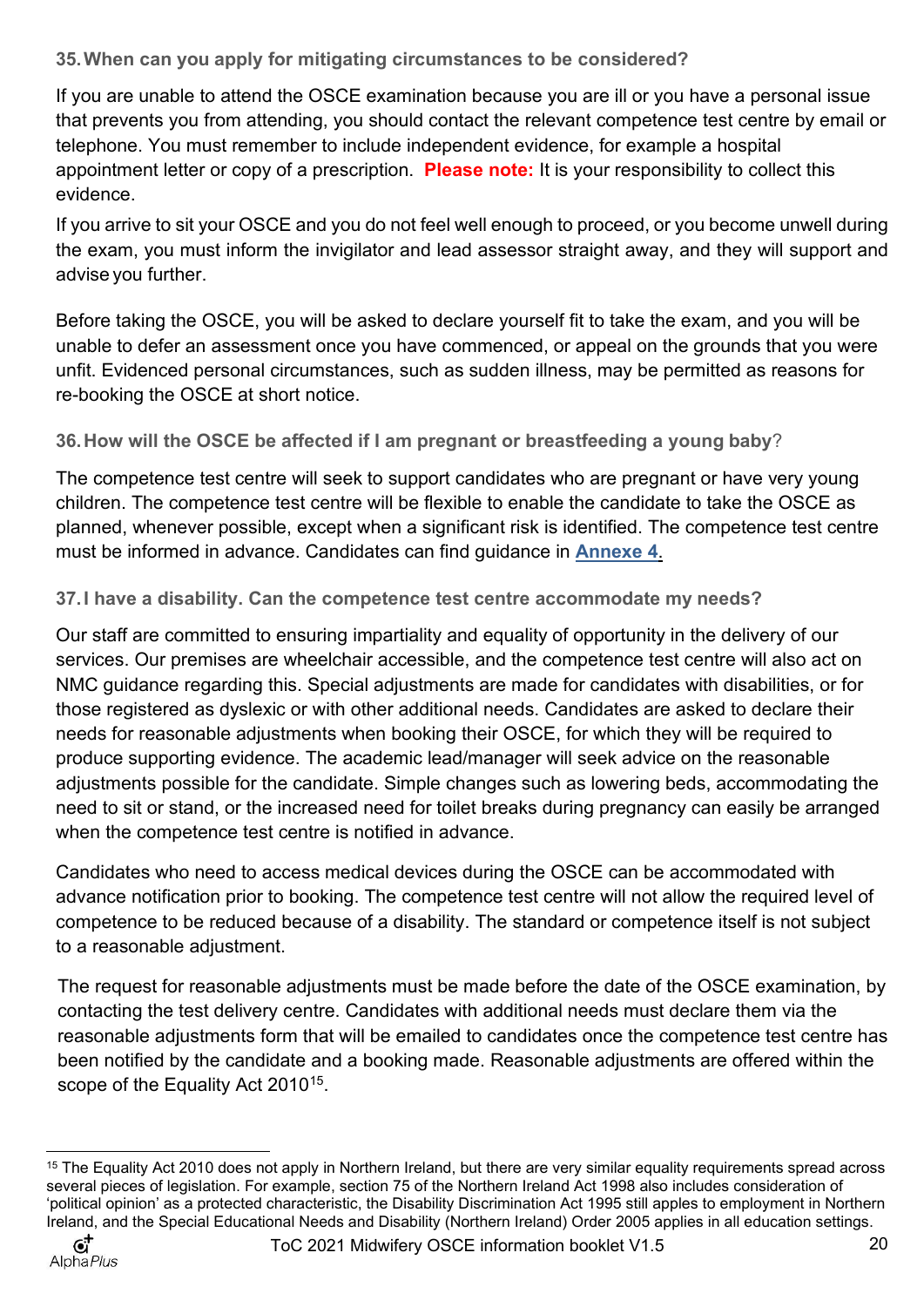A reasonable adjustment will allow for a candidate to evidence during their assessment midwifery care that:

- remains effective and does not result in altered woman care
- is accepted within professional midwifery practices
- enables the candidate to demonstrate competence
- will not place the candidate or woman at risk of harm by injury or illness.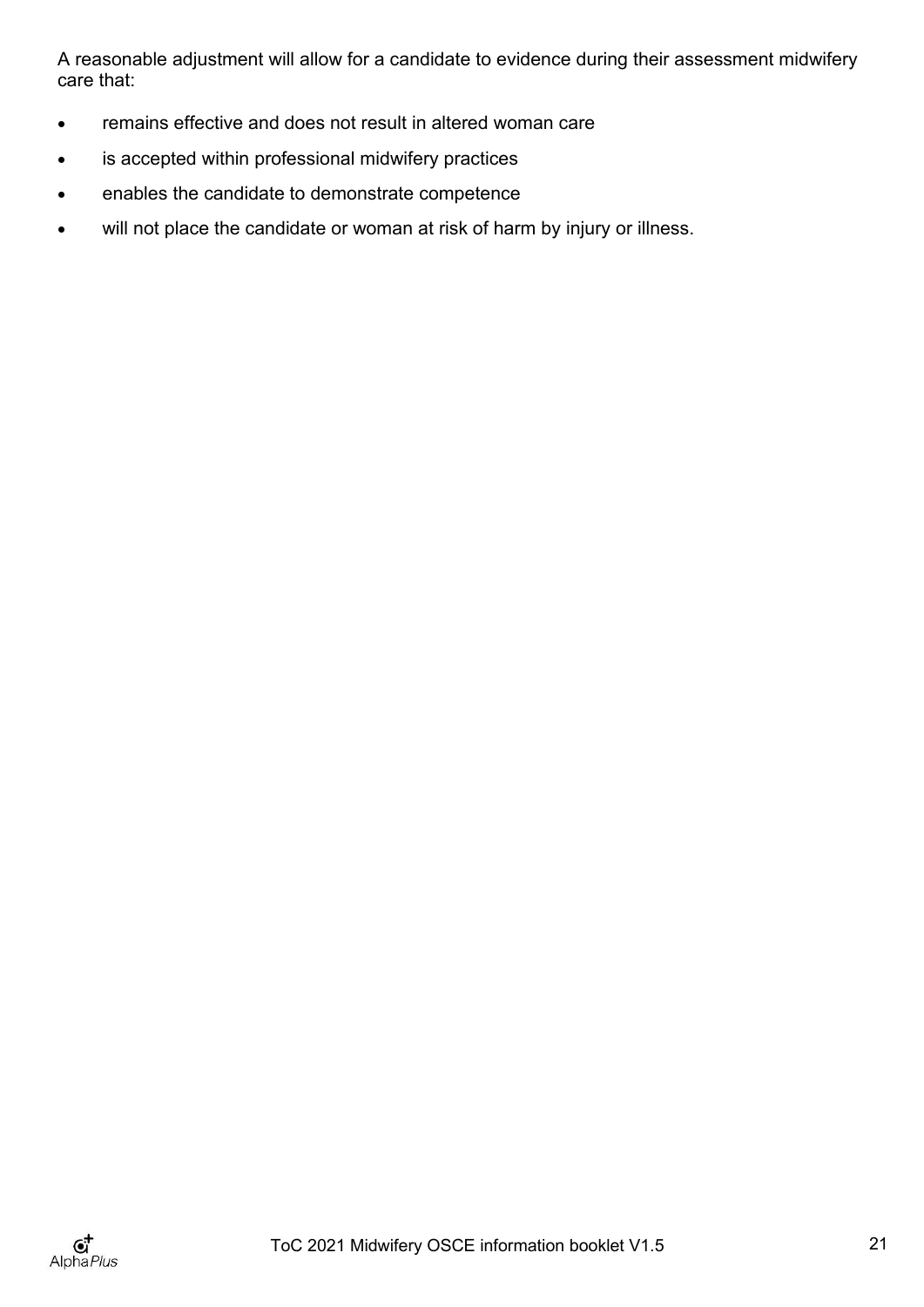# <span id="page-21-0"></span>**SECTION 4: Annexes**

Please note: Blank copies of these forms are available to download on the competence test centres' learning platforms. These annexes are for candidates' reference only.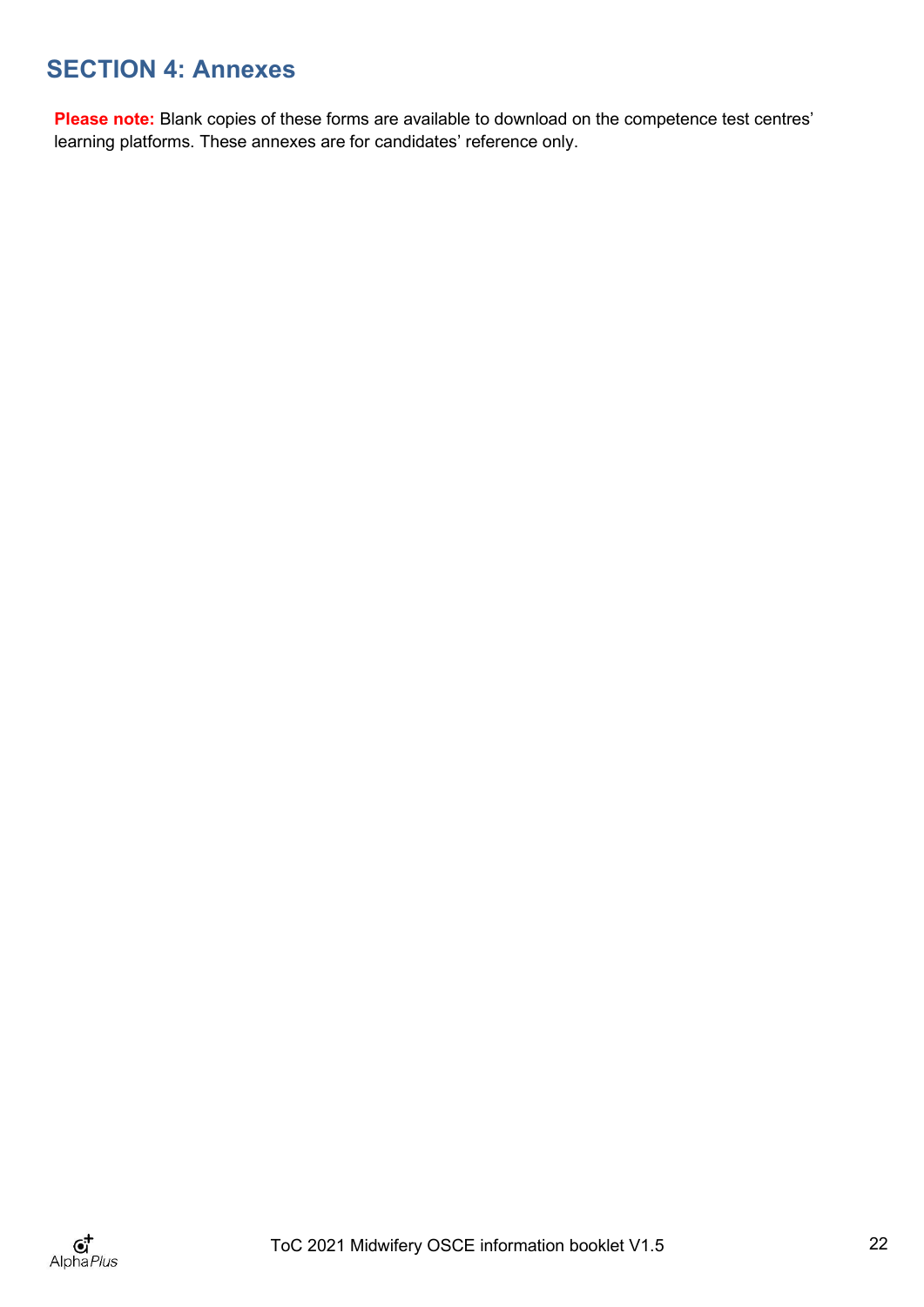# <span id="page-22-0"></span>**Annexe 1: Mitigating circumstances guide and form**

## <span id="page-22-1"></span>**Mitigating circumstances guide**

## **What are mitigating circumstances?**

Mitigating circumstances are events that have significantly disrupted your OSCE.

They must be:

- serious or acute
- beyond your ability to foresee and control.

## **When can you apply for mitigating circumstances to be considered?**

If you are unable to attend because you are ill, or if you have a personal issue that prevents you from engaging with the OSCE, you should complete and submit the [mitigating circumstances form](#page-23-0) in this booklet. You must remember to include independent evidence with your application, such as a hospital appointment letter or a copy of a prescription. It is your responsibility to collect this evidence.

## **What outcome can you expect if you apply for mitigating circumstances?**

There are a number of issues that cannot be addressed by submitting a mitigating circumstances application:

1. Under no circumstances will the grades awarded in your OSCE be changed. All OSCEs are graded upon their own merits, and no allowance will be made for mitigating circumstances. A mitigating circumstances application will not be considered for a completed OSCE.

2. Only in very exceptional cases will applications for mitigating circumstances be accepted after the deadline set for the examination has passed. If you do apply late, you must explain why.

3. A known disability is not itself a reason to submit a mitigating circumstance application, although (for example) unforeseen illness resulting from a disability may be. Reasonable adjustments to OSCE examinations will normally be made to support candidates who have a disability. Requests for such adjustments should be discussed with the academic lead and competence test centre administration team in advance of the OSCE.

4. The NMC determines the number of opportunities a candidate has to take the OSCE examination. The maximum is three opportunities within a single application. If you have successfully applied for mitigating circumstances, your attempt will not count. If you sit the OSCE and are unsuccessful in applying for mitigation, the attempt will count.

## **What happens if I am ill on the day of an OSCE?**

If you are too ill to start the OSCE, then you need to let the competence test centre know as soon as possible. You then need to submit an application for mitigating circumstances.

If you become ill during an OSCE examination, you need to let the invigilator know straight away.

Candidates should make every effort to cancel their OSCE a minimum of 2 working days before the exam is booked. (If the exam is on a Monday, cancellation should occur on the Thursday before.) Refunds will not be given routinely if OSCEs are cancelled at short notice.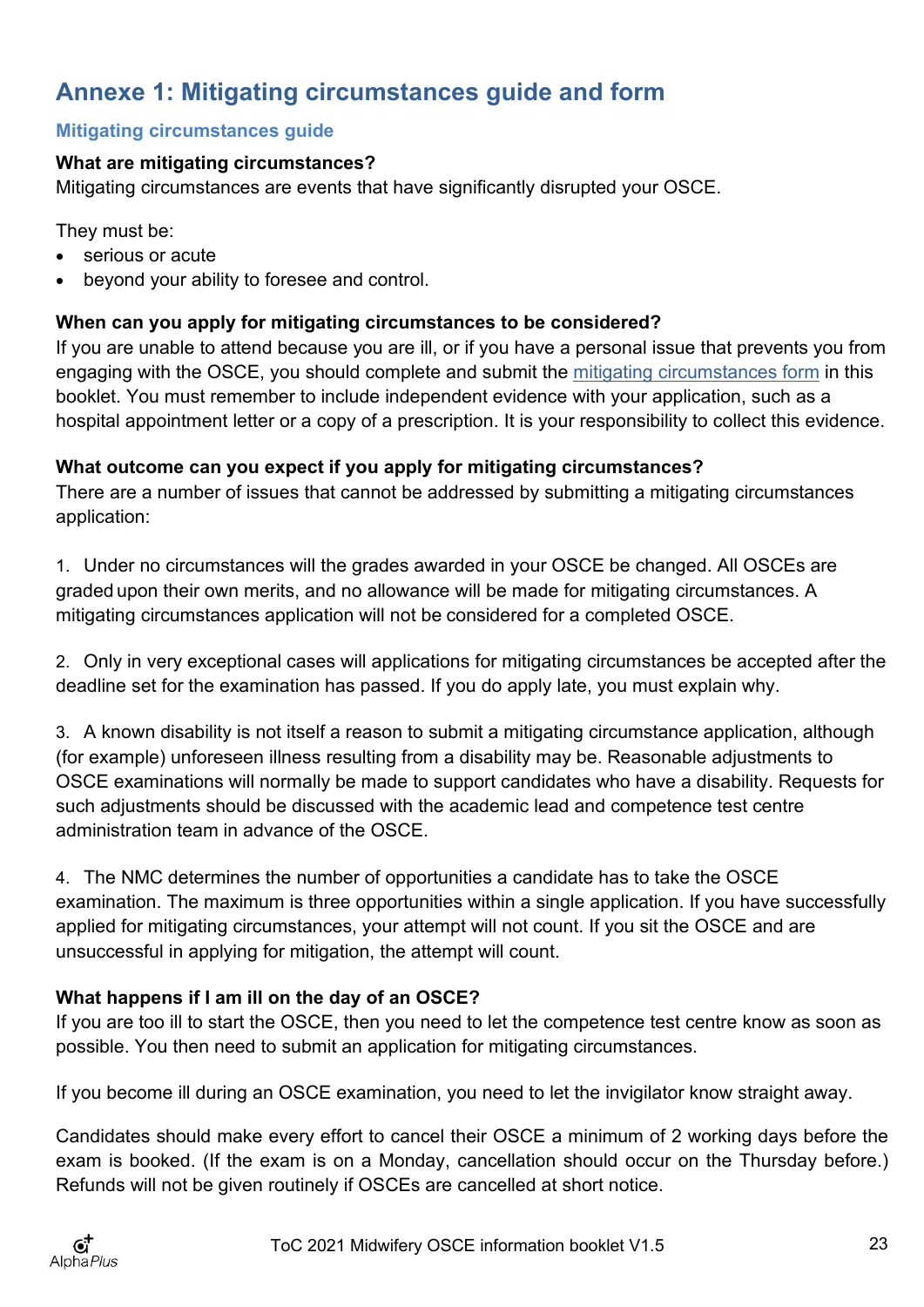## <span id="page-23-0"></span>**Mitigating circumstances form**

| Your details: |         |  |
|---------------|---------|--|
| Name:         | Number: |  |
| Tel:          | Email:  |  |
| OSCE<br>date: |         |  |

| <b>OSCE affected by mitigating circumstances:</b> |  |                     |
|---------------------------------------------------|--|---------------------|
| <b>OSCE number</b>                                |  | Original exam date: |
|                                                   |  |                     |
|                                                   |  |                     |
|                                                   |  |                     |

| Date FORM passed to AA:                                              | Filter: 1 2 3                    |
|----------------------------------------------------------------------|----------------------------------|
| <b>Chair's Action:</b>                                               | Date:                            |
| <b>Decision:</b>                                                     | <b>Upheld</b><br><b>Declined</b> |
| <b>Student status:</b>                                               |                                  |
| <b>Reason for decision:</b>                                          |                                  |
|                                                                      |                                  |
|                                                                      |                                  |
|                                                                      |                                  |
|                                                                      |                                  |
|                                                                      |                                  |
|                                                                      |                                  |
|                                                                      |                                  |
|                                                                      |                                  |
|                                                                      |                                  |
| SAT: □ Log in □ Letter □ Log outcome □ H grade □ Exams/Module leader |                                  |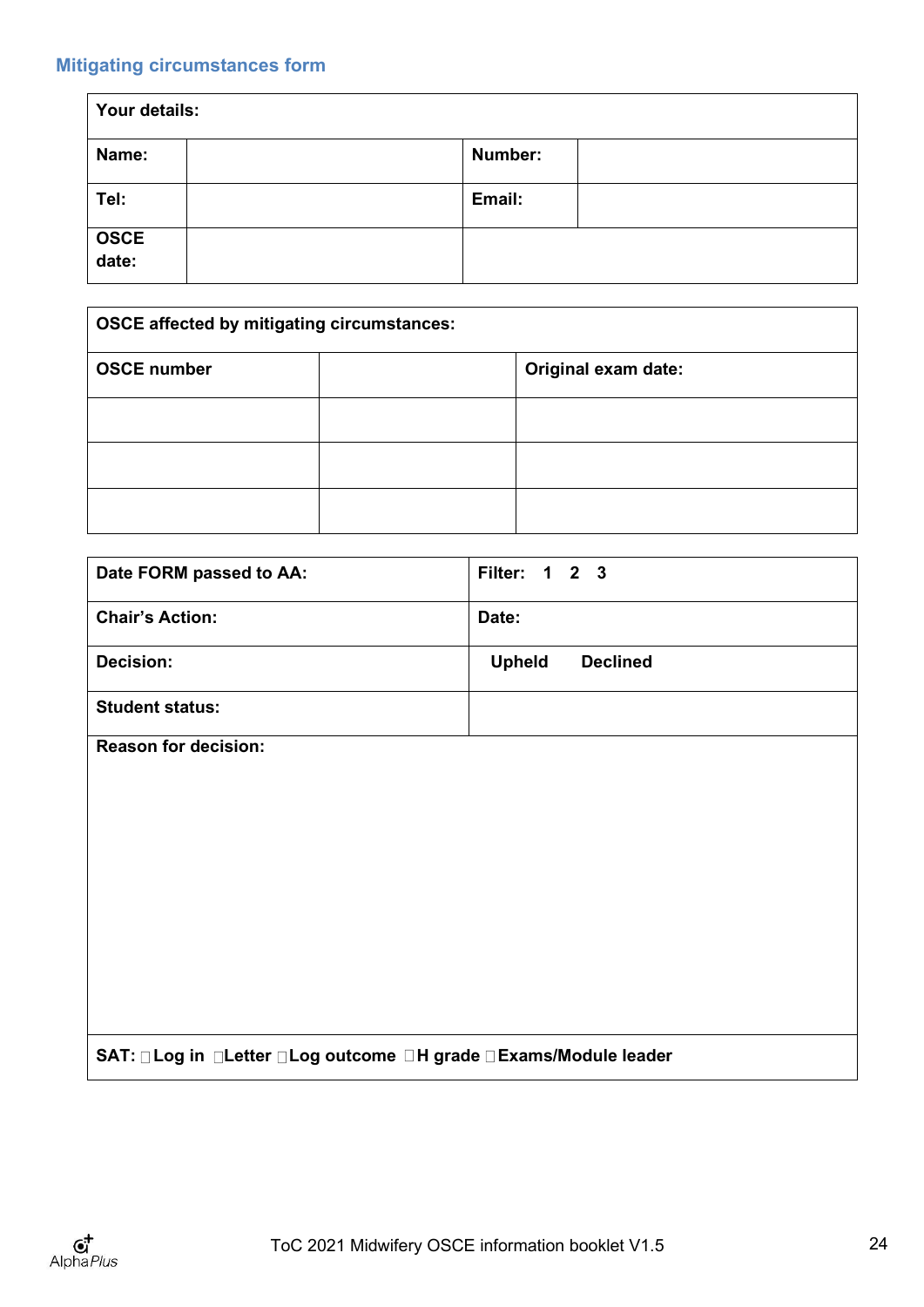## **Your mitigating circumstances:**

You must provide precise dates of any illness or other circumstances. State how your OSCE was affected and what steps you took to recover the situation.

## **Declaration:**

**I declare that the details included in this application, including any appended statements, are true and that I have read and understand the foregoing mitigating circumstances guide.**

| Signed: | Date: |
|---------|-------|
|         |       |
|         |       |
|         |       |
|         |       |
|         |       |
|         |       |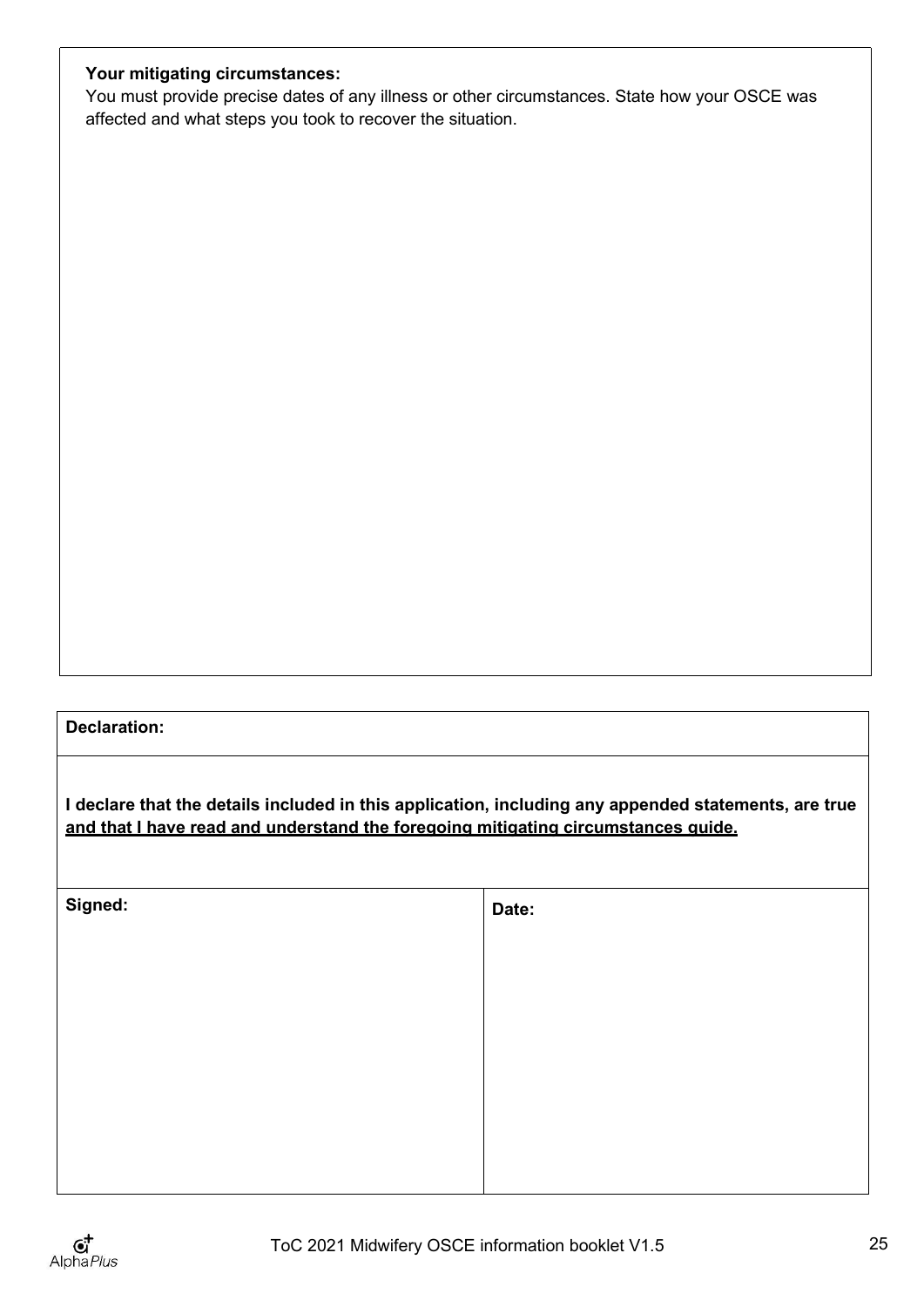# <span id="page-25-0"></span>**Annexe 2: Appeal process guide and form**





ToC 2021 Midwifery OSCE information booklet V1.5 26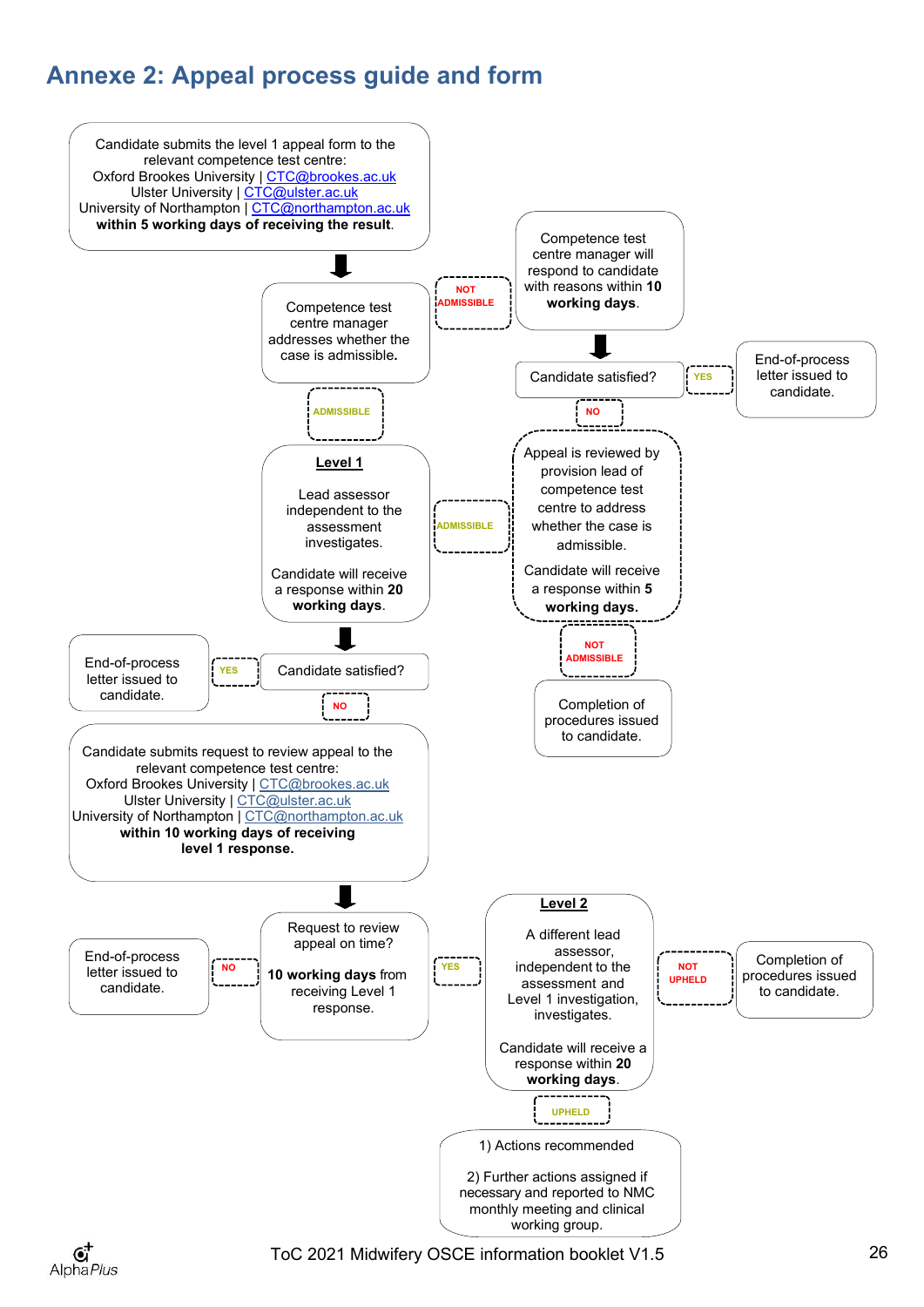## **What grounds can I use as the basis for an appeal?**

If you believe that your result is incorrect, that a mistake occurred during the process of your assessment, or that an irregularity occurred in applying the assessment regulations or in the conduct of the examination, and you think that that had a direct and demonstrably detrimental effect on your performance, you may be able to make an appeal.

## **In which situations might an appeal be worthwhile?**

The marks awarded to your work will have been through a rigorous process of moderation involving at least two internal markers and the oversight of marking standards by an external assessor, who approves all grades awarded. The university will not accept an appeal against the academic and/or professional judgements of assessors per se.

## **Where can I obtain advice?**

If you are uncertain about any of the information contained in this guide, you should consult the relevant competence test centre administration team.

## **How should I appeal?**

You will need to complete a level 1 appeal form, which is found on the Moodle/NILE/Blackboard Learn learning platform. Once completed, please submit it to the CTC administration team within 5 working days of receiving your OSCE result.

## **Where should I submit the form?**

Please email your appeal form to the relevant competence test centre:

- Oxford Brookes University | [ctc@brookes.ac.uk](mailto:ctc@brookes.ac.uk)
- Ulster University | [ctc@ulster.ac.uk](mailto:ctc@ulster.ac.uk)
- University of Northampton | [ctc@northampton.ac.uk.](mailto:ctc@northampton.ac.uk)

## **How will my appeal be dealt with?**

The CTC administration team will forward your appeal for review. If you make a legitimate appeal on acceptable grounds, an assessor independent to your OSCE will examine your case. The investigator will come to a conclusion, and will write to you stating either that your appeal should be upheld or that it should not. This will include the rationale for the reviewer's decision. See [Annexe 1](#page-22-0) for candidate guidance on the process.

## **How long will it take to reach a decision?**

If you make an appeal, the investigation will normally be completed within 20 working days. If you want an update on the progress of your appeal, you should contact the relevant CTC administration team:

- Oxford Brookes University | [ctc@brookes.ac.uk |](mailto:ctc@brookes.ac.uk) 01865 488 418
- Ulster University | [ctc@ulster.ac.uk](mailto:ctc@ulster.ac.uk) | 02871 675 150
- University of Northampton | [ctc@northampton.ac.uk](mailto:ctc@northampton.ac.uk) | 01604 892 066

## **What outcome can I expect if I make an appeal?**

Your appeal will be partially upheld, upheld or not upheld. You will be notified of this decision by email.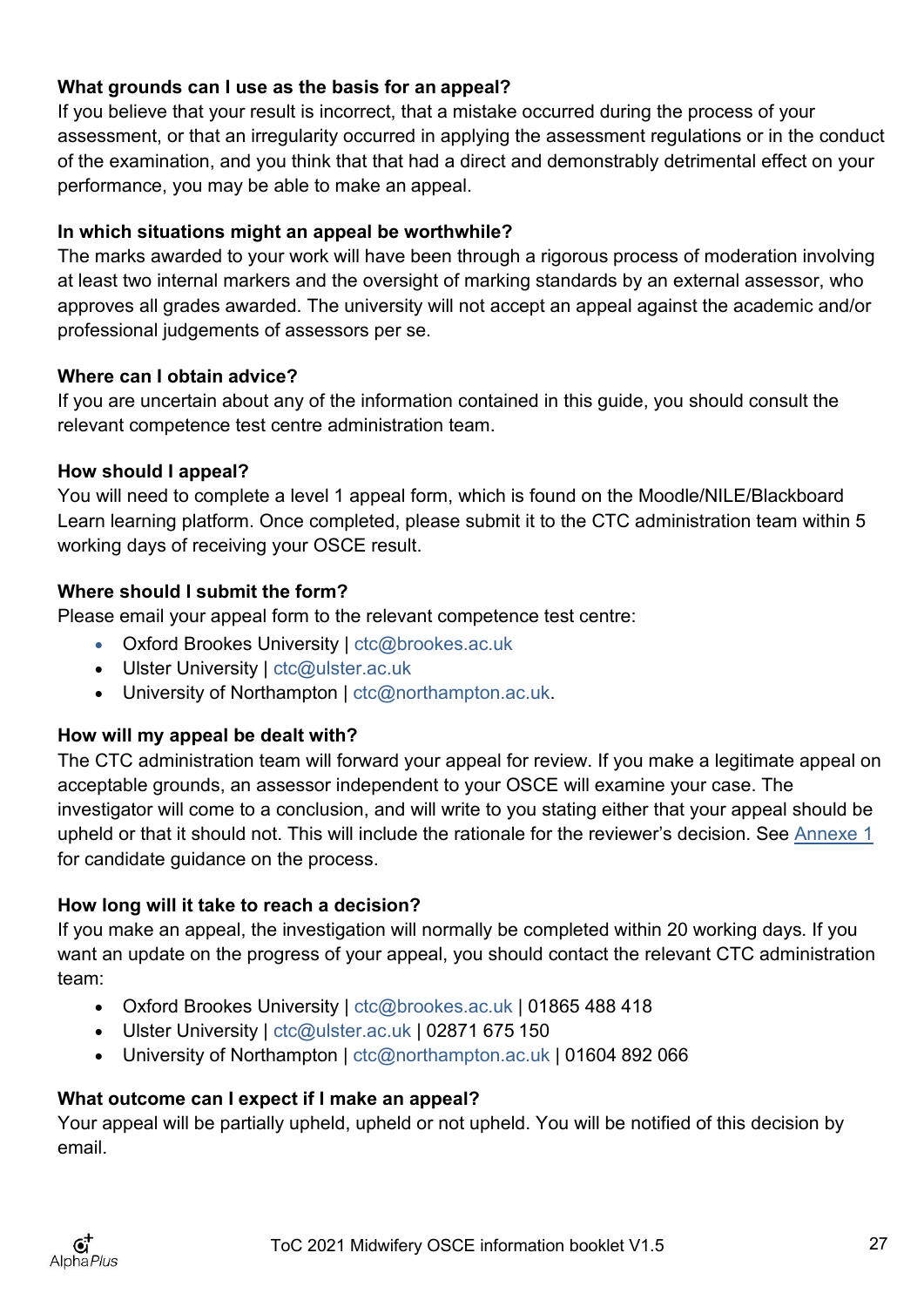## **What should I do if I am dissatisfied with the outcome?**

Once your appeal has been formally heard by the university and the level 1 outcome communicated to you, you can submit a request for your appeal to be reviewed at level 2. This request must be submitted within 10 working days of your level 1 appeal response.

A different assessor, independent to your OSCE and the level 1 investigation, will investigate. The investigation will normally be completed within 20 working days. You will receive notification of this decision by email. This concludes the university's appeal process.

The complaints procedure is outlined on the NMC website: [https://www.nmc.org.uk/contact](https://www.nmc.org.uk/contact-us/complaints-about-us)[us/complaints-about-us.](https://www.nmc.org.uk/contact-us/complaints-about-us)

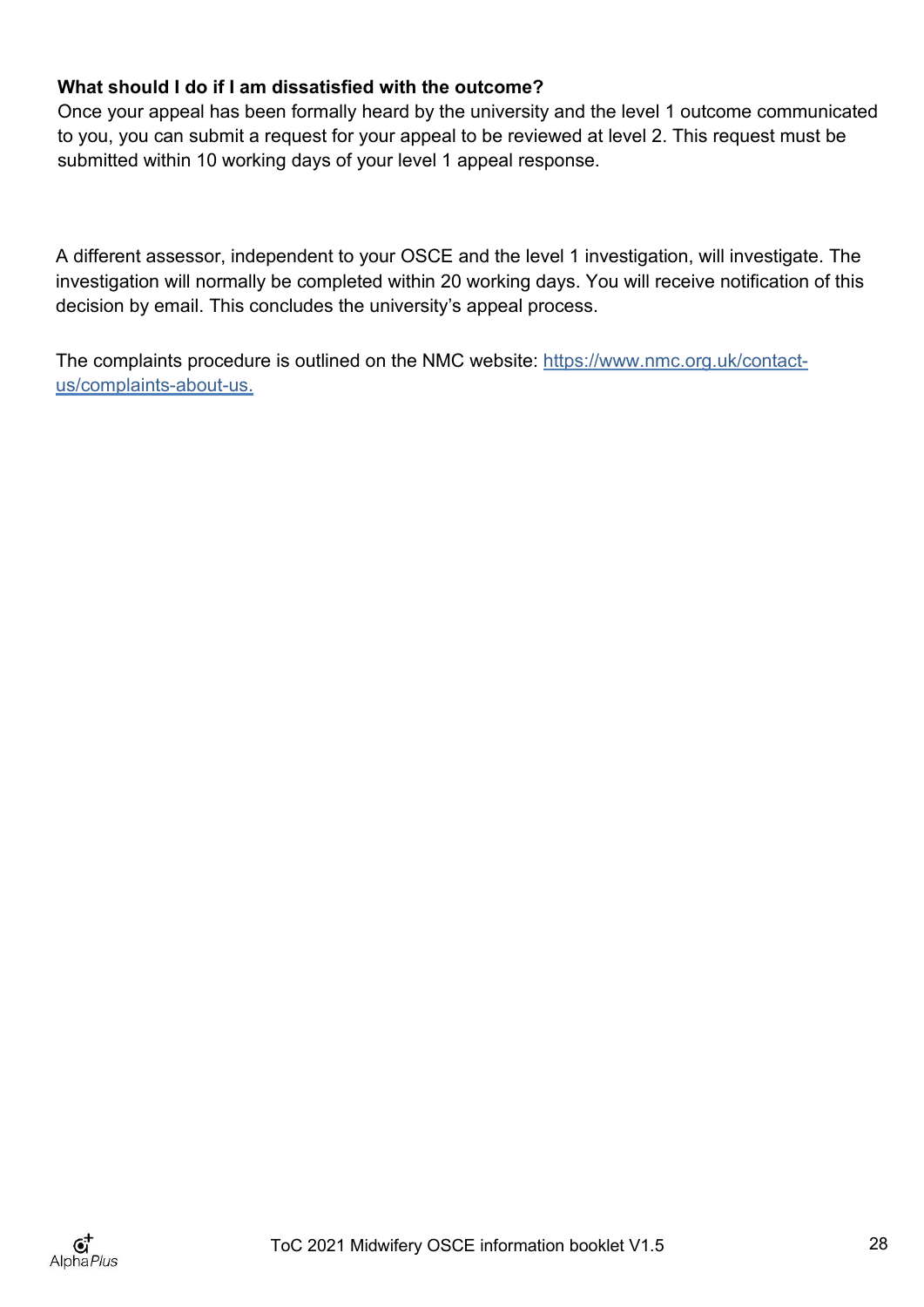## <span id="page-28-0"></span>**Appeal form – Level 1**

This form should be submitted to the CTC administration team within 5 days of receiving your OSCE result.

| <b>Name</b>                                                                                 |  |  |
|---------------------------------------------------------------------------------------------|--|--|
| <b>Candidate number</b>                                                                     |  |  |
| <b>Correspondence address</b>                                                               |  |  |
| <b>Email address</b>                                                                        |  |  |
| Date of test of competence (OSCE)                                                           |  |  |
| <b>Grounds for appeal</b>                                                                   |  |  |
| (You should provide full details of the nature of the irregularity that you feel occurred.) |  |  |
|                                                                                             |  |  |
|                                                                                             |  |  |
|                                                                                             |  |  |
|                                                                                             |  |  |
|                                                                                             |  |  |
|                                                                                             |  |  |
|                                                                                             |  |  |

I declare that the information given is true and that I am willing to answer further questions if necessary:

| Signed: | $R = 1$<br><b>Date:</b> |
|---------|-------------------------|
|---------|-------------------------|

Please email your appeal form to the relevant competence test centre below:

- Oxford Brookes University | [ctc@brookes.ac.uk](mailto:ctc@brookes.ac.uk)
- Ulster University | [ctc@ulster.ac.uk](mailto:ctc@ulster.ac.uk)
- University of Northampton | [ctc@northampton.ac.uk.](mailto:ctc@northampton.ac.uk)

#### **(For official use)**

| Date received:     | Date logged:         |
|--------------------|----------------------|
| Date File created: | Appeal acknowledged: |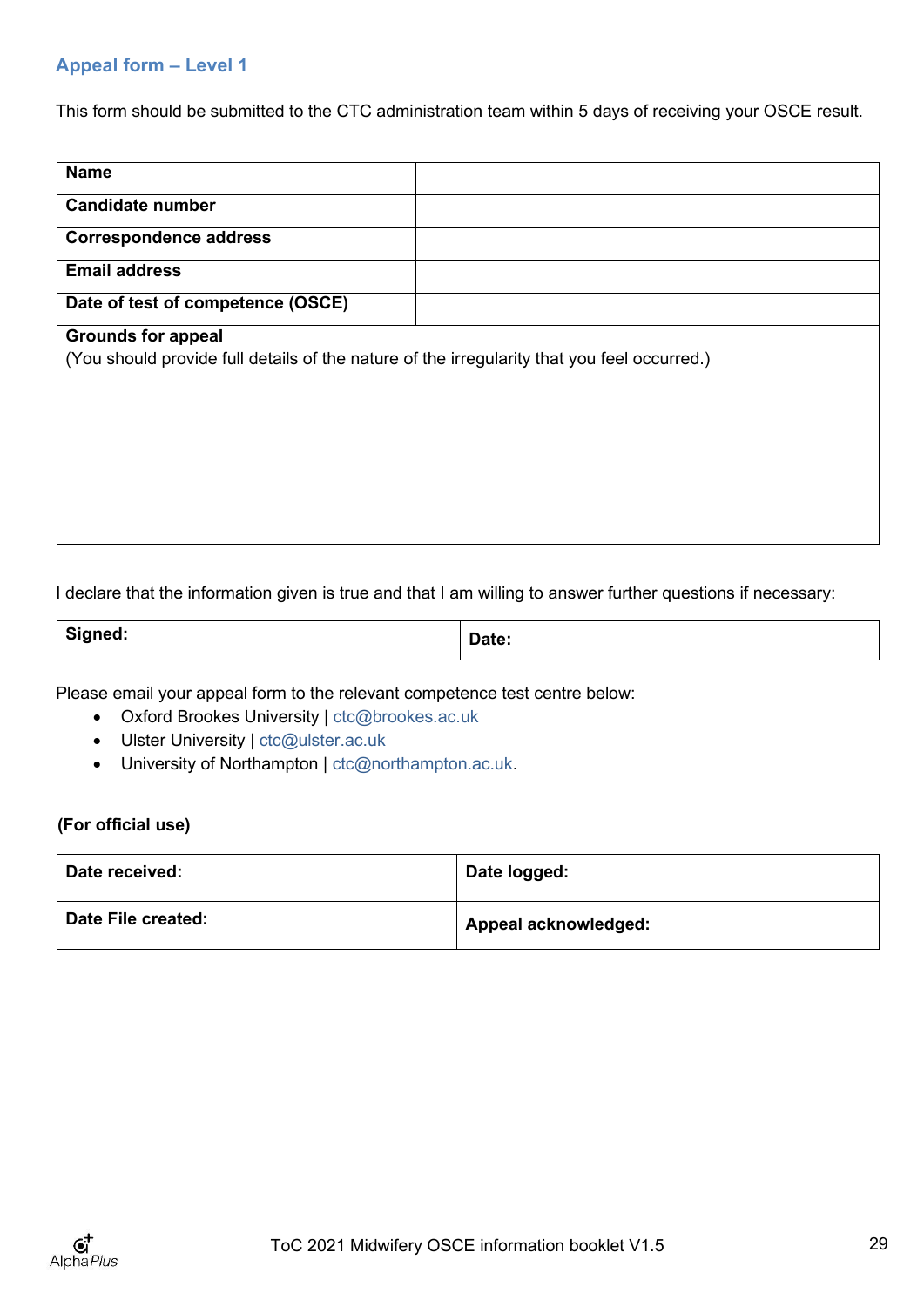# <span id="page-29-0"></span>**Annexe 3: Complaint process guide and form**



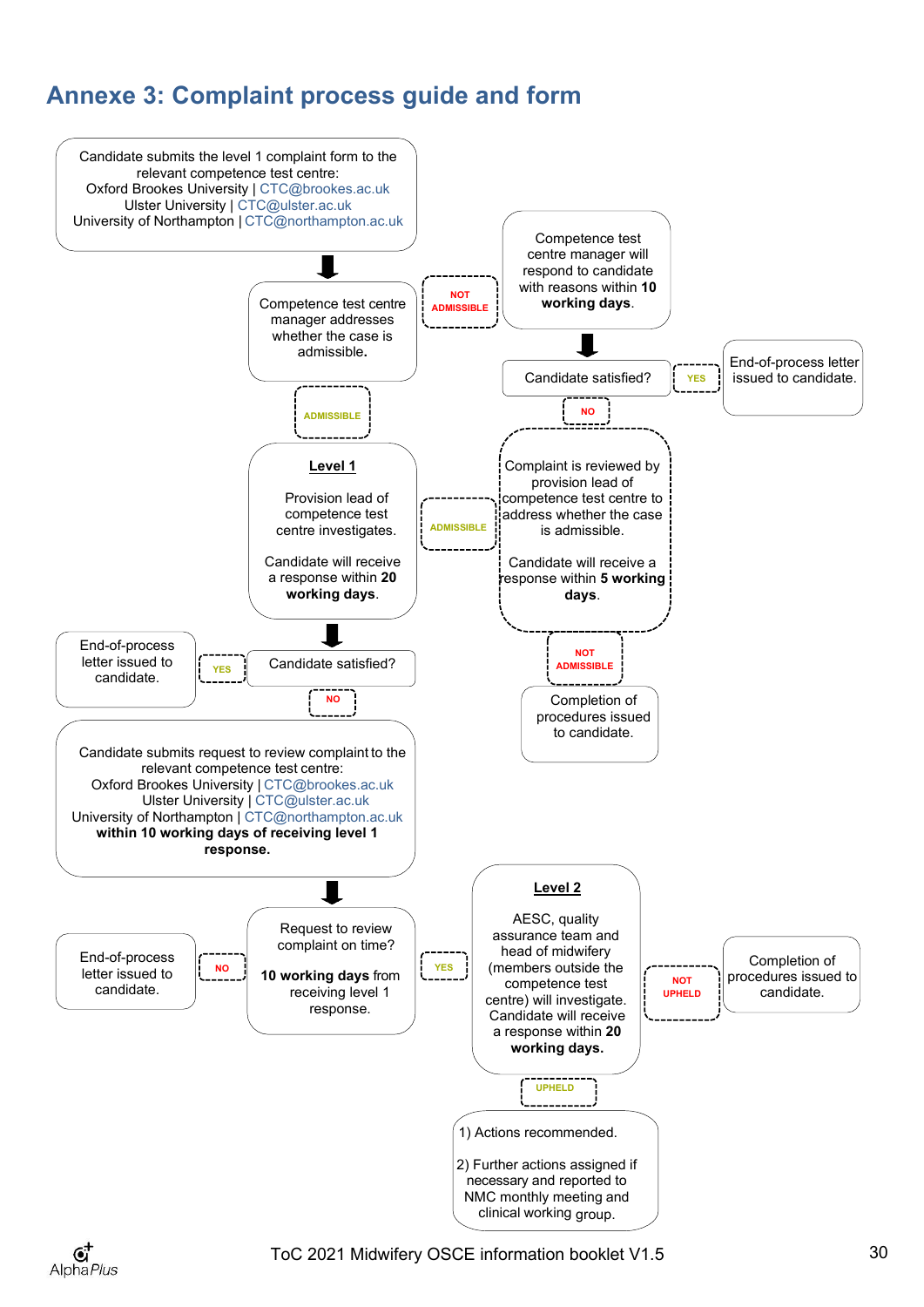## <span id="page-30-0"></span>**What is a complaint?**

If you are dissatisfied with a service that the university is providing, or with the person who is providing it, you can raise the matter as a complaint.

## **How should I make a complaint?**

You should always try to resolve a problem as close as possible to its source. So, for example, if a problem has arisen with your assessor, you should speak to the lead assessor or invigilator on the day of your OSCE.

## **What outcome can I expect if I make a complaint?**

The university expects its entire staff to be receptive to issues raised by candidates. Complaints will be addressed initially through an informal process, involving discussions with people in the department where the difficulty has arisen.

## **What should I do if I am dissatisfied with the outcome?**

In some cases, it may be felt that the candidate's complaint has not been resolved by the informal process. In such cases, you can progress the complaint to level 1 by completing the level 1 complaints form and submitting it by email to the relevant competence test centre. See [Annexe 2](#page-25-0) for candidate guidance on the process.

## **What happens if I make a formal complaint?**

The university will appoint an investigator to carry out an investigation into the matter(s) that you have raised and will report back to you within 20 working days. You should note that you should not submit a formal level 1 complaint unless you have already attempted to resolve your issue(s) via the informal process.

## **Will my assessors treat me differently if I make a complaint about them?**

It is part of the university's policy that no one bringing a complaint, whether successfully or otherwise, will be treated less favourably by any member of staff than if the complaint had not been brought. If evidence to the contrary is reported, the member of staff may be subject to disciplinary proceedings.

## **Where can I obtain advice?**

If you are uncertain about any of the information in this booklet, you should consult the relevant CTC administration team on:

- Oxford Brookes University | [ctc@brookes.ac.uk |](mailto:ctc@brookes.ac.uk) 01865 488 414
- Ulster University | [ctc@ulster.ac.uk |](mailto:ctc@ulster.ac.uk) 02871 675 150
- University of Northampton | [ctc@northampton.ac.uk |](mailto:ctc@northampton.ac.uk) 01604 892 066.

## **What if I am dissatisfied about the level 1 complaint outcome?**

You should submit a request to review the complaint via email to the relevant competence test centre within 10 working days of receiving your level 1 response. This then escalates to a level 2 complaint. Members of staff outside the competence test centre will now investigate. You will receive a response within 20 working days.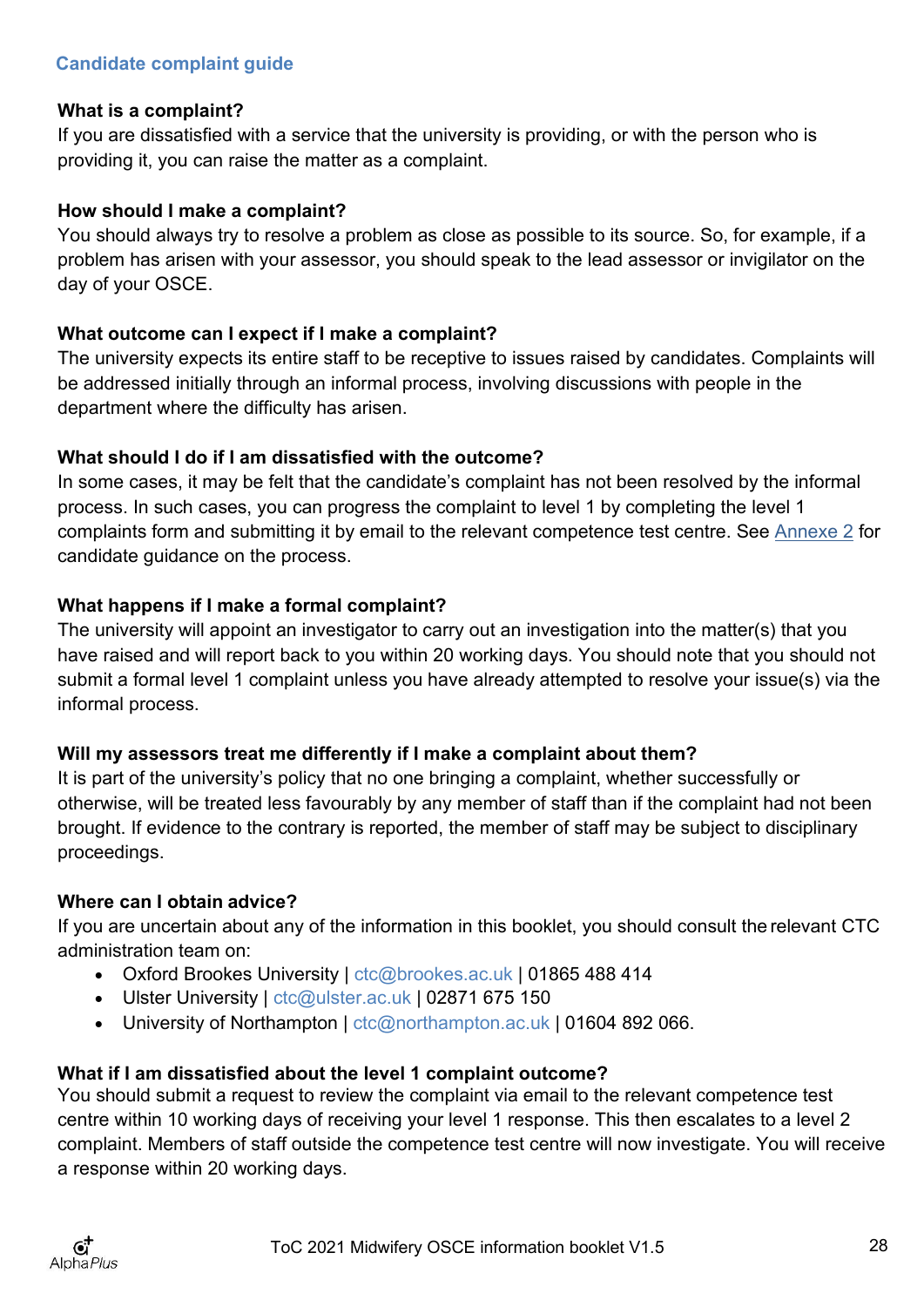## **How long will it take to make a decision?**

If you can resolve your issues at the informal stage, it will not take very long at all. If you make a formal complaint, the investigation may take longer, but the university aims to provide you with a response within 20 working days of receiving your complaint at either level 1 or level 2.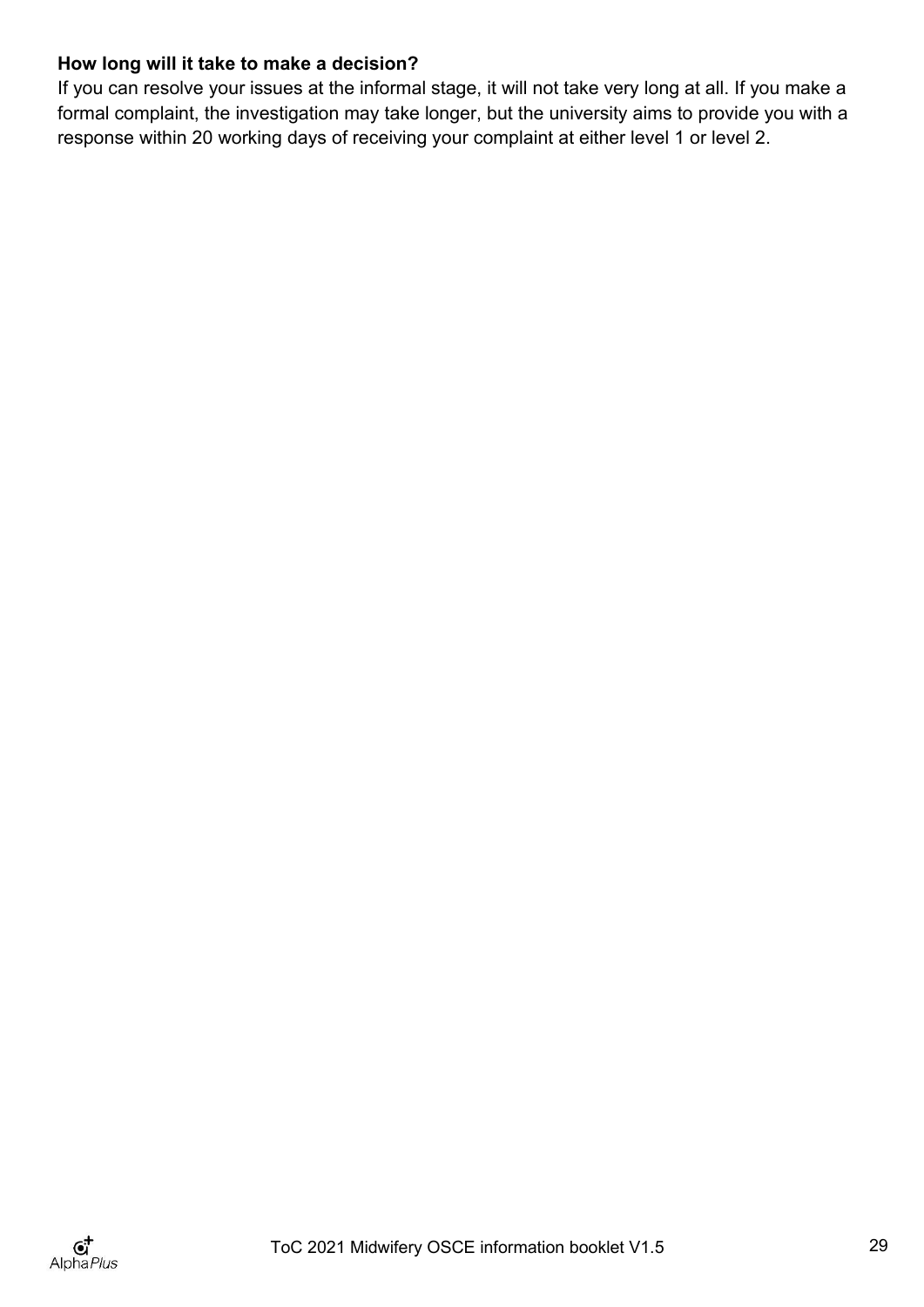## <span id="page-32-0"></span>**Complaint form – Level 1**

| <b>Name</b>                       |  |
|-----------------------------------|--|
| Candidate number (if applicable)  |  |
| <b>Correspondence address</b>     |  |
| <b>Email address</b>              |  |
| Date of test of competence (OSCE) |  |

**Please give a brief outline of your complaint.**

**Please explain what steps you have taken to resolve your complaint with the relevant department (in accordance with the informal process outlined in the complaints guide above and the complaints policy).**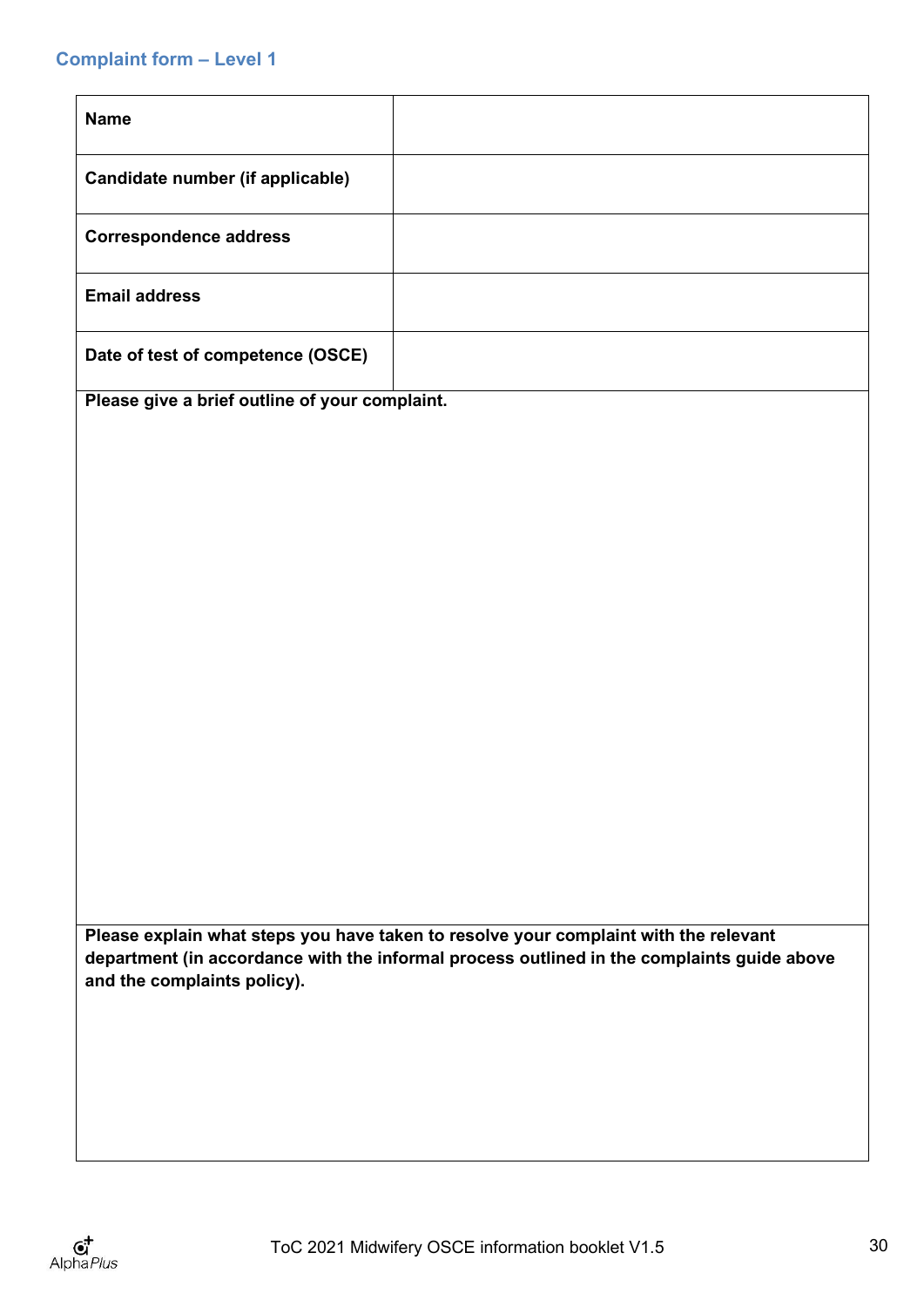| Please explain why you are dissatisfied with the response you have received. |  |  |
|------------------------------------------------------------------------------|--|--|
|                                                                              |  |  |
|                                                                              |  |  |
|                                                                              |  |  |
|                                                                              |  |  |
|                                                                              |  |  |
|                                                                              |  |  |
|                                                                              |  |  |
|                                                                              |  |  |
|                                                                              |  |  |
|                                                                              |  |  |
|                                                                              |  |  |
|                                                                              |  |  |
|                                                                              |  |  |
|                                                                              |  |  |
|                                                                              |  |  |
|                                                                              |  |  |
|                                                                              |  |  |
|                                                                              |  |  |
| Please indicate what outcome you are expecting from further action.          |  |  |
|                                                                              |  |  |
|                                                                              |  |  |
|                                                                              |  |  |
|                                                                              |  |  |
|                                                                              |  |  |
|                                                                              |  |  |
|                                                                              |  |  |
|                                                                              |  |  |
|                                                                              |  |  |
|                                                                              |  |  |
|                                                                              |  |  |
|                                                                              |  |  |

## **Please provide any documents you believe support your complaint.**

I declare that the information given is true and that I am willing to answer further questions if necessary:

| Signed: | Date: |
|---------|-------|
|         |       |

This form should be submitted to:

- Oxford Brookes University | [ctc@brookes.ac.uk](mailto:ctc@brookes.ac.uk)
- Ulster University | [ctc@ulster.ac.uk](mailto:ctc@ulster.ac.uk)
- University of Northampton | [ctc@northampton.ac.uk.](mailto:ctc@northampton.ac.uk)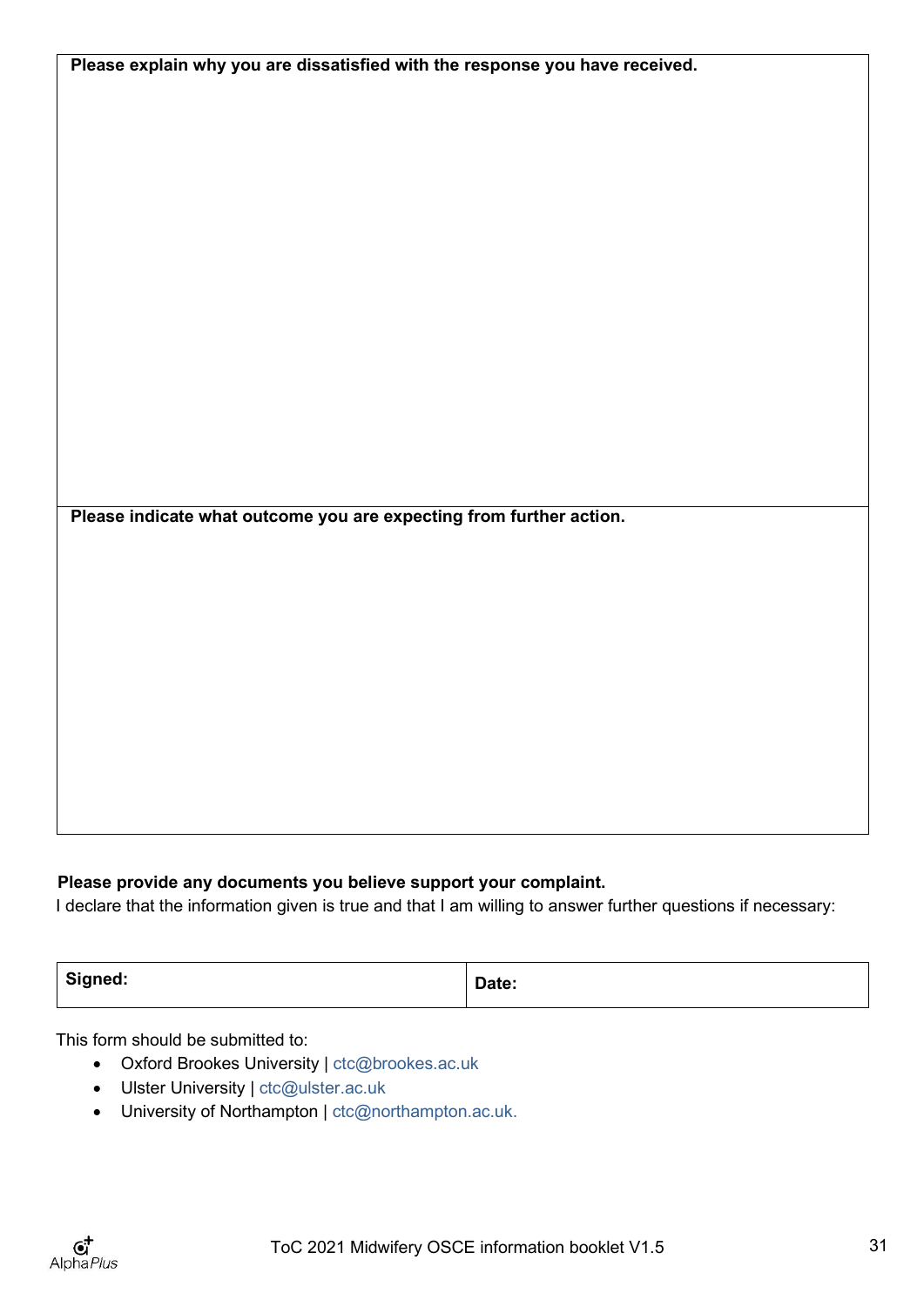## <span id="page-34-0"></span>**Annexe 4: Pregnant candidate checklist, risk assessment and support plan and guidance**

## <span id="page-34-1"></span>**New and expectant mothers**

This checklist aims to guide discussions with candidates during their pregnancy and maternity. It should be completed and agreed with the candidate. It is not intended that the form be completed in full at a first meeting, as initially a candidate will be unable – and should not be expected – to respond to all the questions raised. All information obtained will be kept in confidence.

The form should be reviewed at key stages or if the candidate's circumstances change.

| Section 1 - Candidate to complete |                                  |                                   |                                                                                            |  |  |
|-----------------------------------|----------------------------------|-----------------------------------|--------------------------------------------------------------------------------------------|--|--|
|                                   | <b>Contact details</b>           |                                   |                                                                                            |  |  |
|                                   | <b>Candidate details</b>         |                                   |                                                                                            |  |  |
|                                   | <b>Name</b>                      |                                   |                                                                                            |  |  |
|                                   | <b>Address</b>                   |                                   |                                                                                            |  |  |
| 1                                 | <b>Contact number</b>            |                                   |                                                                                            |  |  |
|                                   | <b>Email address</b>             |                                   |                                                                                            |  |  |
|                                   | <b>Candidate ID</b>              |                                   |                                                                                            |  |  |
| <b>Emergency contact details</b>  |                                  |                                   |                                                                                            |  |  |
| $\overline{2}$                    | <b>Relationship to candidate</b> |                                   |                                                                                            |  |  |
|                                   | <b>Contact number</b>            |                                   |                                                                                            |  |  |
|                                   | <b>Test details</b>              |                                   |                                                                                            |  |  |
|                                   | <b>Title</b>                     |                                   | NMC test of competence Part 2 OSCE examination                                             |  |  |
| 3                                 | <b>Faculty</b>                   |                                   |                                                                                            |  |  |
|                                   | <b>Responsible to</b>            |                                   |                                                                                            |  |  |
|                                   | Date of OSCE                     |                                   |                                                                                            |  |  |
|                                   | First point of contact details   |                                   |                                                                                            |  |  |
|                                   | <b>Name</b>                      |                                   | NMC competence test centre administration team                                             |  |  |
| N                                 | Location (tick as appropriate)   |                                   | <b>OXFORD</b><br>$\Box$<br><b>SWINDON</b><br><b>ULSTER</b><br><b>NORTHAMPTON</b><br>$\Box$ |  |  |
|                                   | <b>Contact numbers</b>           | Ulster University   02871 675 150 | Oxford Brookes University   01865 488 418<br>University of Northampton   01604 892 066     |  |  |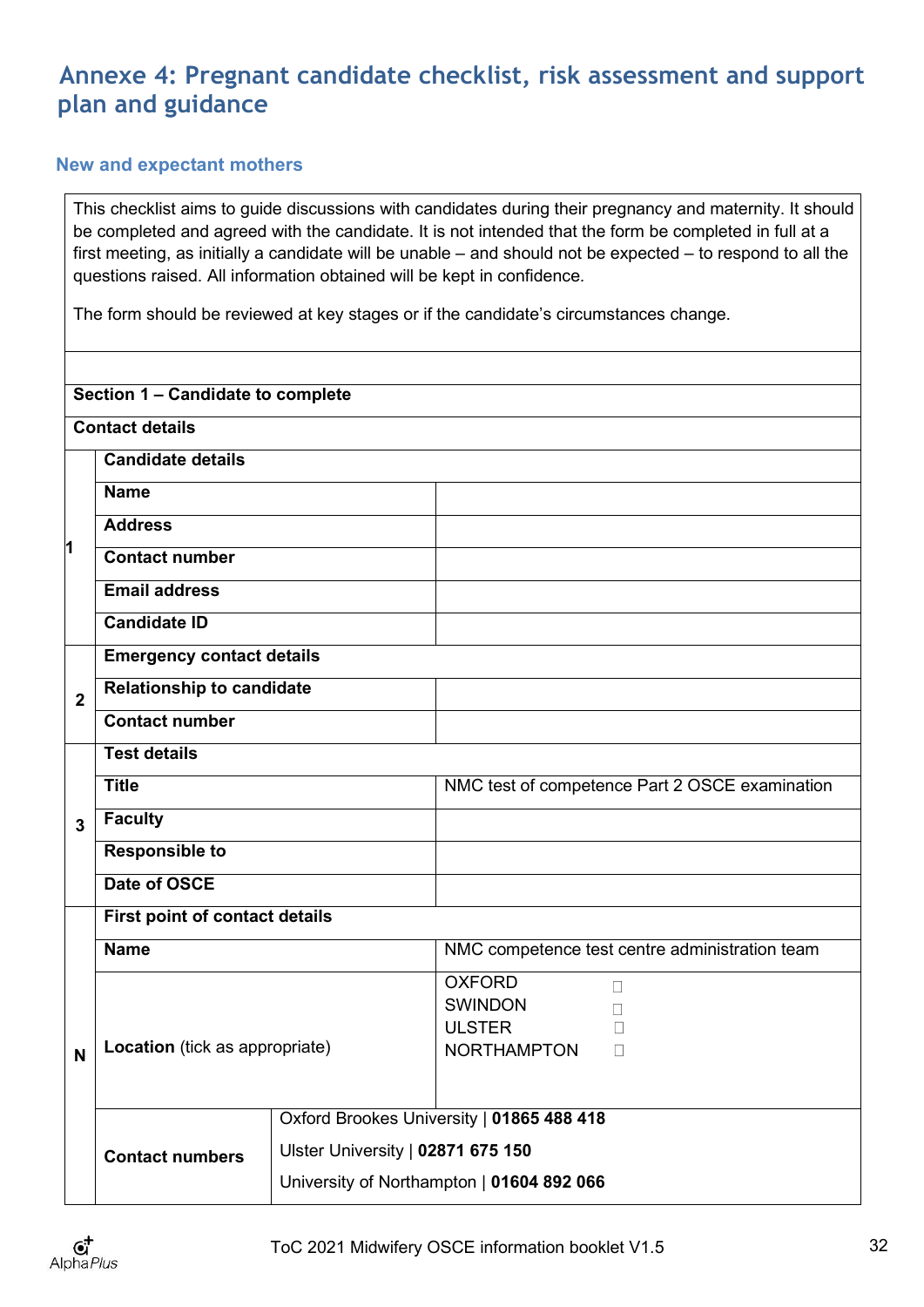| <b>Email address</b> | Oxford Brookes University   ctc@brookes.ac.uk     |  |  |  |  |  |
|----------------------|---------------------------------------------------|--|--|--|--|--|
|                      | Ulster University   ctc@ulster.ac.uk              |  |  |  |  |  |
|                      | University of Northampton   ctc@northampton.ac.uk |  |  |  |  |  |
|                      |                                                   |  |  |  |  |  |

|                                   | <b>Key dates</b>                                                                                                                                                                                                                           |                                                  |    |  |
|-----------------------------------|--------------------------------------------------------------------------------------------------------------------------------------------------------------------------------------------------------------------------------------------|--------------------------------------------------|----|--|
| 5                                 | What is the candidate's due date?                                                                                                                                                                                                          |                                                  |    |  |
| 6                                 | How many weeks pregnant will the<br>candidate be on the OSCE date?                                                                                                                                                                         |                                                  |    |  |
|                                   | <b>Communication with the candidate</b>                                                                                                                                                                                                    |                                                  |    |  |
| 7                                 | What is the candidate's preferred<br>method of communication?                                                                                                                                                                              |                                                  |    |  |
|                                   | <b>Further information</b>                                                                                                                                                                                                                 |                                                  |    |  |
| 8                                 | Any other information or comments?                                                                                                                                                                                                         |                                                  |    |  |
|                                   | <b>Extenuating circumstances</b>                                                                                                                                                                                                           |                                                  |    |  |
| 9                                 | Please sign and date to show that you<br>have read and are aware of the<br>mitigating circumstances policy in the<br>event of your pregnancy or maternity<br>affecting examinations and<br>assessments.<br><b>Signature</b><br><b>Date</b> | Please refer to the candidate handbook.          |    |  |
|                                   |                                                                                                                                                                                                                                            |                                                  |    |  |
|                                   |                                                                                                                                                                                                                                            |                                                  |    |  |
|                                   | Section 2 - Academic lead to complete                                                                                                                                                                                                      |                                                  |    |  |
|                                   | Informing other staff                                                                                                                                                                                                                      |                                                  |    |  |
|                                   | Who will need to be informed of the candidate's pregnancy?                                                                                                                                                                                 |                                                  |    |  |
|                                   | <b>Title</b>                                                                                                                                                                                                                               | <b>Date</b>                                      |    |  |
|                                   | Academic lead                                                                                                                                                                                                                              |                                                  |    |  |
| 10                                | Invigilator                                                                                                                                                                                                                                |                                                  |    |  |
|                                   | Administrator                                                                                                                                                                                                                              |                                                  |    |  |
|                                   | Project manager                                                                                                                                                                                                                            |                                                  |    |  |
|                                   |                                                                                                                                                                                                                                            |                                                  |    |  |
| Health and safety risk assessment |                                                                                                                                                                                                                                            |                                                  |    |  |
| 11                                | Has a health and safety risk assessment been conducted by the academic lead in consultation with<br>the candidate, if relevant? See section 3.                                                                                             |                                                  |    |  |
|                                   | Date completed                                                                                                                                                                                                                             |                                                  |    |  |
| $\mathbf{G}^{\mathbf{+}}$         |                                                                                                                                                                                                                                            | ToC 2021 Midwifery OSCE information booklet V1.5 | 33 |  |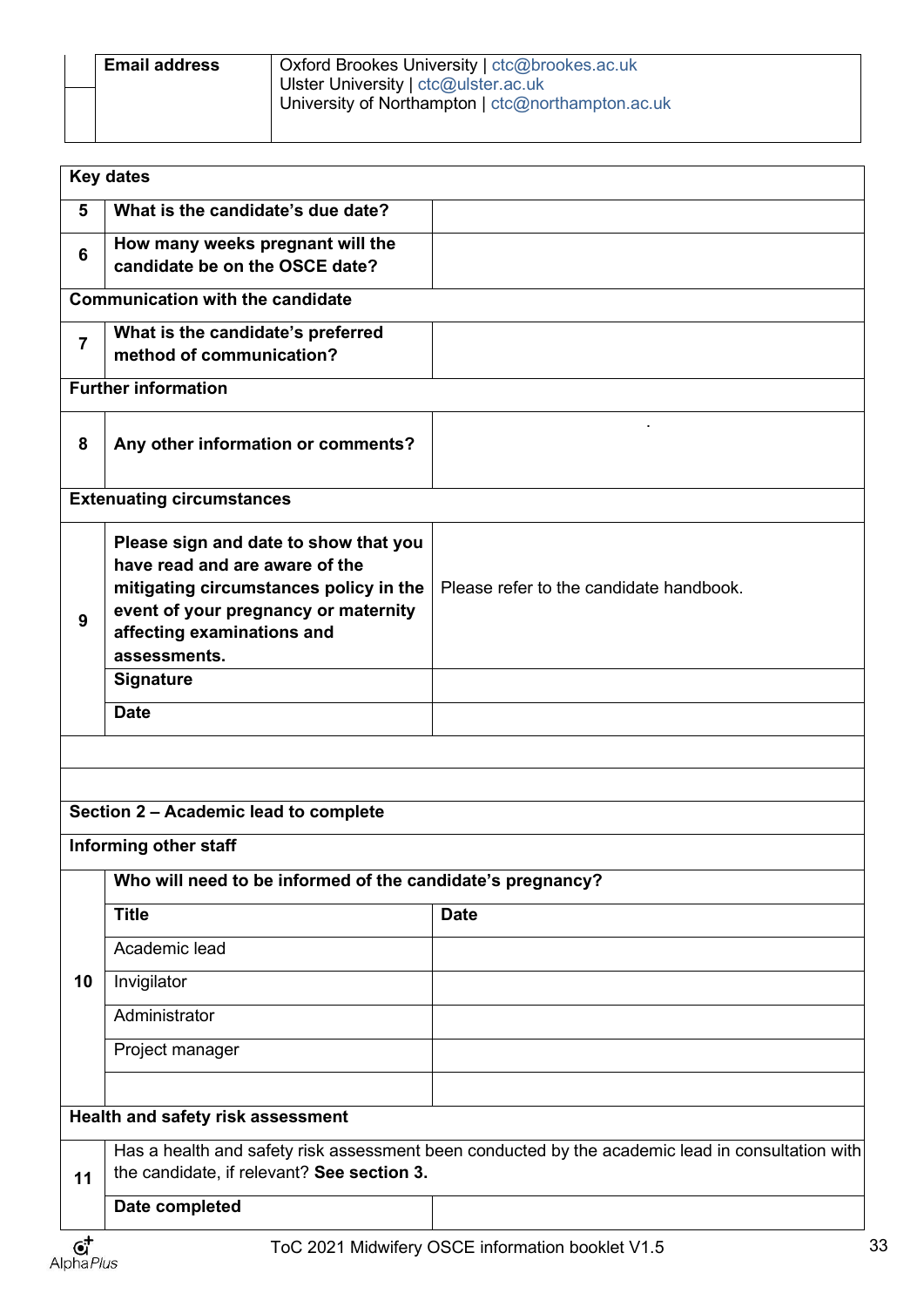| or minimise risks, who is responsible for<br>ensuring that they are implemented? | Where changes are required to alleviate |
|----------------------------------------------------------------------------------|-----------------------------------------|
|                                                                                  |                                         |
|                                                                                  |                                         |

|                                                                                                                                                                                                                                            | <b>Rest facilities</b>                                                                                                                                                                                                                            |                         |                        |                |  |
|--------------------------------------------------------------------------------------------------------------------------------------------------------------------------------------------------------------------------------------------|---------------------------------------------------------------------------------------------------------------------------------------------------------------------------------------------------------------------------------------------------|-------------------------|------------------------|----------------|--|
| 12                                                                                                                                                                                                                                         | Has the candidate been informed of<br>rest facilities on campus for use by<br>pregnant candidates?<br>See support plan.                                                                                                                           | <b>YES</b><br><b>NO</b> | П<br>□                 | Date completed |  |
|                                                                                                                                                                                                                                            | <b>Pregnancy-related absence</b>                                                                                                                                                                                                                  |                         |                        |                |  |
| 13                                                                                                                                                                                                                                         | Have you discussed any pregnancy-<br>related illness that has affected the<br>candidate's ability to undertake the<br>OSCE?                                                                                                                       | <b>YES</b>              | $\Box$                 | Date completed |  |
|                                                                                                                                                                                                                                            | See support plan.                                                                                                                                                                                                                                 | <b>NO</b>               | П                      |                |  |
|                                                                                                                                                                                                                                            | <b>Further information</b>                                                                                                                                                                                                                        |                         |                        |                |  |
|                                                                                                                                                                                                                                            | Any other information or comments.                                                                                                                                                                                                                |                         |                        |                |  |
| 14                                                                                                                                                                                                                                         | Candidate to provide any additional<br>information or comments that may be<br>relevant.                                                                                                                                                           |                         |                        |                |  |
|                                                                                                                                                                                                                                            |                                                                                                                                                                                                                                                   |                         |                        |                |  |
|                                                                                                                                                                                                                                            | Section 3 - Risk assessment - Academic lead to complete                                                                                                                                                                                           |                         |                        |                |  |
|                                                                                                                                                                                                                                            | Upon receiving notification of pregnancy, the responsible person in the competence test centre will carry<br>out this risk assessment.<br>Please contact the centre of occupational health and/or wellbeing teams if specific advice is required. |                         |                        |                |  |
|                                                                                                                                                                                                                                            |                                                                                                                                                                                                                                                   |                         |                        |                |  |
|                                                                                                                                                                                                                                            | <b>HAZARD IDENTIFICATION</b>                                                                                                                                                                                                                      |                         |                        |                |  |
| Action must be taken to avoid exposure to identified risks, by using substitutions with safer substances or<br>by making adaptations to the competence test centre to allow the OSCE to be conducted safely and<br>without risk to health. |                                                                                                                                                                                                                                                   |                         |                        |                |  |
| <b>PHYSICAL HAZARDS</b>                                                                                                                                                                                                                    |                                                                                                                                                                                                                                                   |                         |                        |                |  |
|                                                                                                                                                                                                                                            | Ionising radiation                                                                                                                                                                                                                                |                         | Yes $\Box$ No $\Box$   |                |  |
|                                                                                                                                                                                                                                            | Non-ionising radiation                                                                                                                                                                                                                            |                         | Yes $\sqcap$ No $\Box$ |                |  |
|                                                                                                                                                                                                                                            | Manual handling                                                                                                                                                                                                                                   |                         | Yes $\Box$ No $\Box$   |                |  |
|                                                                                                                                                                                                                                            | Adverse movements and postures                                                                                                                                                                                                                    |                         | Yes $\Box$ No $\Box$   |                |  |
| Details:                                                                                                                                                                                                                                   |                                                                                                                                                                                                                                                   |                         |                        |                |  |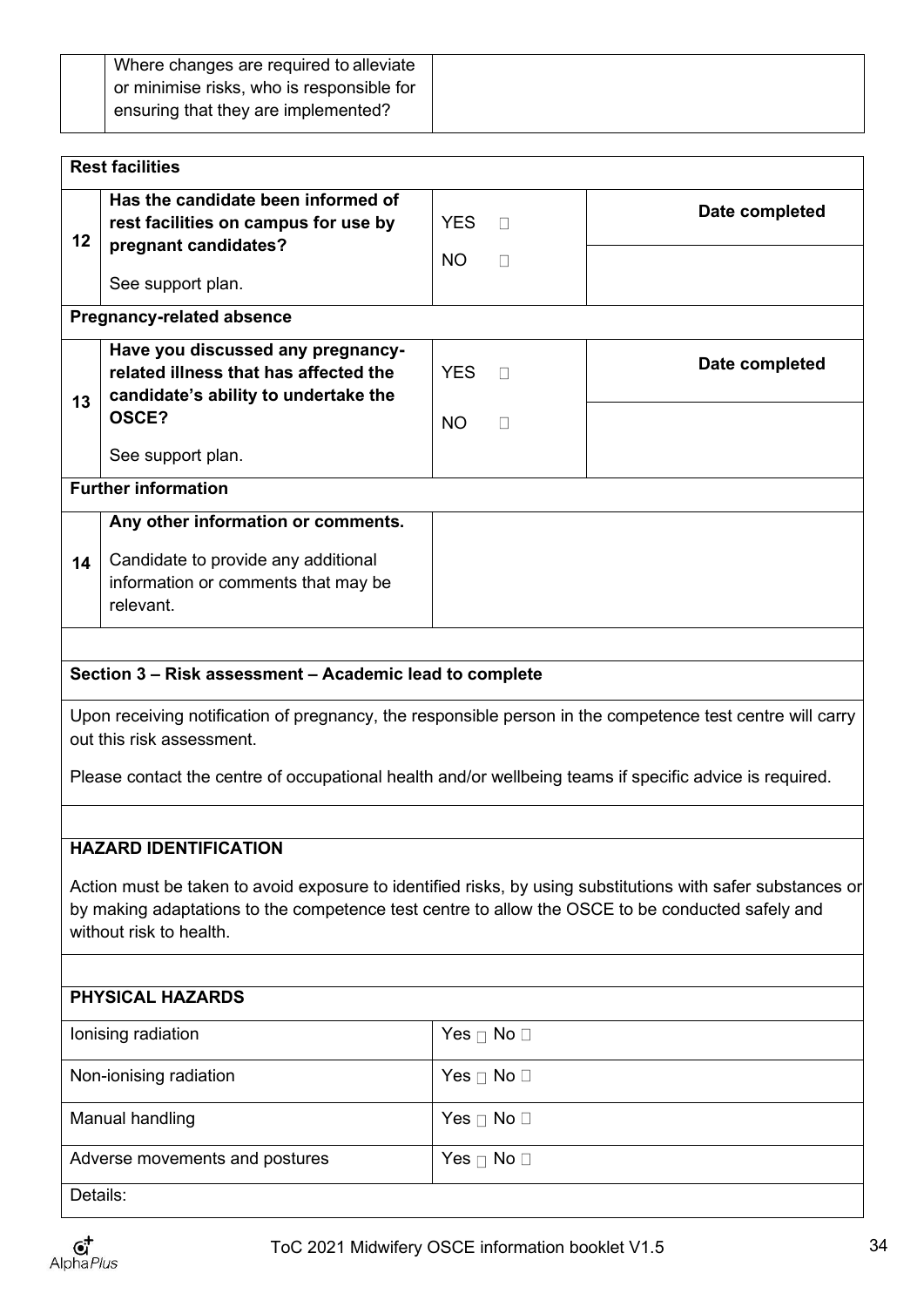| Action:                        |                      |  |  |  |
|--------------------------------|----------------------|--|--|--|
|                                |                      |  |  |  |
| <b>CHEMICAL HAZARDS</b>        | Yes $\Box$ No $\Box$ |  |  |  |
| Details:                       |                      |  |  |  |
| Action:                        |                      |  |  |  |
|                                |                      |  |  |  |
| <b>BIOLOGICAL HAZARDS</b>      | Yes □ No □           |  |  |  |
| Details:                       |                      |  |  |  |
| Action:                        |                      |  |  |  |
| <b>OTHER HAZARDS</b>           |                      |  |  |  |
| Work with computers            | Yes $\Box$ No $\Box$ |  |  |  |
|                                |                      |  |  |  |
| Confined spaces                | Yes $\Box$ No $\Box$ |  |  |  |
| Mental and physical fatigue    | Yes $\Box$ No $\Box$ |  |  |  |
| Lone working                   | Yes $\Box$ No $\Box$ |  |  |  |
| <b>Stress</b>                  | Yes $\Box$ No $\Box$ |  |  |  |
| Shift work                     | Yes $\Box$ No $\Box$ |  |  |  |
| Working at heights             | Yes $\Box$ No $\Box$ |  |  |  |
| Adverse thermal environments   | Yes $\Box$ No $\Box$ |  |  |  |
| Travelling for work            | Yes $\Box$ No $\Box$ |  |  |  |
| Standing for prolonged periods | Yes $\Box$ No $\Box$ |  |  |  |
|                                |                      |  |  |  |
|                                |                      |  |  |  |
| Details:<br>Action:            |                      |  |  |  |
|                                |                      |  |  |  |
| <b>Further comments:</b>       |                      |  |  |  |
|                                |                      |  |  |  |
|                                |                      |  |  |  |
|                                |                      |  |  |  |
|                                |                      |  |  |  |
|                                |                      |  |  |  |
|                                |                      |  |  |  |
|                                |                      |  |  |  |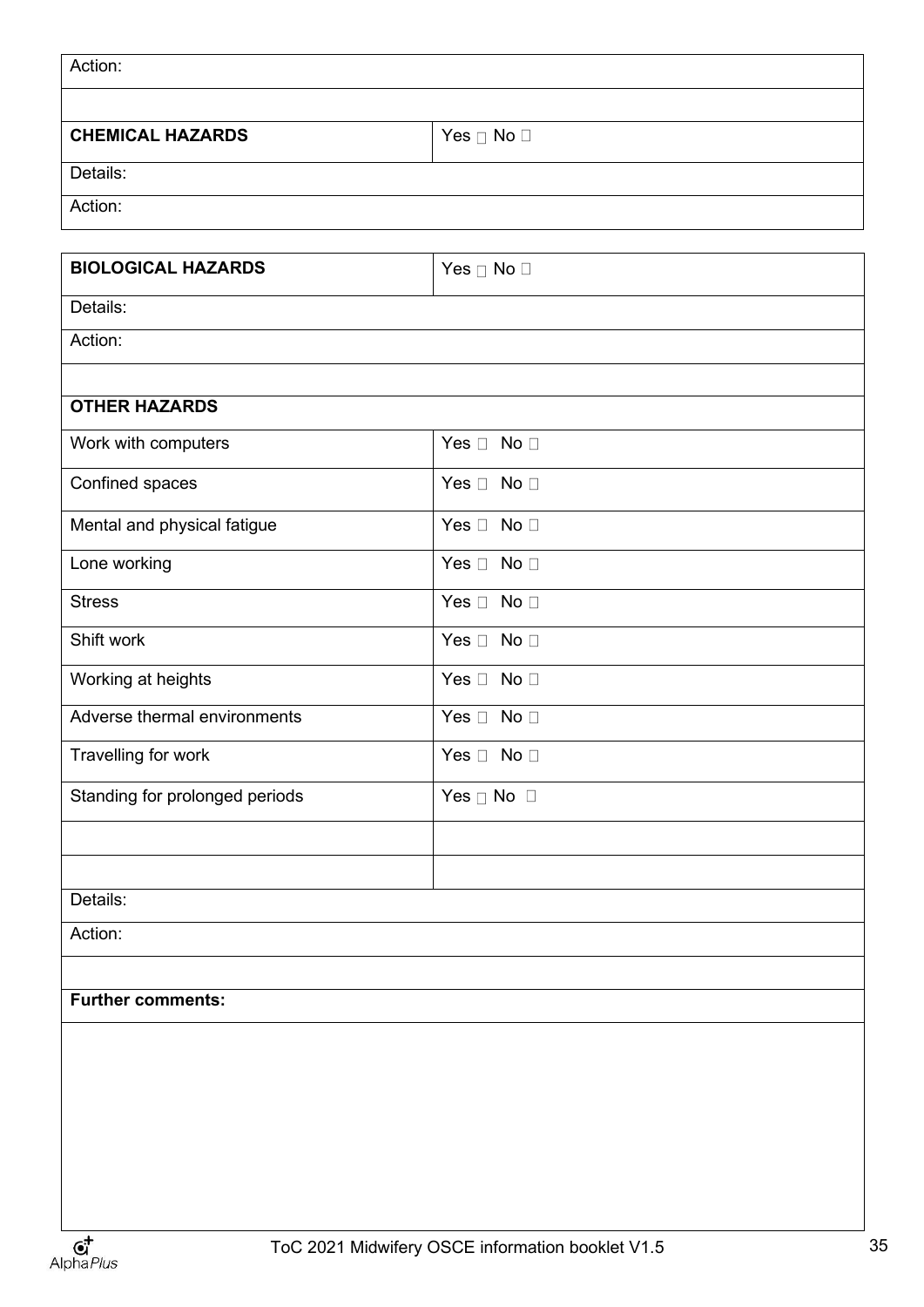| <b>Signed (candidate)</b>     | <b>Date</b> |  |
|-------------------------------|-------------|--|
| <b>Signed (academic lead)</b> | <b>Date</b> |  |

| Section 4 - Support plan                                                                                                              |                                                                                  |                                           |                                                                                                        |  |  |
|---------------------------------------------------------------------------------------------------------------------------------------|----------------------------------------------------------------------------------|-------------------------------------------|--------------------------------------------------------------------------------------------------------|--|--|
| <b>Proposed flexibilities to be</b><br>investigated                                                                                   | <b>Timetable for</b><br>agreement or decline<br>and by whom<br>(Date of reviews) | Date flexibility<br>agreed or<br>declined | <b>Comments</b>                                                                                        |  |  |
| Station height of bed can be<br>adjusted, and manikins will be<br>moved by the assessor to<br>reduce physical stress on<br>candidate. | On the day of the<br>exam.                                                       |                                           | Assessors to check each<br>station prior to<br>commencement.                                           |  |  |
| A chair is available for the<br>candidate to rest after<br>completing each station.                                                   | On the day of the<br>exam.                                                       |                                           | All assessors to check<br>each station prior to<br>commencement.                                       |  |  |
| Drinks and toilet breaks will<br>be available.                                                                                        | On the day of the<br>exam.                                                       |                                           | See risk assessment.                                                                                   |  |  |
| The candidate must declare<br>that she is fit and well to<br>undertake the OSCE.                                                      | On the day of the<br>exam.                                                       |                                           | Assessors to ask the<br>candidate whether they<br>are fit and well before<br>undertaking each station. |  |  |
| Signatures                                                                                                                            |                                                                                  |                                           |                                                                                                        |  |  |
| Agreed by academic lead                                                                                                               |                                                                                  |                                           |                                                                                                        |  |  |
| Signature                                                                                                                             |                                                                                  | <b>Date</b>                               |                                                                                                        |  |  |
|                                                                                                                                       |                                                                                  |                                           |                                                                                                        |  |  |
| <b>Agreed by candidate</b>                                                                                                            |                                                                                  |                                           |                                                                                                        |  |  |
| Signature                                                                                                                             |                                                                                  | <b>Date</b>                               |                                                                                                        |  |  |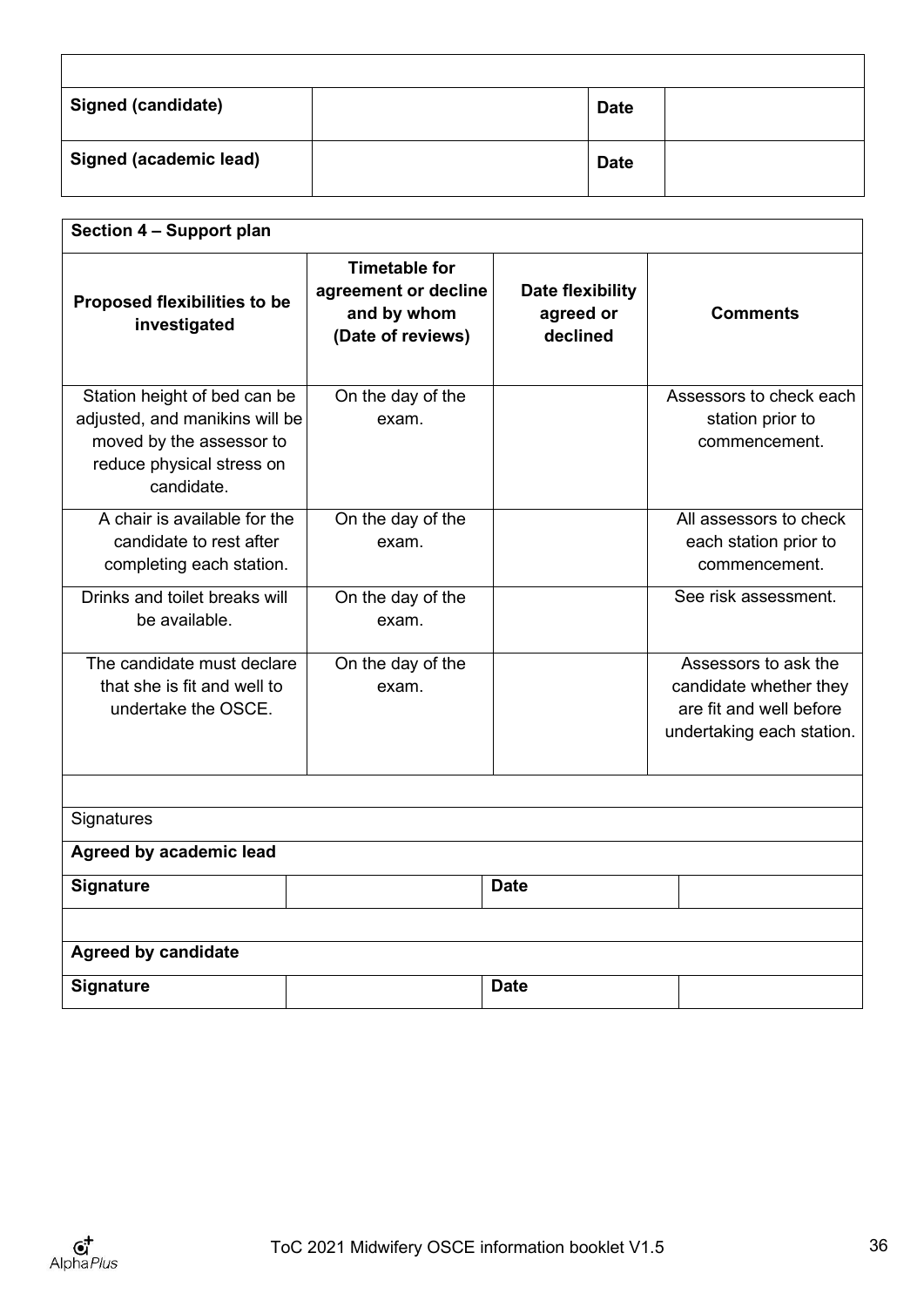## <span id="page-39-0"></span>**New and expectant mothers**' **guidance**

## **Introduction**

The competence test centre recognises that being or becoming pregnant, or having a very young child should not itself be a barrier to applying for, starting, succeeding in, or completing the test of competence. The competence test centre will be as flexible as is reasonable, in accordance with university regulations and the legal framework in which the university operates.

This guide provides information and advice about the university's approach to supporting a candidate who is pregnant.

## **Definitions**

- **Candidates:** referring to those who are pregnant or have very young children.
- **Very young children:** those under 26 weeks of age.
- **New parent:** those with children under 26 weeks of age.

## **The university will:**

- ensure that a candidate who is pregnant, or who has given birth within the past 26 weeks, is protected from unfavourable treatment
- accommodate their needs both before and during the OSCE as far as is reasonably practicable to allow the candidate to successfully complete the OSCE
- publish this guidance and review/update as necessary, so that all members of the competence test centre community are aware of the support available and their role in providing that support
- encourage candidates to disclose a pregnancy to the competence test centre in confidence at an early stage.

## **When a candidate's pregnancy is disclosed, the academic lead and competence test centre administration team is expected to:**

- read and follow this guidance
- treat any disclosure confidentially, and verify that a candidate has no objections to their pregnancy being discussed with other competence test centre staff
- agree a support plan and ensure that it is implemented
- complete a risk assessment.

## **Candidates (and applicants) are advised to:**

- read this guidance to understand the university's approach to supporting candidates who are pregnant or have very young children, as defined above
- disclose their pregnancy at the earliest opportunity, to enable the consideration of any necessary support arrangements or adjustments during the OSCE
- discuss any concerns relating to their pregnancy with their own GP and competence test centre team
- ensure that they have received a copy of the completed risk assessment, if appropriate.

## **Guiding principles**

Avoiding less favourable treatment: The university will not treat a candidate (or applicant) less favourably than other candidates.

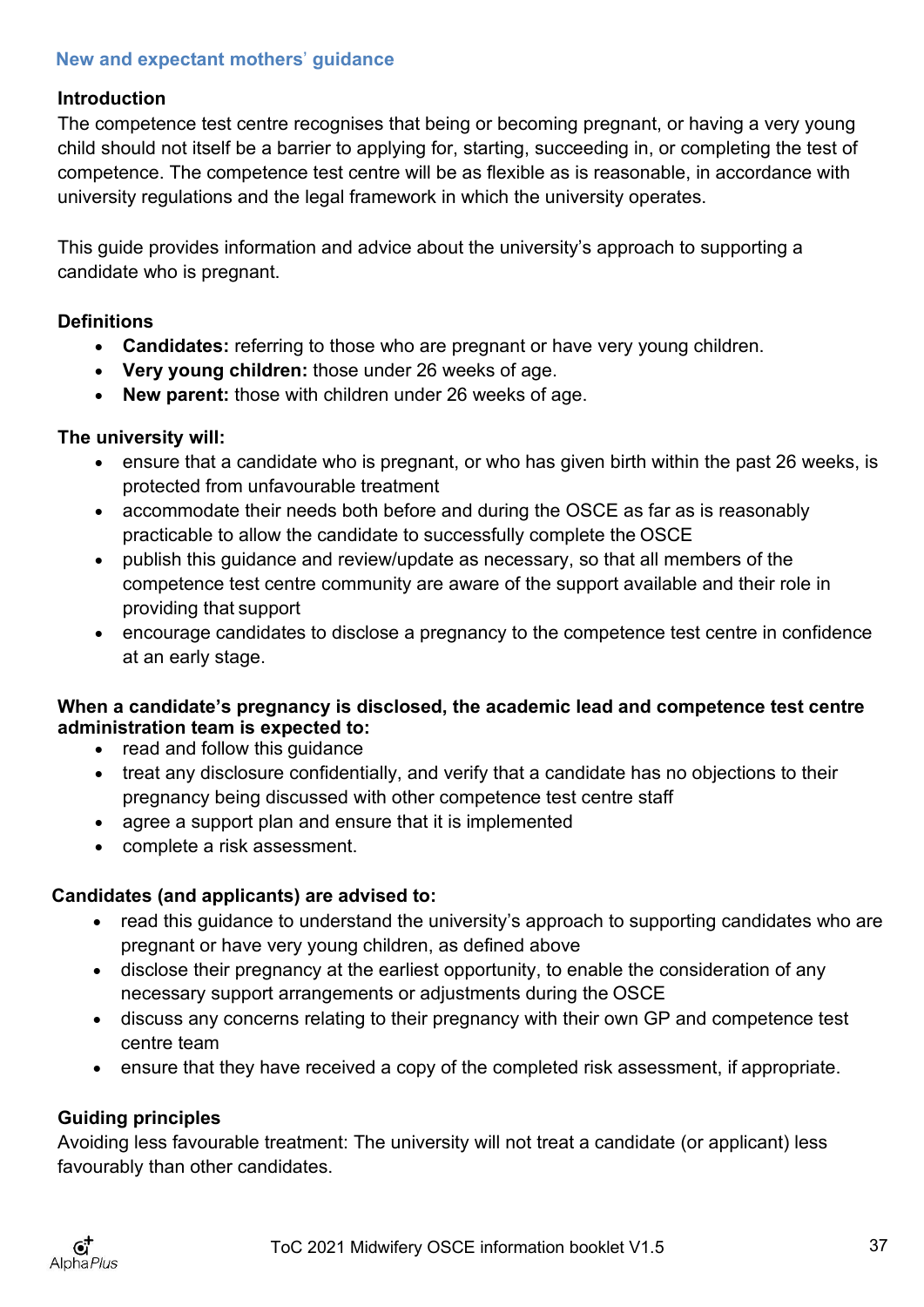Taking a flexible approach: The university will take a flexible approach, in line with university regulations, to facilitate the ability of the candidate to take the test of competence.

Demonstrating a non-judgemental and sensitive approach: All those involved should take an openminded and non-judgemental approach. Information provided by the candidate should be treated sensitively and only passed on to others on a need-to-know basis.

Enabling informed choices: No one should attempt to influence candidates' decisions directly or unduly. The university's role is to provide context and advice, and to explore, in consultation with the candidate and others, any flexibility that can be applied to the test of competence. The emphasis is on candidates making informed choices, based on full knowledge of the implications of those choices. However, in exceptional circumstances, where it has been identified that there is a significant risk to the health and welfare of the candidate and/or the unborn child, the university may have to advise a course of action that is not negotiable.

## **Notification of pregnancy**

Candidates are strongly advised to inform the competence test centre of their pregnancy as soon as is practicable. This is particularly important where there may be a risk to the health and safety of the candidate and/or her unborn child.

Candidates are not obligated to inform the competence test centre if they become pregnant, decide to terminate a pregnancy, or miscarry. However, it is important to note that the university can adopt a flexible approach, provide support or make adjustments only if it is aware of the situation.

When deciding whether to notify the competence test centre, the candidate is encouraged to consider that there may be elements of the test of competence that could present a health and safety risk to her and/or her unborn child.

## **Process**

Step 1: The candidate is strongly advised to consult her GP to discuss medical issues relating to her pregnancy prior to approaching the competence test centre.

Step 2: Candidates should inform the competence test centre of the pregnancy and/or pregnancy issues when booking the OSCE. A checklist will then be sent to the candidate to be filled in. A risk assessment is undertaken (see step 3) to ensure that all issues are discussed at an early stage and a support plan initiated (see step 4).

Step 3: Risk assessment – The academic lead should ensure that appropriate steps are taken in relation to health and safety issues. This will involve a risk assessment for the individual candidate.

Step 4: Candidate support plan – Once discussed and agreed, a candidate support plan for the test of competence will detail any specific flexibility agreed. This should be given/sent to the candidate.

Step 5: Communicating the support plan – The academic lead will communicate the agreed candidate support plan to other relevant assessors. Information should be passed on sensitively and in confidence.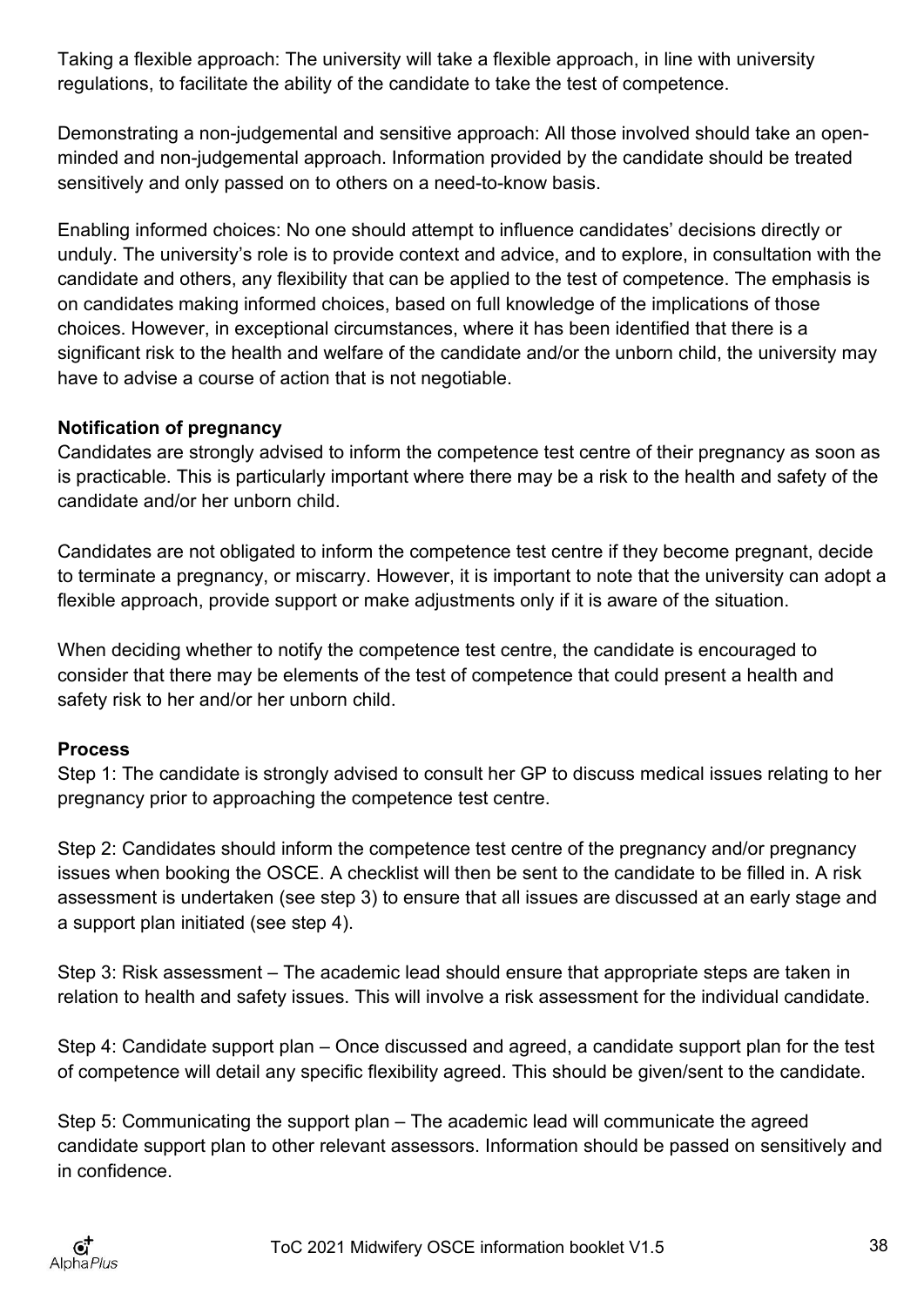## **Determining flexibility**

The competence test centre does not have to agree to any or all requests. There may be situations in which it is not possible to agree to a particular request, such as where the consequences of agreeing to requests are likely to have a detrimental effect on the candidate. The candidate must be made fully aware of these consequences. However, the final decision of whether to sit the OSCE will rest with the candidate.

When considering declining a request, the university's equality and diversity adviser should be consulted before the decision is made. Candidates can seek bespoke advice from the university's equality and diversity adviser on what might constitute appropriate flexibility in a particular case.

If a request is declined, the reasons will be recorded, and the candidate will be informed as to why this particular request is not considered 'reasonable' in the circumstances. This will be recorded in the candidate support plan.

If deferring the OSCE means that it would take longer to complete the test of competence than normally permitted by the NMC, the competence test centre should still strive to demonstrate a flexible approach, where practicable, in relation to this deadline for completion, while ensuring that the student does not exceed the overall time limit allowed by the NMC. If, because of pregnancy, the candidate is likely to exceed the time allowed to complete the test of competence, they should contact the NMC for advice.

If a candidate is unhappy with the competence test centre's decision, they can appeal or complain (whichever is most appropriate) to the competence test centre administration team, who will refer all complaints or appeals to the appropriate person.

## **Occupational health adviser**

If at any stage the academic lead would like some assistance in thinking through the practical implications of an individual pregnancy or would like advice on health and safety issues including risk assessments, they should contact the university's occupational health adviser. The academic lead may also wish to consult their line manager or other senior managers at the test of competence or the university.

The university will also consider flexibility for a candidate who has recently become a parent. As above, what constitutes a reasonable degree of flexibility to take account of a candidate's caring/parental responsibilities may vary for particular circumstances.

## **Small babies/children on campus**

Small babies, children, partners and relatives are not allowed in the laboratory/examining area of the competence test centre at any time.

Candidates may be accompanied by children in general public areas, such as the restaurants and the library, provided that they are supervised at all times and are not disruptive to others. It is particularly important that children are not brought into areas where there is the possibility of a risk to health and safety. The university cannot accept any liability for the child in these circumstances.